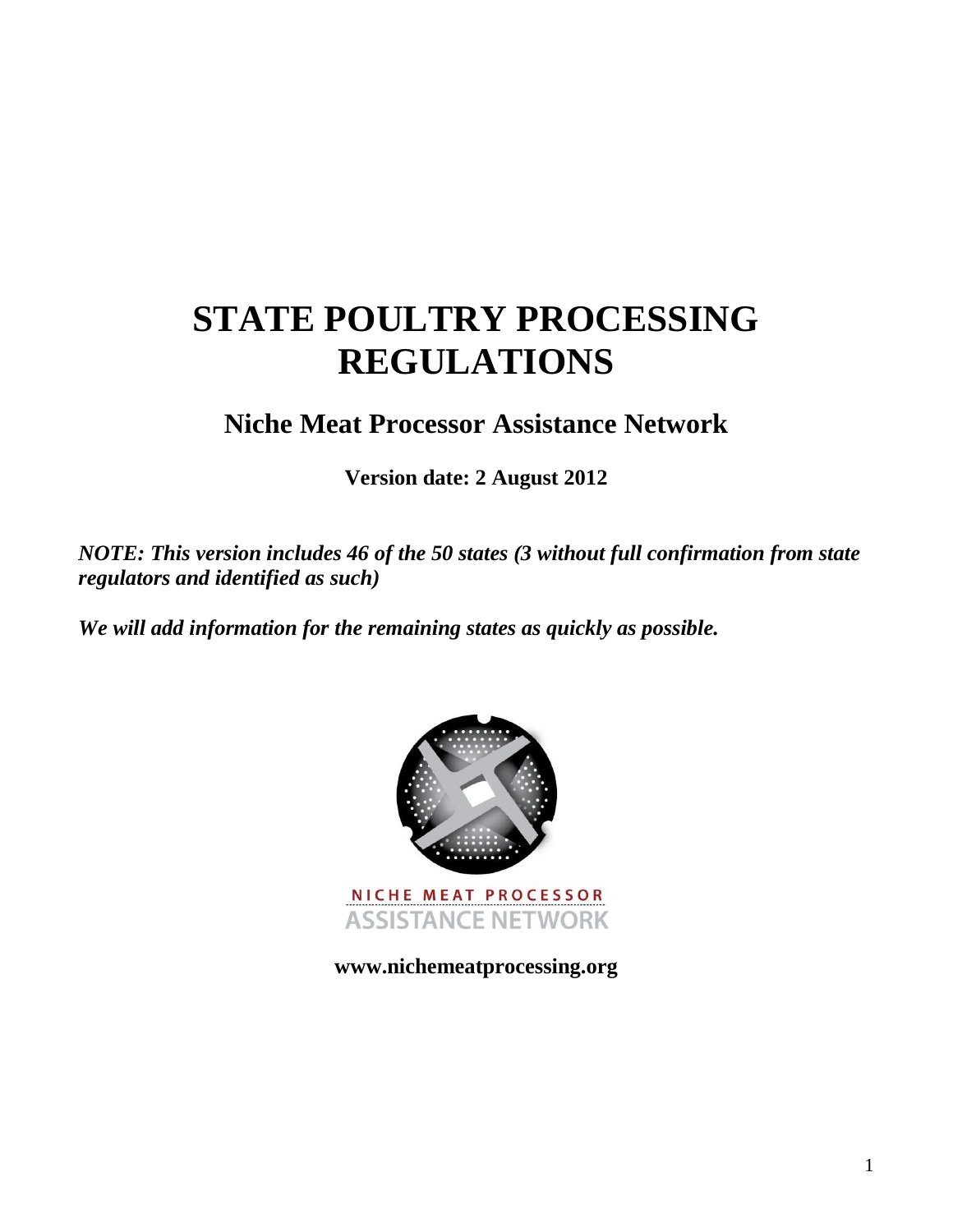# **Introduction**

Poultry processing regulations can be confusing, especially for small-scale producers and processors. This guide provides an overview of state-level poultry processing laws and regulations.

The federal Poultry Products Inspection Act (PPIA), administered by USDA's Food Safety and Inspection Service (FSIS) is the baseline. Twenty-five states maintain their own state meat and poultry inspection programs (http://www.fsis.usda.gov/regulations & policies/Listing of Participating States/index.asp).

The PPIA contains a set of exemptions to the inspection requirement, designed for small producers and processors. Operations that qualify for one of the exemptions may process poultry without bird-by-bird (or "continuous") inspection by a federal or state inspector. Exempt operations are only exempt from continuous inspection – they still have to follow sanitation, recordkeeping, and other rules.

The PPIA exemptions are explained in this FSIS guide: "Guidance for Determining Whether a Poultry Slaughter or Processing Operation is Exempt from Inspection Requirements of the Poultry Products Inspection Act": [http://www.fsis.usda.gov/oppde/rdad/fsisnotices/poultry\\_slaughter\\_exemption\\_0406.pdf](http://www.fsis.usda.gov/oppde/rdad/fsisnotices/poultry_slaughter_exemption_0406.pdf)

And on this NMPAN webinar, "Poultry Processing Exemptions II": [http://www.extension.org/pages/Poultry\\_Processing\\_Exemptions\\_II\\_\(2010\)](http://www.extension.org/pages/Poultry_Processing_Exemptions_II_(2010))

# **What's in this Guide**

This NMPAN guide updates and expands upon a 2001 report, "Legal Issues for Small-Scale Poultry Processors: Part 2, Laws by States," written by Janie Hipp, JD, LLM, for Heifer Project International. We collected information directly from state regulators, often going back several times to clarify.

# *That said, this guide is NOT a legal document and should NOT be considered legal advice. Please double-check with state agencies and/or FSIS before you start any processing operation.*

Each state page includes a summary of state laws and regulations related to poultry processing, with a focus on how (and whether) the federal exemptions work in that state. We also provide links to useful resources, laws, and other online sources as available, along with contact info for the relevant agencies. Keep in mind that your county, city, and any other local jurisdiction may have additional rules about food processing and selling.

Please note that we do not cover each federal exemption for each state. We focus on the exemptions most relevant to small-scale producers and processors who wish to sell their poultry. (For example, we don't discuss the personal use exemption – slaughtering your own birds on your own farm for your own dinner table – and we haven't heard of any state where this is not allowed.)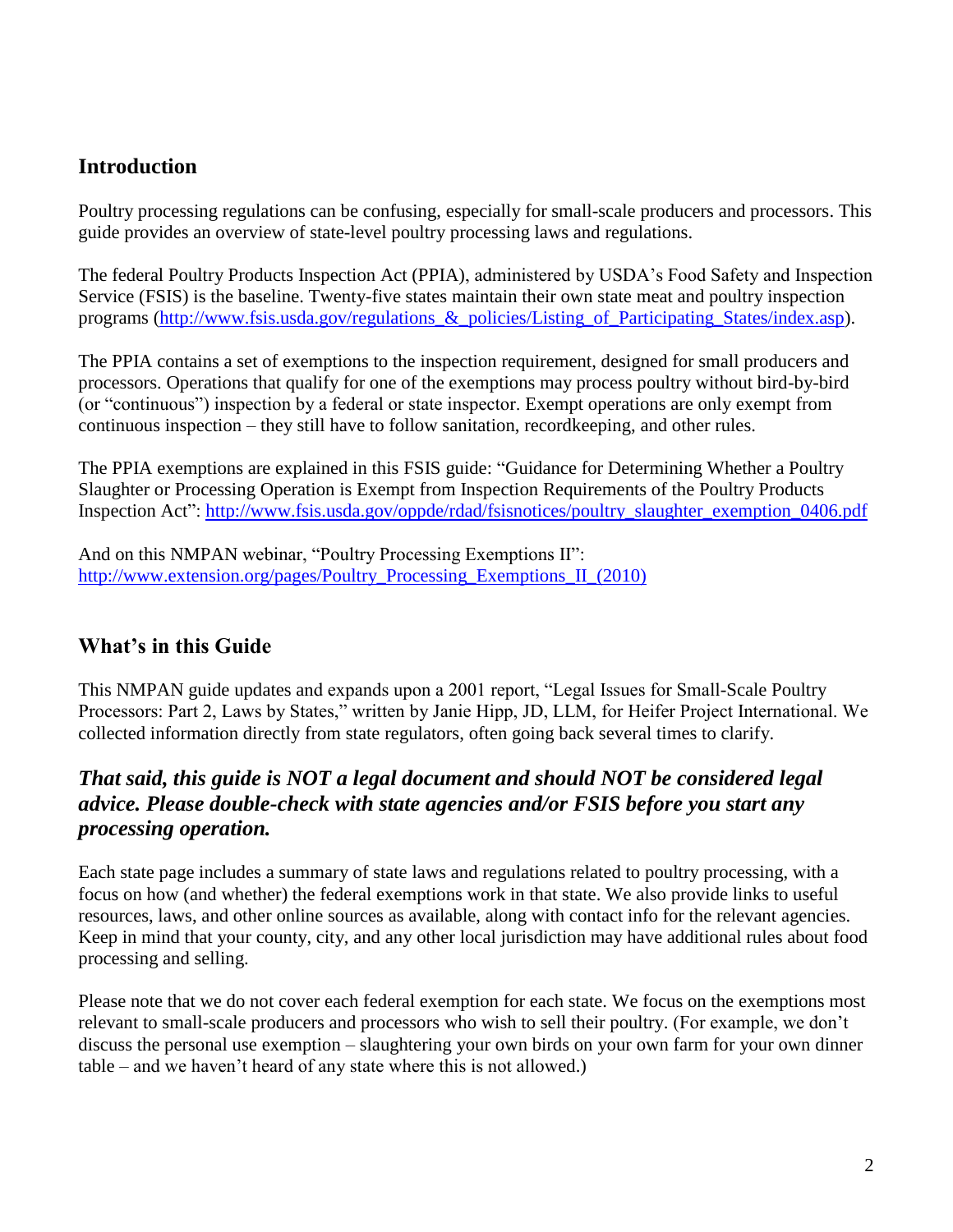# **Other Useful Links**

Federal Poultry Products Inspection Act (PPIA): http://www.fsis.usda.gov/regulations & policies/Poultry Products Inspection Act/index.asp

USDA-FSIS Sanitation Regulations (Title 9 CFR, Animals and Animal Products, Ch. III FSIS/USDA, Part 416 Sanitation): http://www.access.gpo.gov/nara/cfr/waisidx 07/9cfr416 07.html

FSIS home page:<http://www.fsis.usda.gov/Home/index.asp>

FSIS Small & Very Small Plant Outreach [http://www.fsis.usda.gov/Science/Small\\_Very\\_Small\\_Plant\\_Outreach/index.asp](http://www.fsis.usda.gov/Science/Small_Very_Small_Plant_Outreach/index.asp)

AskFSIS:<http://askfsis.custhelp.com/>

# **Acknowledgements**

The research for this guide was done by Alicia Fitzgerald, Mary Emery, and Lauren Gwin. Financial support for the project was provided by USDA Rural Development and the eXtension Initiative. eXtension is a national initiative of the combined land grant university system. NMPAN is an eXtension Community of Practice.

**Any questions or concerns about this guide should be directed to Lauren Gwin, NMPAN Co-Coordinator, [lauren.gwin@oregonstate.edu.](mailto:lauren.gwin@oregonstate.edu)**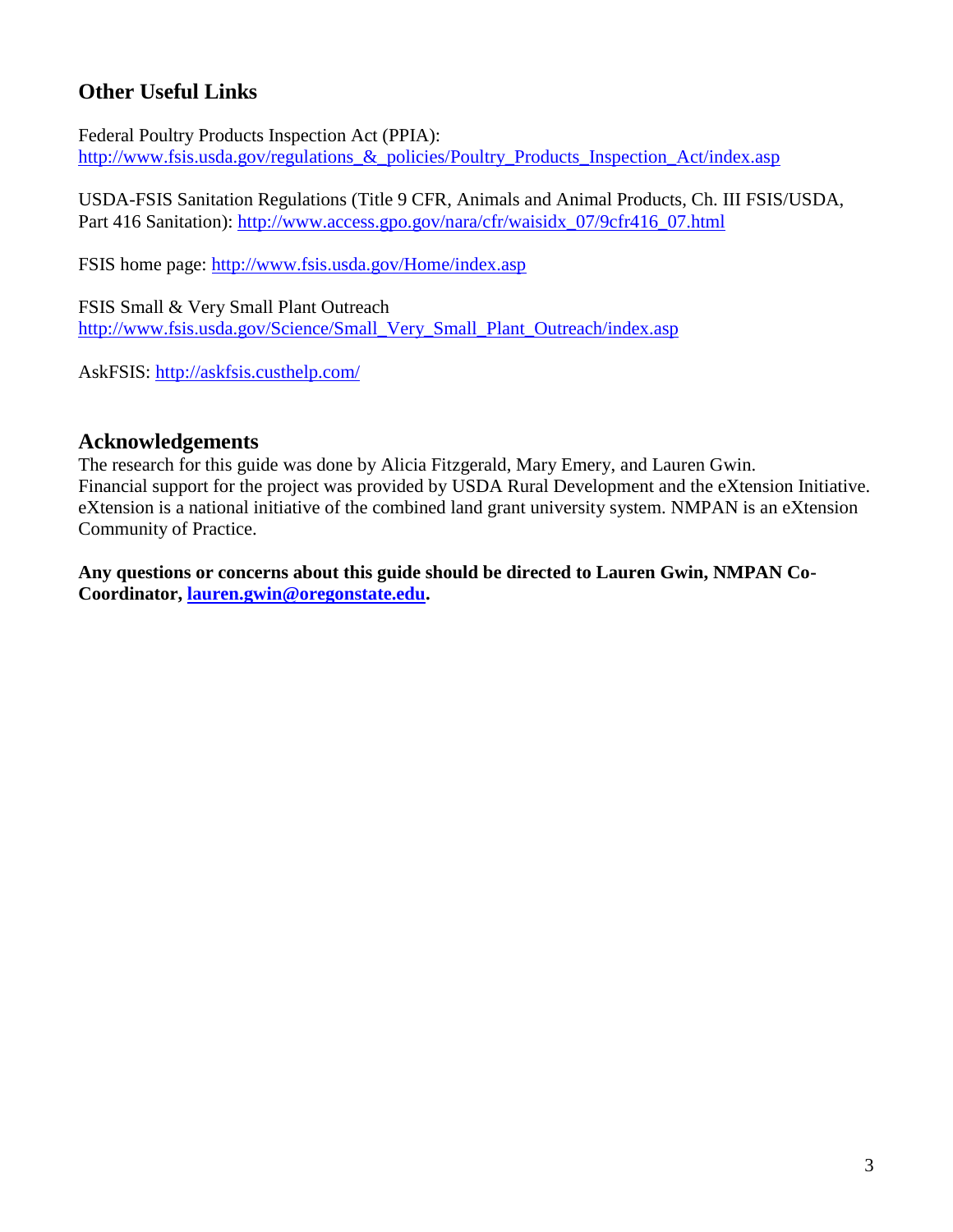# **ALABAMA**

Alabama has a state poultry inspection program, administered by the Alabama Department of Agriculture and Industries (ADAI). ADAI inspects state, custom-exempt, and federal plants (per the Talmadge-Aiken Act).

# **Summary**

- **1. Does Alabama accept the federal exemptions for poultry processing?** Yes. ADAI has adopted all the federal exemptions.
- **2. Does Alabama require licensing to process poultry?** No.
- **3. Does Alabama have sanitation requirements for processing facilities?** Yes. Alabama follows the USDA sanitation requirements (9 CFR 416)**.** For those under exemption, ADAI conducts periodic inspection of operations to ensure they are meeting requirements.
- **4. Do I need to talk to anyone locally other than ADAI?** No. Contact ADAI to determine specific requirements for your operation.
- **5. Where can I sell my poultry?** There are no restrictions for where poultry can be sold within the state other than those specified in the USDA exemptions.

# **Useful Links**

Alabama Department of Agriculture and Industries, Animal Industries <http://www.alabama.gov/sliverheader/Welcome.do?url=http://agi.alabama.gov/>

# **Laws**

Alabama Administrative Code: 2-17-1, 2-17-38, 2-15-110, 80-3-10-02, and 80-3-10-03.

# **Contact**

Alabama Department of Agriculture and Industries Meat & Poultry Inspection 1445 Federal Drive Montgomery, AL 36107 Phone: (334) 240-7210 Fax: 334-240-7167

Cal Norris, Unit Manager [Cal.Norris@fsis.usda.gov](mailto:Cal.Norris@fsis.usda.gov)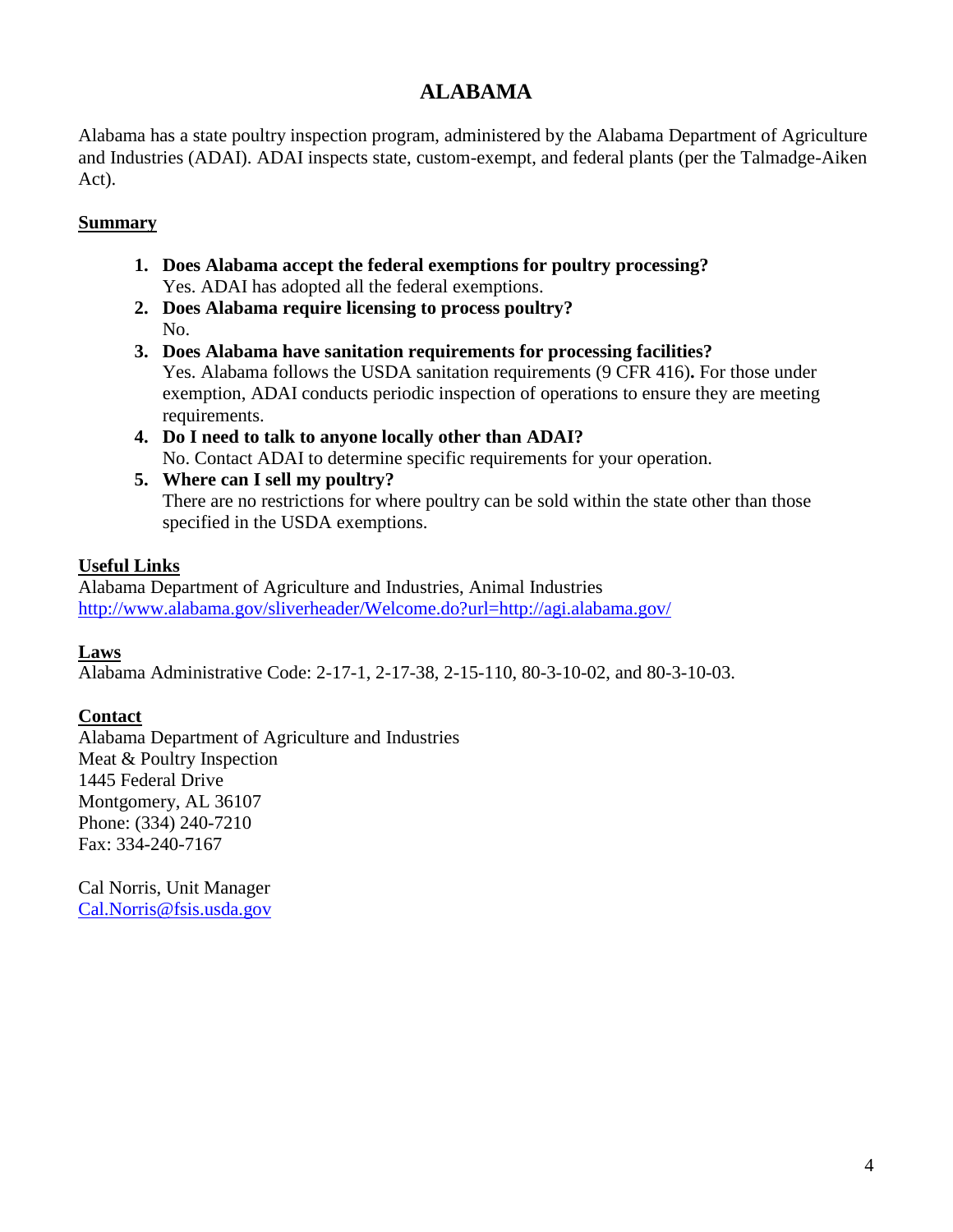# **ALASKA**

Alaska does not have a state poultry inspection program.

#### **Summary**

**1. Does Alaska accept the federal exemptions for poultry processing?**

Yes. Alaska follows USDA's exemption guidelines. Small-scale processors who qualify to operate under a federal exemption must obtain a state permit and comply with state requirements for the Food Safety and Sanitation Program. These requirements apply to all processors and sellers of food in Alaska who do any processing other than slaughtering and dressing.

### **2. Does Alaska require licensing to process poultry?**

Yes. The Food Safety and Sanitation Program, administered by the Department of Environmental Conservation's Division of Environmental Health, requires food processing permits for food poultry processing activities other than slaughtering and dressing.

- **3. Does Alaska have sanitation requirements for processing facilities?** Yes. Growers slaughtering, dressing, and selling poultry under one of the federal exemptions must meet all federal sanitation requirements. State-licensed processing facilities must also meet the requirements in the Alaska Food Code.
- **4. Do I need to talk to anyone locally other than the Department of Environmental Conservation?**

The Municipality of Anchorage regulates food service establishments within the Municipality. Please contact the Municipality of Anchorage, Environmental Services Section, for any specific municipal requirements if your operation is in the City.

### **5. Where can I sell my poultry?**

The state Food Safety and Sanitation Program does not require inspection prior to commercial sale of poultry slaughtered, dressed, and sold by growers under one of the federal exemptions. However, exempt poultry may only be sold directly to the consumer at the place of slaughter or sold directly to a state- or municipality-permitted food establishment.

# **Useful Links**

Department of Environmental Conservation, Food Safety and Sanitation Program <http://dec.alaska.gov/eh/fss/index.htm>

Department of Environmental Conservation, Office of the State Veterinarian <http://dec.alaska.gov/eh/vet/index.htm>

More information can also be found on this website: <http://www.muni.org/departments/health/environment/fss/Pages/default.aspx>

### **Laws**

Department of Environmental Conservation Alaska Food Code (Title 18 Chapter 31, 18 AAC 31) <http://dec.alaska.gov/regulations/index.htm>

### **Contact**

For more information, contact your local representative of the Food Safety and Sanitation Program of the Department of Environmental Conservation or DEC headquarters: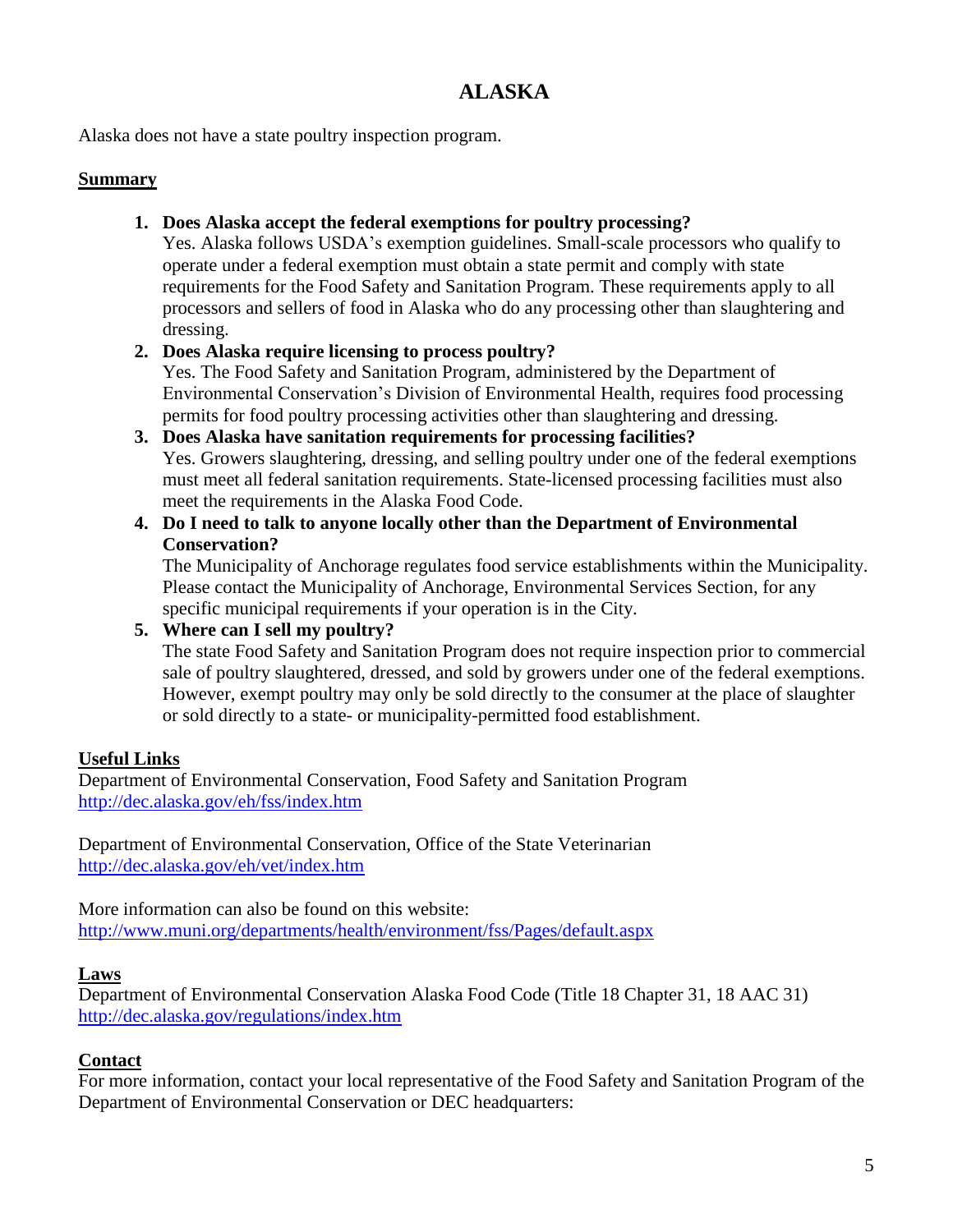Department of Environmental Conservation Food Safety and Sanitation Program 555 Cordova Street Anchorage, AK 99501 Phone: 907-269-7501 <http://dec.alaska.gov/eh/index.htm>

Municipality of Anchorage Department of Health and Human Services Environmental Section 825 L Street, 3rd Floor Anchorage, AK 99501 Phone: 907-343-4200 Tony Barrett, Food Safety Program Manager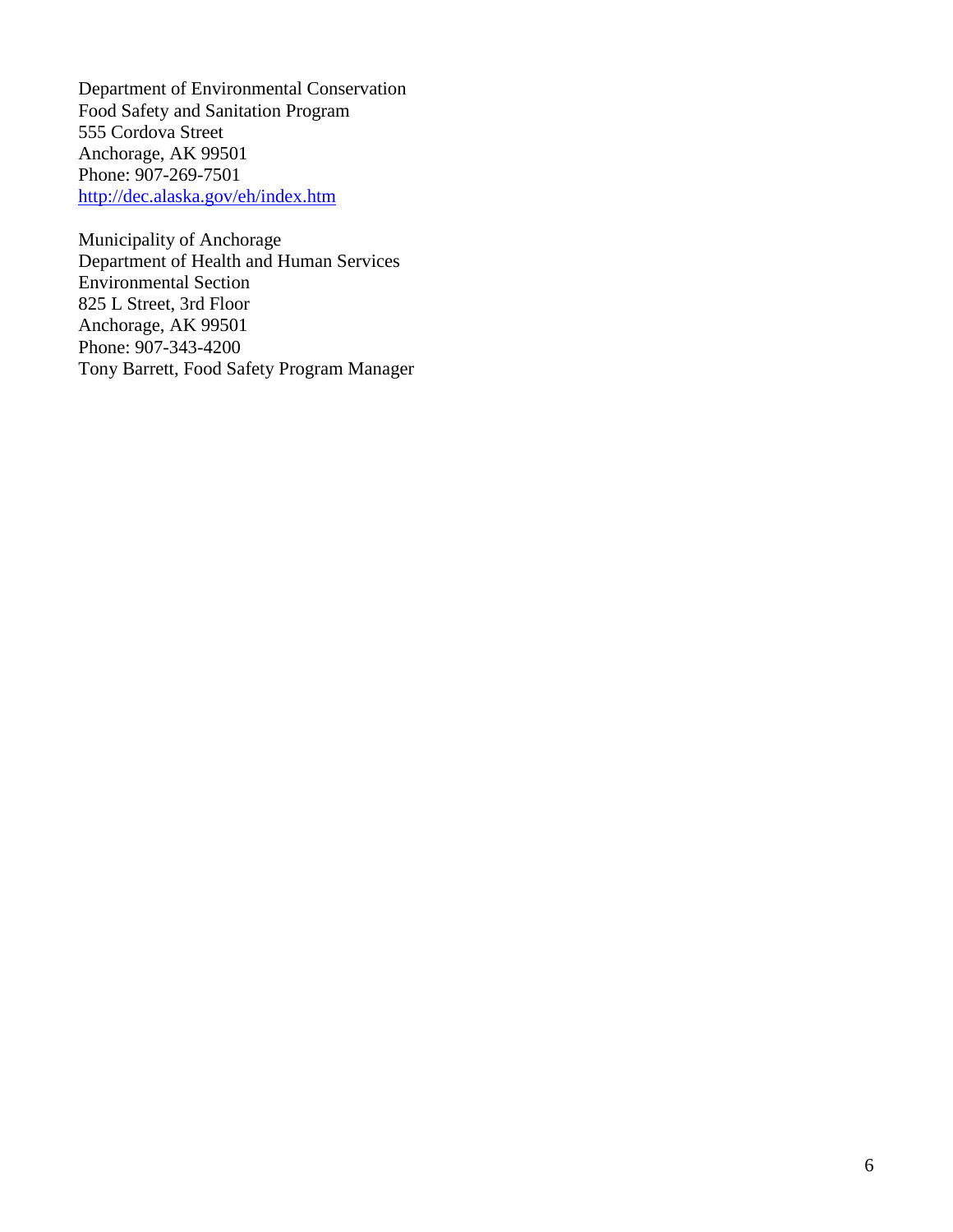### **ARIZONA**

Arizona has a state poultry inspection program, administered by the Department of Agriculture Animal Services Division.

### **Summary**

- **1. Does Arizona accept the federal exemptions for poultry processing?** Yes. Arizona statute mirrors the federal statute regarding exemptions.
- **2. Does Arizona require licensing to process poultry?** Yes and no. If you are an official establishment inspected by the state meat and poultry inspection program, yes. If you are processing under one of the federal poultry processing exemptions, no.
- **3. Does Arizona have sanitation requirements for processing facilities?** Yes, for all facilities except those processing under one of the federal poultry processing exemptions.
- **4. Do I need to talk to anyone locally other than the Department of Agriculture Animal Services Division's Meat and Poultry Inspection Program?**  Check with your county health department to see if there are county-level rules about selling exempt poultry.
- **5. Where can I sell my poultry?**

If you are processing under one of the federal poultry processing exemptions, you can sell wherever the state statute (which mirrors the federal statute) allows (for those exemptions) as long as the product is correctly labeled and not adulterated.

# **Useful Links**

### **Laws**

Arizona Statutes, Title 3, Chapter 13, Article 5, 3-2162 (Poultry): <http://www.azleg.state.az.us/FormatDocument.asp?inDoc=/ars/3/02162.htm&Title=3&DocType=ARS>

Regulations: [http://www.azsos.gov/public\\_services/Title\\_03/3-02.htm#ARTICLE\\_2](http://www.azsos.gov/public_services/Title_03/3-02.htm#ARTICLE_2)

### **Agency Contacts**

Department of Agriculture Animal Services Division Meat and Poultry Inspection Stewart Jacobsen (602) 542-6398 <http://www.azda.gov/ASD/mpi.htm>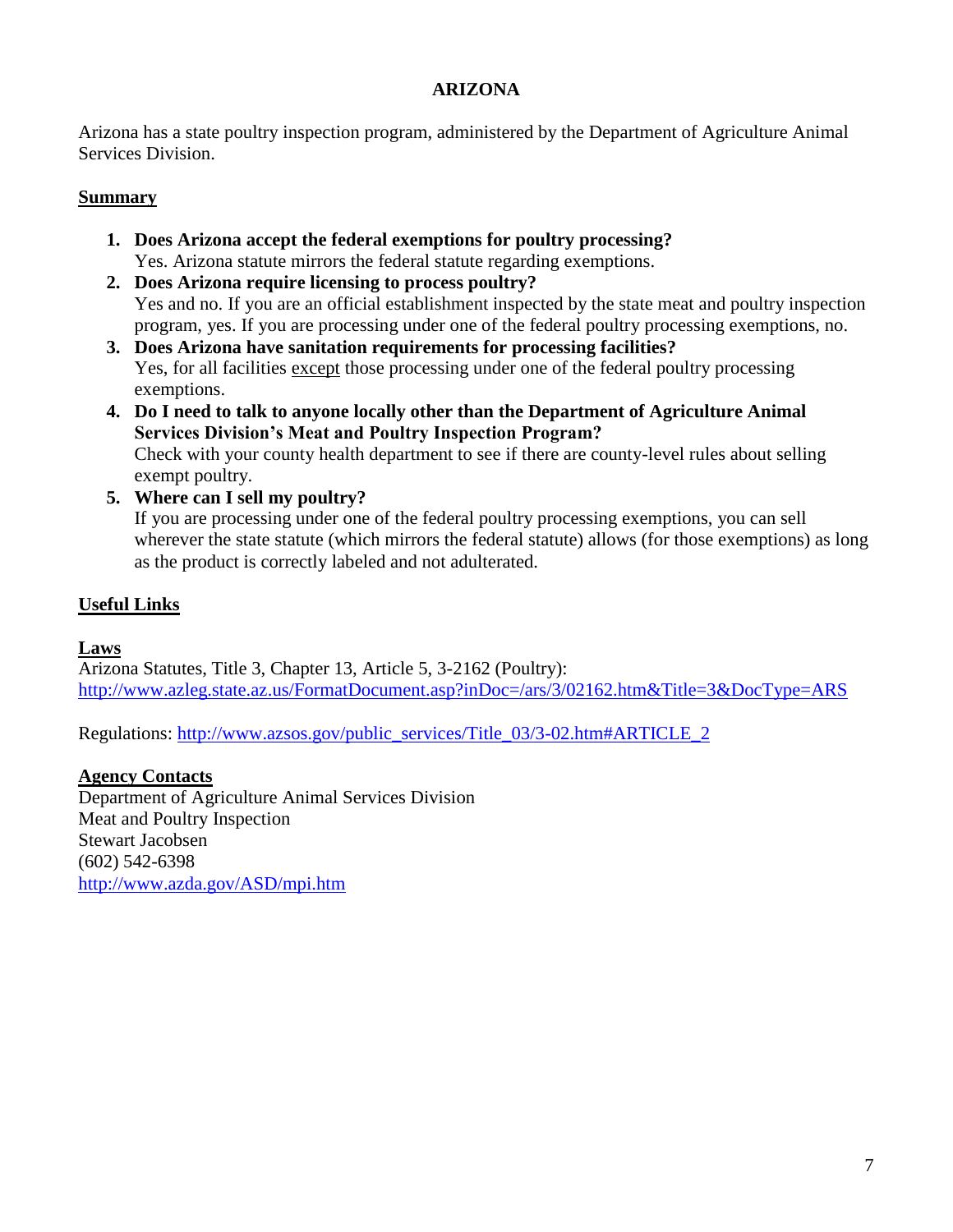#### **ARKANSAS**

Arkansas does not have a state poultry inspection program.

#### **Summary**

- **1. Does Arkansas accept the federal exemptions for poultry processing?** Yes.
- **2. Does Arkansas require licensing to process poultry?** No.
- **3. Does Arkansas have sanitation requirements for processing facilities?** Arkansas follows the federal sanitation requirements (9 CFR 416).

#### **4. Do I need to talk to anyone locally?**

If you wish to process under an exemption, check with the FSIS District office in Springdale to make sure that you meet the federal requirements for that exemption.

#### **5. Where can I sell my poultry?**

Exempt poultry can be sold according to the federal exemption regulations; the state does not impose additional restrictions. However, many restaurants, retail, and other buyers, as well as farmers' markets, will not buy or allow the sale of uninspected poultry, so check with them first.

# **Useful Links**

**Laws**

# **Contact**

FSIS District Office – Springdale Mr. Jim Grems, District Manager Country Club Center Bldg. B, Suite 201 4700 South Thompson Springdale, AR 72764 Phone: (479) 751-8412 Fax: (479) 751-9049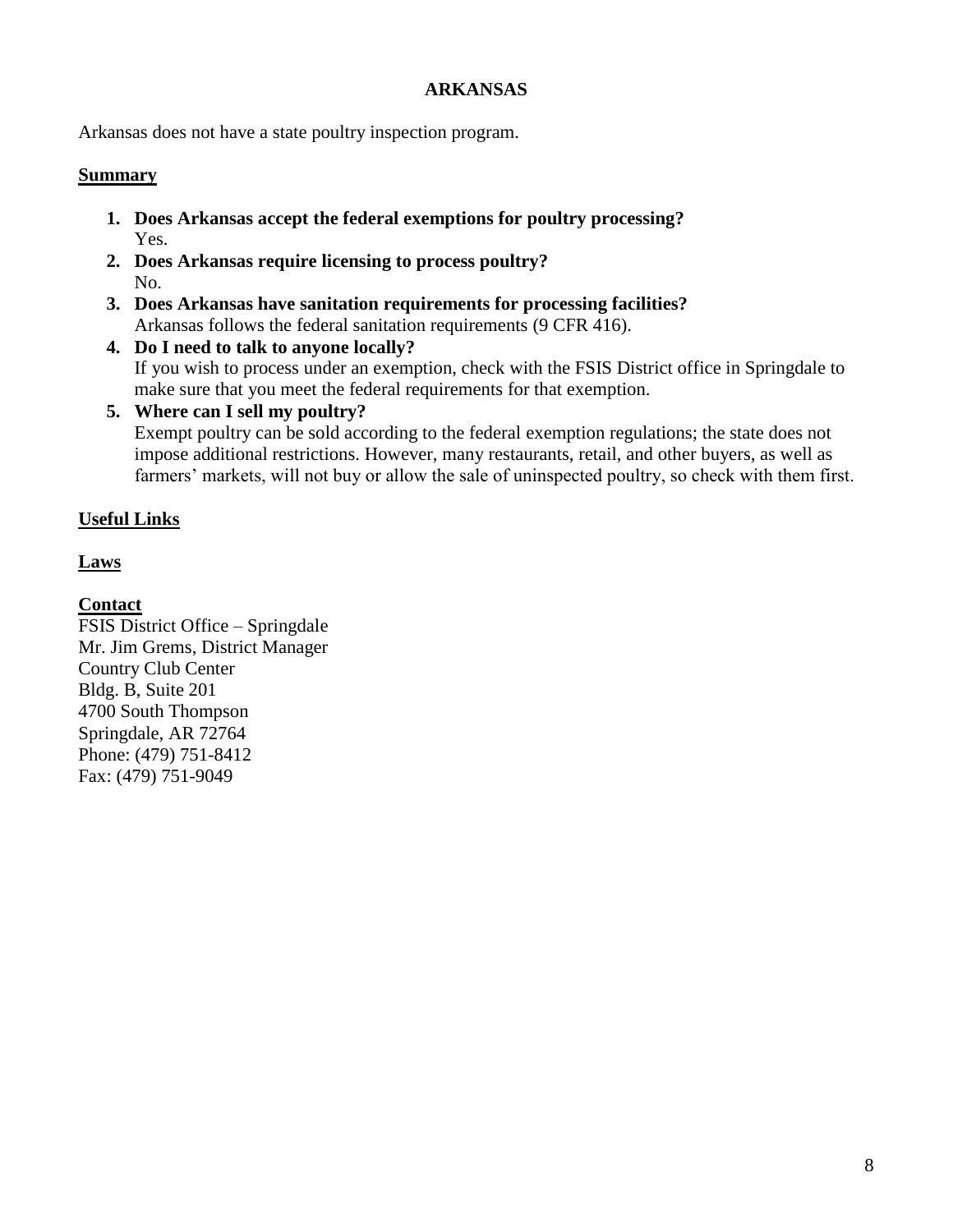# **CALIFORNIA**

California does not have a state poultry inspection program. The California Department of Food and Agriculture's Meat and Poultry Inspection Division (CDFA MPID) licenses and inspects exempt facilities.

### **Summary**

# **1. Does California accept the federal exemptions for poultry processing?**

Yes, in part. State law (CA Food and Ag Code sxn 24713) allows an exemption if poultry is sold directly to household consumers at the farm, at their homes, or at farmers market stands operated by the producer, as long as all the processing is done by the producer's immediate family.

State law (CA Food and Ag Code sxn 24714) also allows an exemption if the entire output of poultry from an operation is sold directly to household consumers on the same premises where they are produced and slaughtered. In this case, the farm may have non-family employees do the processing.

In both cases, the total number of birds processed may not exceed 20,000 per year. And poultry produced under these exemptions cannot be sold wholesale to restaurants, grocery stores, or middlemen, such as distributors or wholesalers.

- **2. Does California require licensing to process poultry?** Yes.
- **3. Does California have sanitation requirements for processing facilities?** Yes.
- **4. Do I need to talk to anyone locally?**

Your county health department. Many counties do not allow exempt poultry to be sold at farmers markets; it must be processed at an "approved source," which does not include an exempt operation.

**5. Where can I sell my poultry?** See above.

# **Useful Links**

California Department of Food and Agriculture Meat and Poultry Inspection: [http://www.cdfa.ca.gov/ahfss/Meat\\_and\\_Poultry\\_Inspection/index.html](http://www.cdfa.ca.gov/ahfss/Meat_and_Poultry_Inspection/index.html)

Poultry Slaughter and Processing in Marin County (also explains state law): <http://groups.ucanr.org/GIM/files/57163.pdf>

### **Laws**

Go to [http://www.cdfa.ca.gov/ahfss/Meat\\_and\\_Poultry\\_Inspection/index.html](http://www.cdfa.ca.gov/ahfss/Meat_and_Poultry_Inspection/index.html) and scroll down to "Other resources" on the lower left hand side, for links to state laws and regulations.

# **Contact**

California Department of Food and Agriculture/Meat and Poultry Inspection 1220 N Street, Room A–125 Sacramento, California 95814 Telephone: (916) 654–0504; Fax: (916) 654–2608 [ahbfeedback@cdfa.ca.gov](mailto:ahbfeedback@cdfa.ca.gov?Subject=Inquiry_from_a_web_page)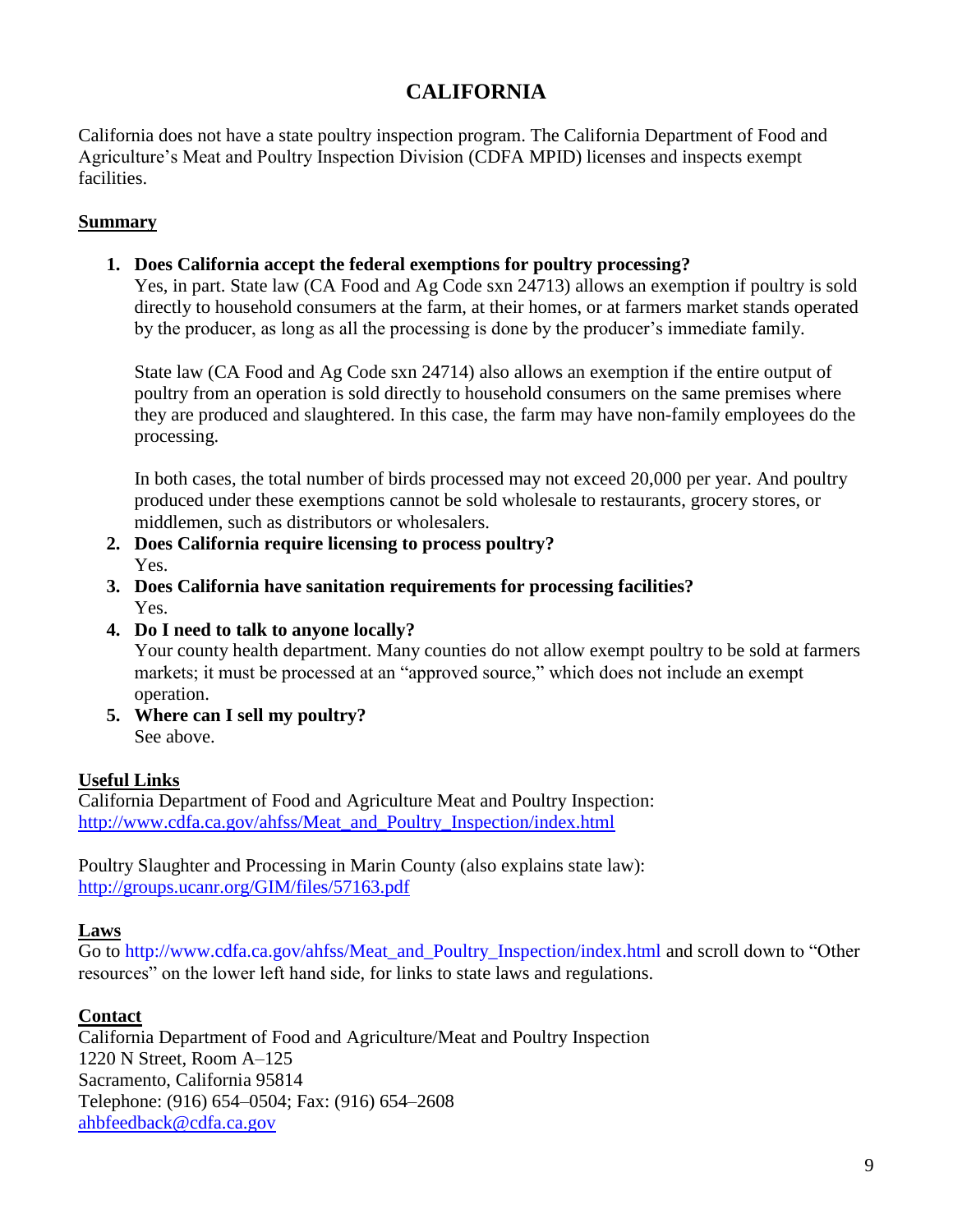# **COLORADO**

Colorado does not have a state poultry inspection program.

#### **Summary**

- **1. Does Colorado accept the federal exemptions for poultry processing?** Yes, but only the custom exemption, for the owner's consumption only. Sale of exempt poultry is not permitted. Colorado Department of Agriculture (CDA) officials do facility inspections for custom exempt processors to ensure a sanitary processing environment.
- **2. Does Colorado require licensing to process poultry?** Yes. Anyone involved in custom processing must be licensed by CDA and meet all construction and operation requirements.
- **3. Does Colorado have sanitation requirements for processing facilities?** Yes. Licensed facilities must meet state sanitation requirements (see link below). Sanitation visits are performed periodically to ensure that poultry processing is being done in a clean and sanitary manner. Frequency of sanitation visits vary depending on operation.
- **4. Do I need to talk to anyone locally other than CDA?** Yes. If interested in selling poultry, you must speak with the Colorado Department of Public Health and Environment to attain approval. However, approval will only be granted to USDA inspected operations. Otherwise, contact CDA for licensing of custom slaughter facilities.
- **5. Where can I sell my poultry?** No one operating as an exempt processor may sell poultry. Poultry can only be sold if processed under USDA inspection. See #4 regarding approval to sell inspected poultry.

#### **Useful Links**

Department of Agriculture website - Meat Processing [http://www.colorado.gov/cs/Satellite/Agriculture-](http://www.colorado.gov/cs/Satellite/Agriculture-Main/CDAG/1167928218817)[Main/CDAG/1167928218817](http://www.colorado.gov/cs/Satellite/Agriculture-Main/CDAG/1167928218817) 

Colorado Department of Public Health and Environment (CDPHE) <http://www.cdphe.state.co.us/CP/index.html>

#### **Laws**

Laws and Regulations for Meat Custom Processing (Title 35, Article 33: Custom Processing of Meat Animals Act) [http://www.colorado.gov/cs/Satellite?c=Page&cid=1178305487959&pagename=Agriculture-](http://www.colorado.gov/cs/Satellite?c=Page&cid=1178305487959&pagename=Agriculture-Main%2FCDAGLayout)[Main%2FCDAGLayout](http://www.colorado.gov/cs/Satellite?c=Page&cid=1178305487959&pagename=Agriculture-Main%2FCDAGLayout)

#### **Contact**

Division of Inspection & Consumer Services Colorado Department of Agriculture 2331 West 31st Avenue Denver, CO 80211 Phone (303) 477-0076; Fax (303) 480-9236

For Custom Slaughter Licensing contact: Feed Program Administrator Meat Processor Program Administrator Scott Ziehr, M.S. Phone (303) 867-9208 [Scott.Ziehr@ag.state.co.us](mailto:Scott.Ziehr@ag.state.co.us)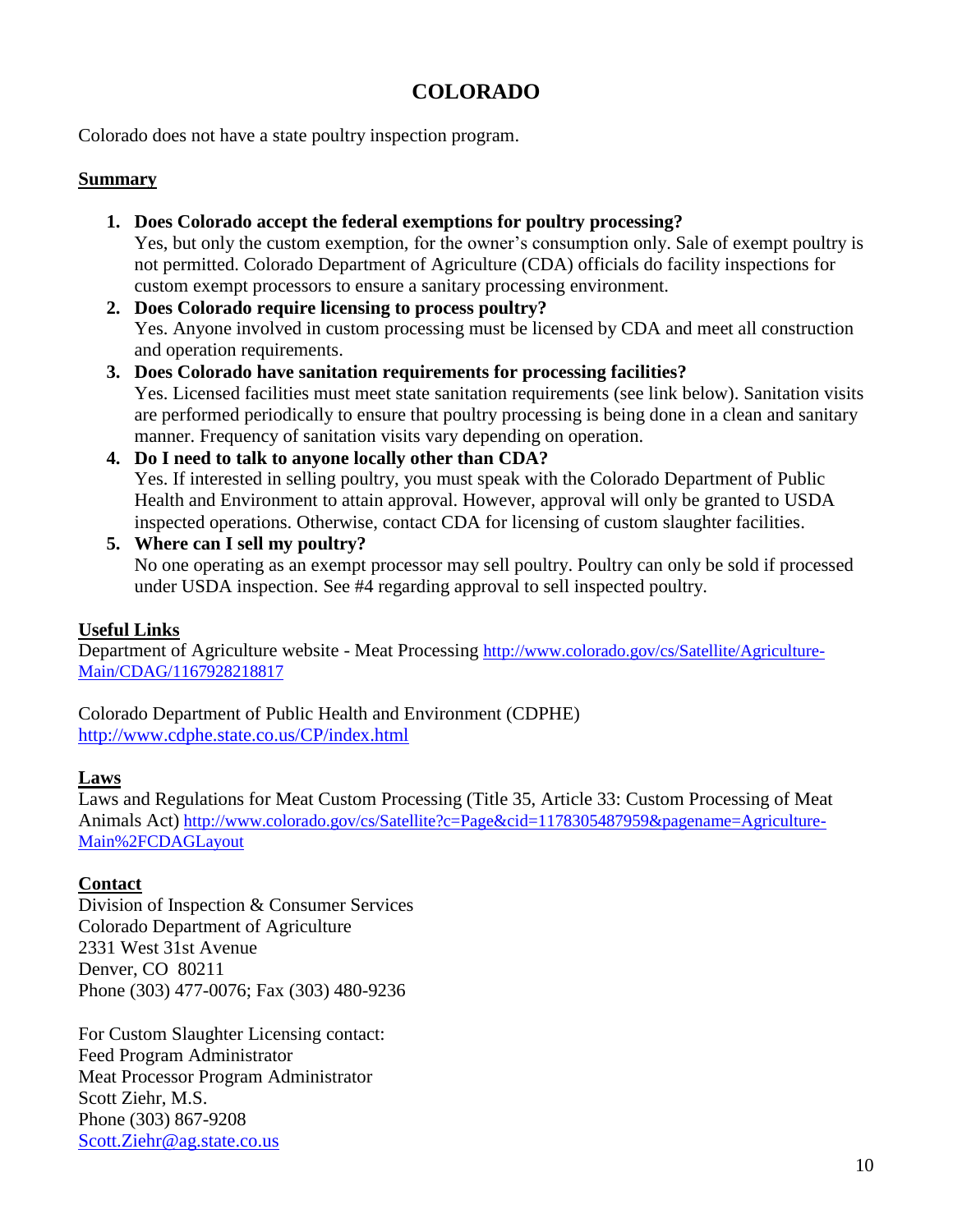Colorado Department of Public Health and Environment (CDPHE) Susan Parachini, Retail Program Manager Phone: 303-692-3646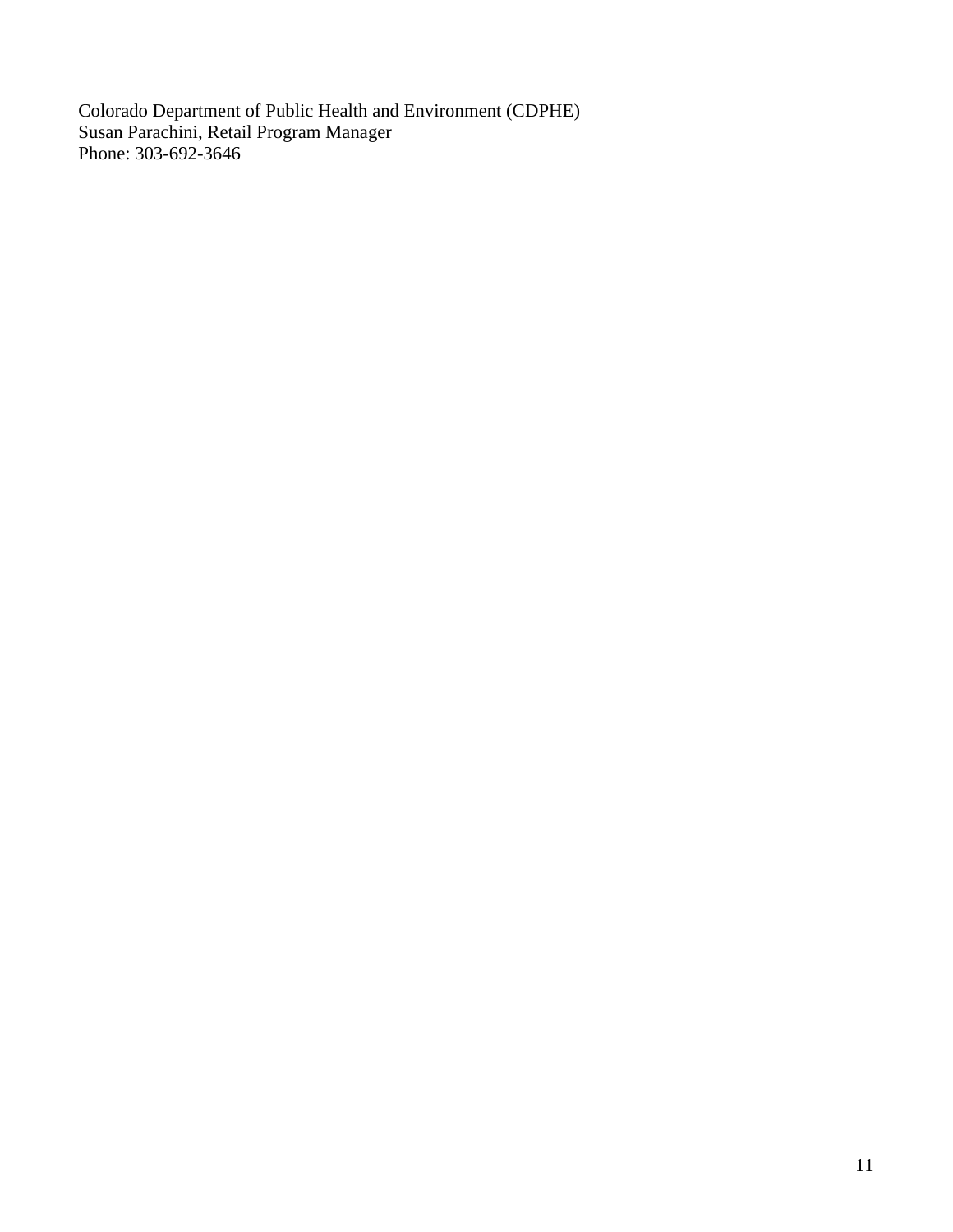# **CONNECTICUT**

Connecticut does not have a state poultry inspection program.

#### **Summary**

**1. Does Connecticut accept the federal exemptions for poultry processing?**

Yes. As of 2011, Connecticut accepts the federal exemptions, but you cannot sell poultry meat in Connecticut unless your facility is inspected by the Connecticut Department of Agriculture (CDA) to be an approved food source for household consumers, restaurants, hotels and boarding houses (see Connecticut Public Act No. 10-103).

The Connecticut Poultry Slaughter Safety Inspection Program is available to any poultry producer of not more than five thousand turkeys or twenty thousand poultry. Participating facilities must register with the USDA, are subject to USDA inspections, and must operate under the USDA exemption applied for.

- **2. Does Connecticut require licensing to process poultry?** No.
- **3. Does Connecticut have sanitation requirements for processing facilities?** Yes. State regulations for slaughterhouses are explained in the Connecticut Public Health Code. You can also contact CDA for a copy of their guide, "Connecticut Poultry Slaughter Facility Inspection Program for USDA Exempt Poultry Slaughter Facilities."
- **4. Do I need to talk to anyone locally other than the Connecticut Department of Agriculture?**

No.

**5. Where can I sell my poultry?**

Poultry growers/processors are allowed to sell poultry meat in the state to household consumers, restaurants, hotels and boarding houses if the processing facility is inspected by CDA.

### **Useful Links**

Farmers' Guide to Processing and Selling Meat and Poultry in Connecticut [http://www.ct.gov/doag/lib/doag/marketing\\_files/farmers\\_guide\\_to\\_processing\\_and\\_selling\\_meat\\_and\\_p](http://www.ct.gov/doag/lib/doag/marketing_files/farmers_guide_to_processing_and_selling_meat_and_poultry_in_ct.pdf) oultry in ct.pdf

Connecticut Department of Agriculture Bureau of Regulation and Inspection <http://www.ct.gov/doag/cwp/view.asp?a=1367&q=259106&doagNav=|>

### **Laws**

Connecticut Department of Health Public Health Code 19-13-B78 and 19-13-B79, Sanitation of Slaughterhouses [http://www.dir.ct.gov/dph/PHC/docs/26\\_Sanitation\\_of\\_Slaughterh.doc](http://www.dir.ct.gov/dph/PHC/docs/26_Sanitation_of_Slaughterh.doc) 

Connecticut Public Act No. 10-103, An Act Concerning Farms, Food and Jobs (see section 4, p. 6) <http://www.cga.ct.gov/2010/ACT/Pa/pdf/2010PA-00103-R00HB-05419-PA.pdf>

### **Contact**

Connecticut Department of Agriculture 165 Capitol Avenue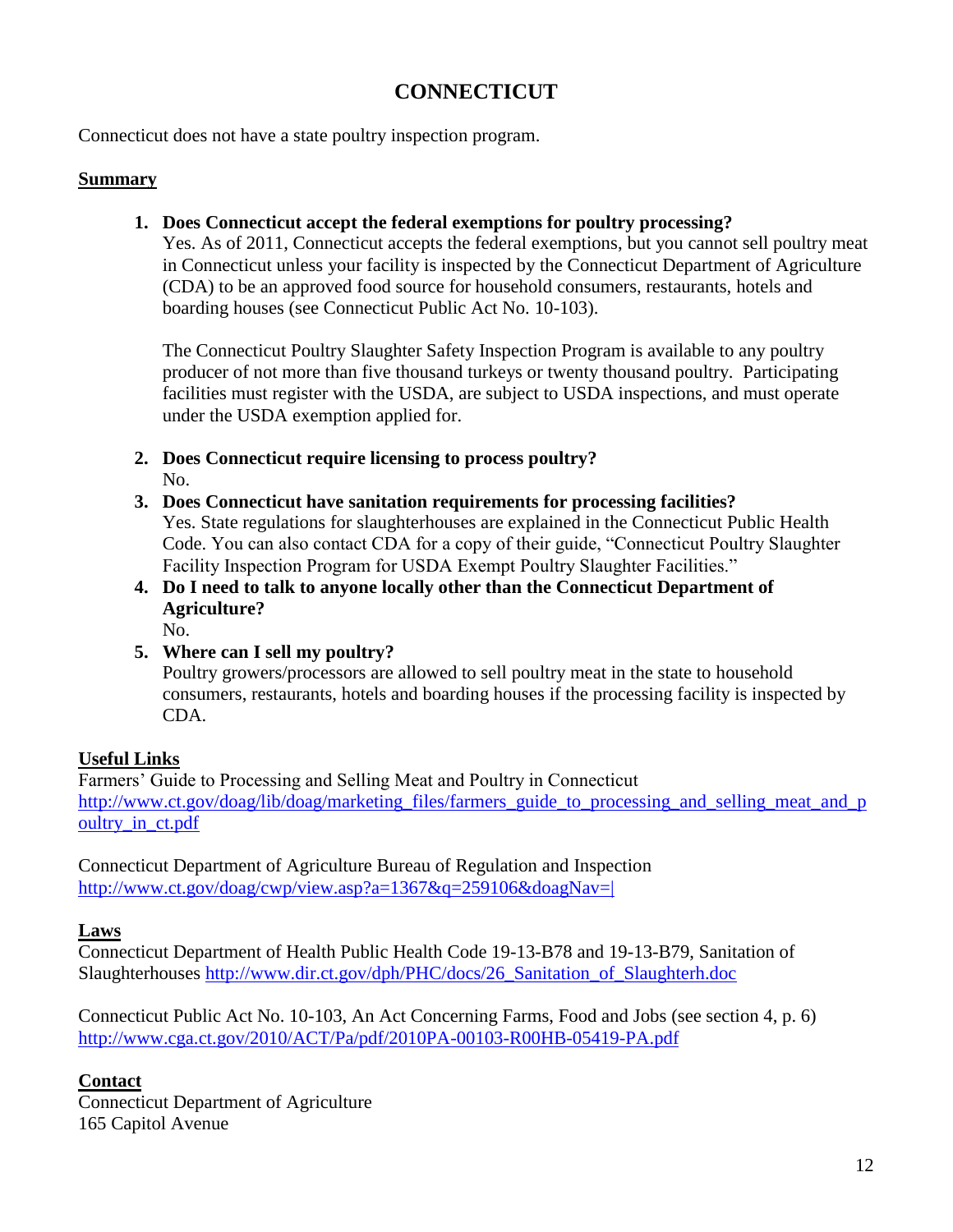Hartford, CT 06106 Phone: (860) 713-2500 Fax: (860) 713-2514

Wayne Kasacek, Assistant Director Bureau of Regulations and Inspections [Wayne.Kasacek@ct.gov](mailto:Wayne.Kasacek@ct.gov) Phone: (860) 713-2500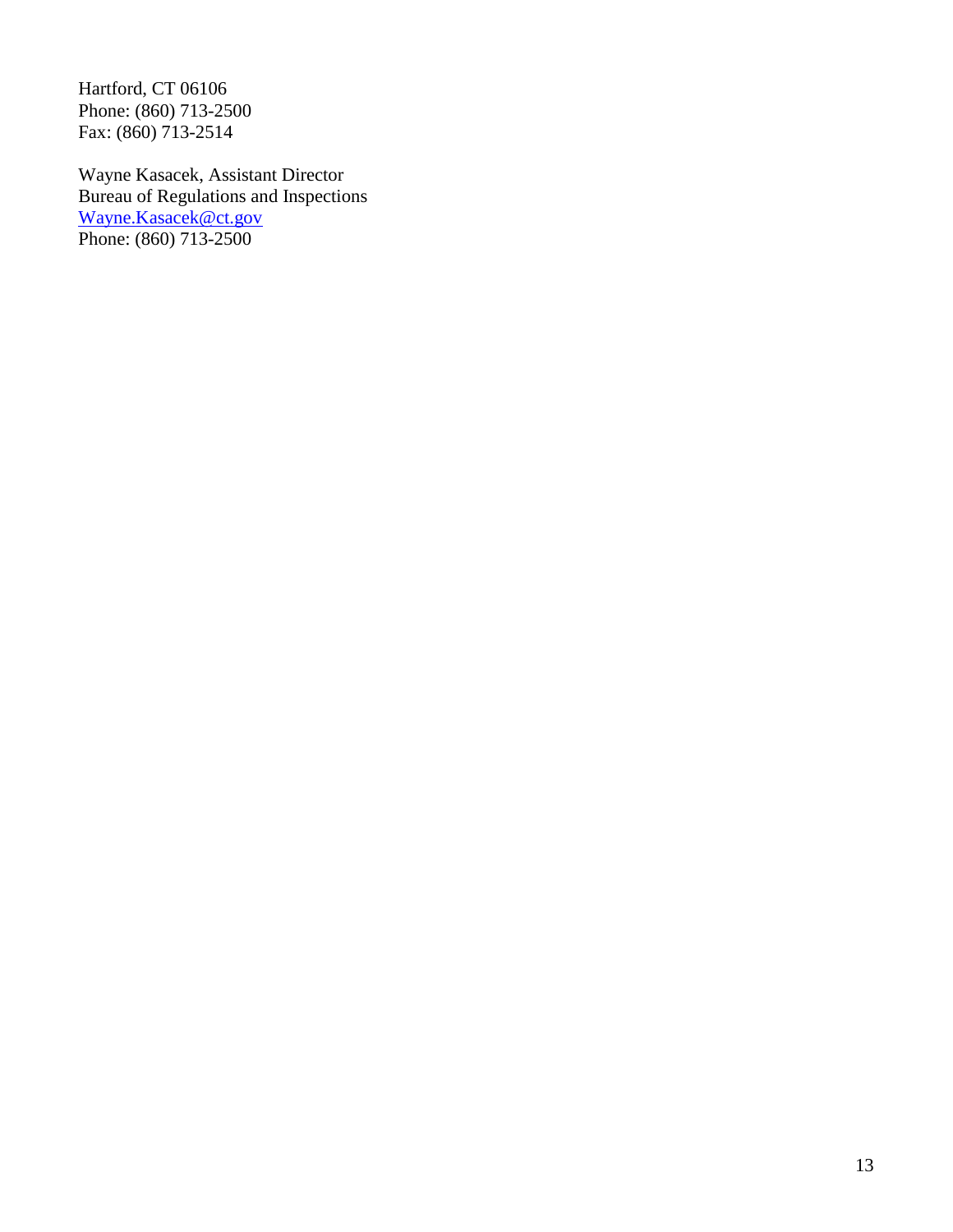# **FLORIDA**

Florida does not have a state poultry inspection program. The rules and statutes under Chapter 500, Florida Statutes and Chapter 5K-4, Florida Administrative Code cover all food processing, including operations that qualify for federal exemptions, within the state.

### **Summary**

- **1. Does Florida accept the federal exemptions for poultry processing?** Yes. However, even exempt operations must comply with state licensing requirements.
- **2. Does Florida require licensing to process poultry?** Yes. All food processors in the state, including those exempt from federal inspection, are required to obtain an Annual Food Permit from the Division of Food Safety and are subject to regular sanitation inspections.
- **3. Does Florida have sanitation requirements for processing facilities?** Yes. State sanitation requirements are consistent with the U.S. Food and Drug Administration's 2001 Food Code and are spelled out in the Minimum Construction Standards and Specifications Checklist.
- **4. Do I need to talk to anyone locally other than the Florida Department of Agriculture and Consumer Services?**

Yes. To start your own small-scale poultry processing operation, contact your local county extension agent first, and then contact the Department of Agriculture and Consumer Services.

**5. Where can I sell my poultry?**

With a valid Annual Food Permit, growers/producers are not restricted on where they can sell their poultry within the state. However, a Mobile Food Vendor Permit issued from the Division of Food Safety is required to sell poultry at a farmers' market.

### **Useful Links**

Minimum Construction Standards and Specifications Checklist [http://www.freshfromflorida.com/fs/min\\_standards\\_chklist.pdf](http://www.freshfromflorida.com/fs/min_standards_chklist.pdf)

University of Florida Meat Extension [http://www.animal.ufl.edu/extension/meat/meat\\_proc\\_center.shtml](http://www.animal.ufl.edu/extension/meat/meat_proc_center.shtml)

### **Laws**

Chapter 5K-4, Food, Florida Administrative Code <https://www.flrules.org/gateway/ChapterHome.asp?Chapter=5K-4>

Chapter 5K-5, Poultry, Florida Administrative Code <https://www.flrules.org/gateway/ChapterHome.asp?Chapter=5K-5>

#### **Contact**

Florida Department of Agriculture & Consumer Services Division of Food Safety, Bureau of Food and Meat Inspection, 3125 Conner Boulevard Tallahassee, FL 32399-1650 Phone: (850) 245 - 5520 Fax: (850) 245 - 5553 Food Inspection [foodinsp@freshfromflorida.com](mailto:foodinsp@freshfromflorida.com)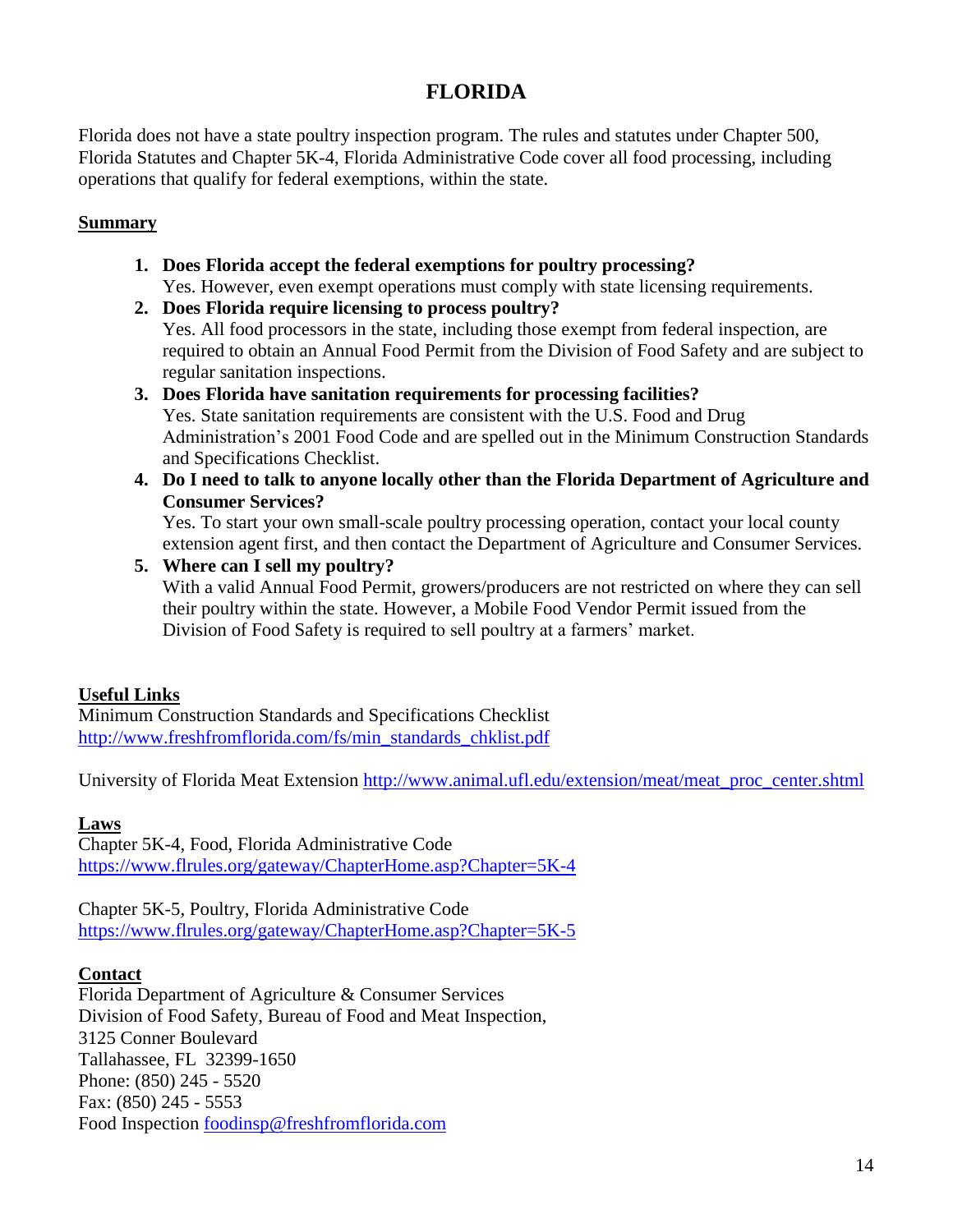Paul M. Raynes, Program Manager, Poultry and Egg Grading (850) 245-5539

University of Florida Institute of Food and Agricultural Sciences, Meat Extension PO Box 110910 Gainesville, Florida 32611 Phone: (352) 392-2454 Fax: (352) 392-7652 E-mail: [chadcarr@ufl.edu](mailto:chadcarr@ufl.edu)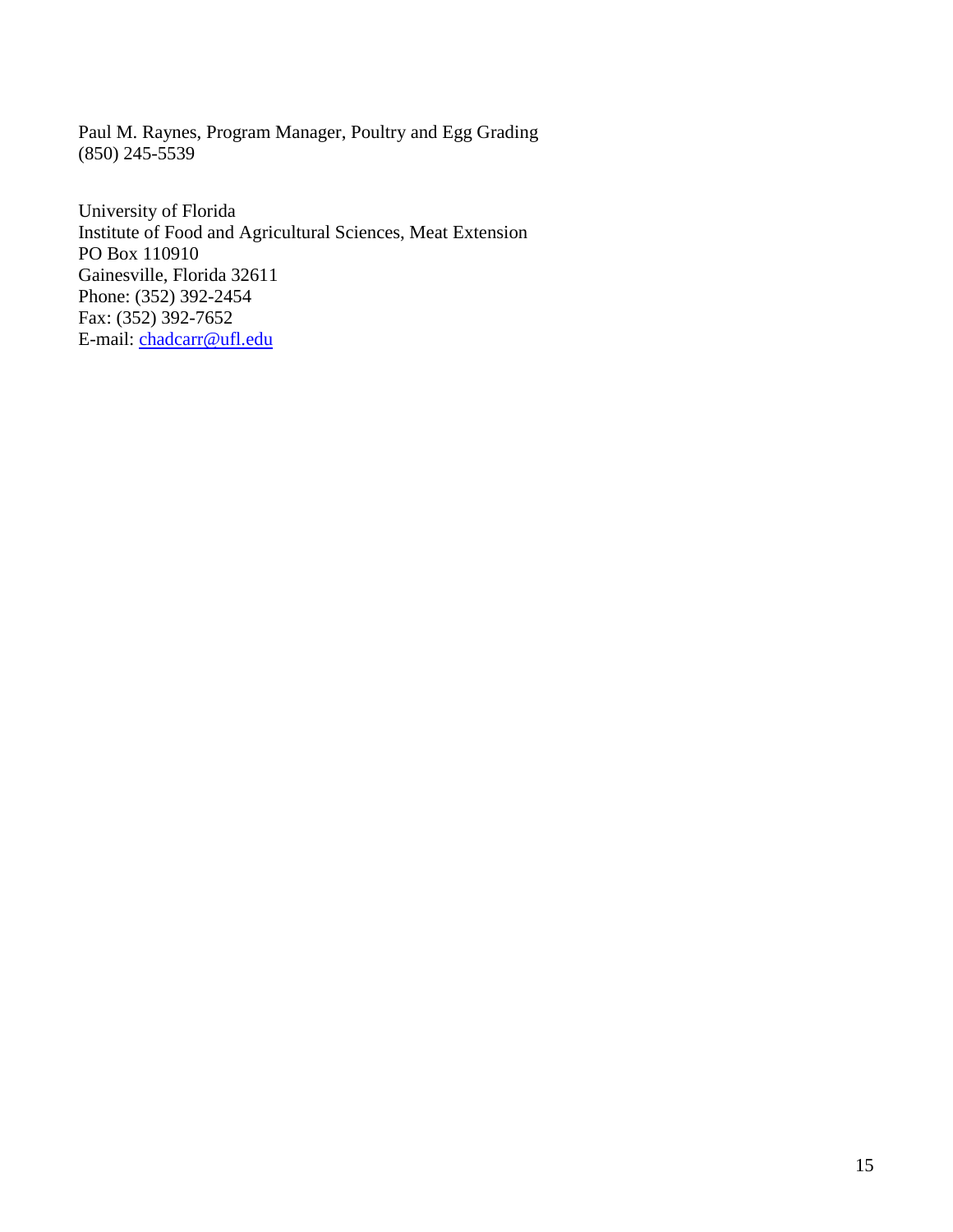# **IDAHO**

Idaho does not have a state poultry inspection program. All food establishments, including processors, are inspected by the Idaho Department of Health and Welfare's designated regulatory authorities, which are the state's seven Public Health Districts. Each Health District is a separate, autonomous agency (not a division of Health and Welfare).

# **Summary**

- **1. Does Idaho accept the federal exemptions for poultry processing?** Yes. However, growers/producers should check with the designated local Public Health District for their region to ensure they meet all requirements for exemption.
- **2. Does Idaho require licensing to process poultry?** Yes. The Public Health Districts issue licenses and are responsible for inspecting establishments to ensure they meet the Department of Health and Welfare's rules and policies.
- **3. Does Idaho have sanitation requirements for processing facilities?** Idaho follows the USDA sanitation requirements (9 CFR 416).
- **4. Do I need to talk to anyone locally?** Yes. Contact the designated Public Health District for your region (see link below).
- **5. Where can I sell my poultry?**

Licensed poultry producers can sell/distribute their product anywhere in Idaho. The Idaho Food Code now stipulates that poultry under federal exemption may be sold, served, or given away in Idaho if it is processed in a licensed food processing facility and is labeled "Exempt from USDA Inspection per P.L. 492."

# **Useful Links**

For Idaho Department of Health and Welfare Public Health Districts, visit <http://www.healthandwelfare.idaho.gov/Health/HealthDistricts/tabid/97/Default.aspx>

# **Laws**

Idaho Statues, Title 39 Health and Safety, Chapter 16 Food Establishment Act <http://www.legislature.idaho.gov/idstat/Title39/T39CH16.htm>

Food Safety and Sanitation Standards for Food Establishments (The Idaho Food Code) <http://adm.idaho.gov/adminrules/rules/idapa16/0219.pdf>

# **Contact**

Idaho Department of Health and Welfare 450 W. State St. 4th Floor Boise, ID 83720-0036 Phone: (208) 334-5936 Fax: (208) 332-7307 Patrick L. Guzzle, Food Protection Program Manager [GuzzleP@dhw.idaho.gov](mailto:GuzzleP@dhw.idaho.gov)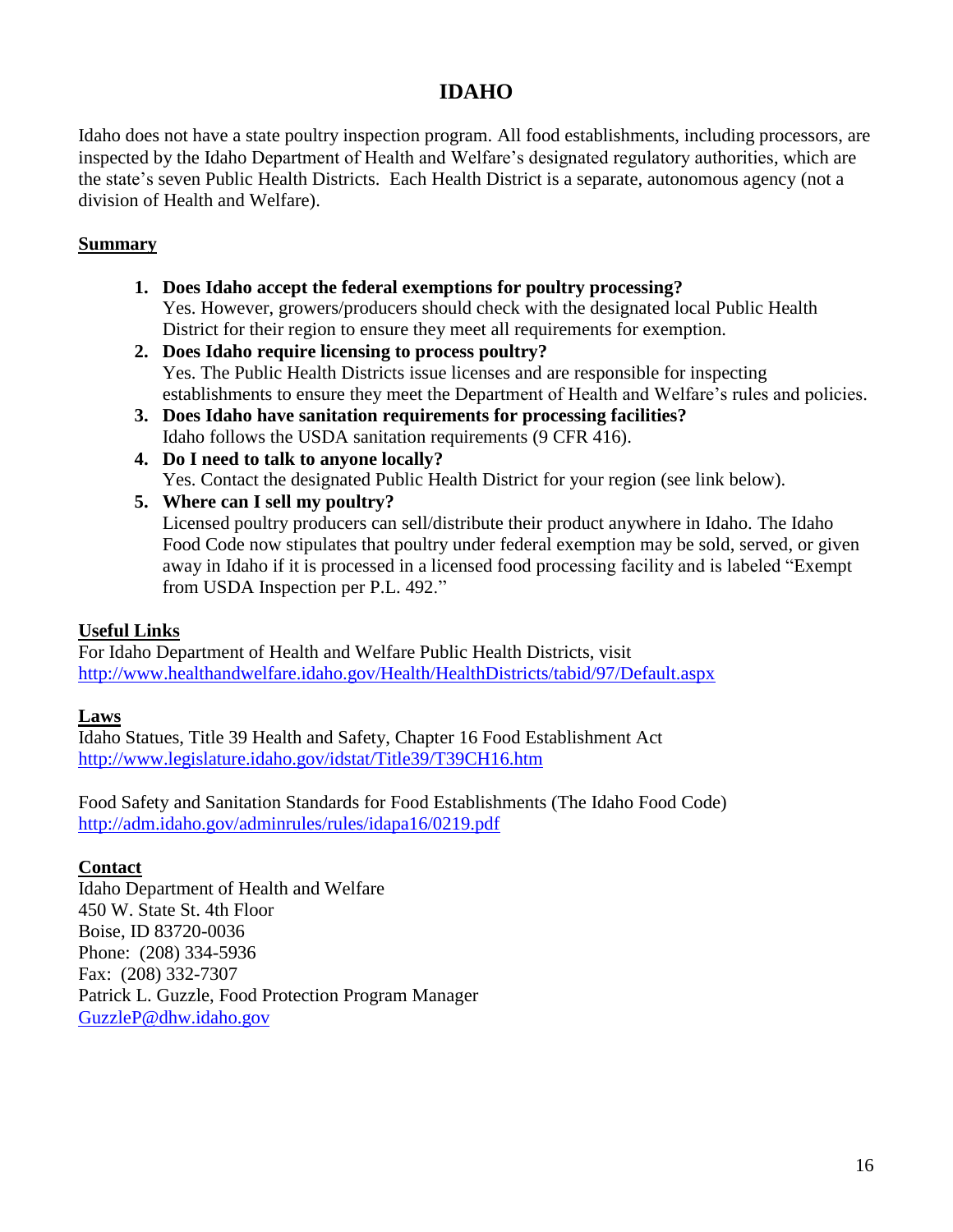# **INDIANA**

Indiana has a state poultry inspection program, administered by the Indiana Board of Animal Health (BOAH), as authorized by the Indiana Meat and Poultry Inspection Humane Slaughter Act.

# **Summary**

# **1. Does Indiana accept the federal exemptions for poultry processing?**

Yes. The state accepts portions of the federal regulations as specified in the Indiana Meat and Poultry Inspection Humane Slaughter Act. The state exempts from inspection a producer who is slaughtering his own animals for use within his own household, for use by former members of his household, or for use by his nonpaying guests and employees. Custom slaughterers of birds for such producers are also exempt. However, all poultry sold at retail – including farmers' markets – must come from an inspected (state or federal) source.

- **2. Does Indiana require licensing to process poultry?** No. Facilities that undergo inspection receive a permit. Custom exempt operations are not required to have a permit, though their products must be marked "Not for Sale" and must go back to the animal owner for use exclusively in his/her household.
- **3. Does Indiana have sanitation requirements for processing facilities?** Indiana follows the USDA sanitation requirements (9 CFR 416).
- **4. Do I need to talk to anyone locally other than the Indiana Board of Animal Health?** Yes. Anyone interested in starting a poultry processing operation should check with local municipalities for zoning requirements. The BOAH can then answer questions and help determine if a permit is required or if an operation falls under exemption.

**5. Where can I sell my poultry?**

The Indiana Board of Health has ruled that all poultry sold at retail must come from an inspected (state or federal) source. State-inspected operations can sell directly to the consumer, hotels, restaurants, and retail stores within Indiana. Custom-exempt plants can only process poultry for the owners, their families and guests. Slaughter of live birds at market is not allowed.

The 1000 bird exemption is recognized only for sale at the farm location; no farmers' markets. Poultry sold at farmers' markets must be from an inspected source and under the oversight of the local health department

In April 2011, BOAH and the Indiana Department of Health agreed on a policy concerning this exemption:

If a grower raises chickens and offers to dress a chicken for a consumer at the point of purchase (farm) and the consumer is the final user of the dressed poultry then this activity will not fall under the food code. Under no circumstances can this product wind up in the marketplace, such as a farmers' market, food-service or grocery store, nor can it be wholesaled or further delivered.

The consumer must go to the grower and purchase the bird there, and it must be processed there. It is a buyer beware situation. If at some point the grower exceeds the BOAH exemptions, he/she will need to come under BOAH inspection. BOAH does not have any epidemiological evidence that shows an increasing incidence of food borne illness related to this activity.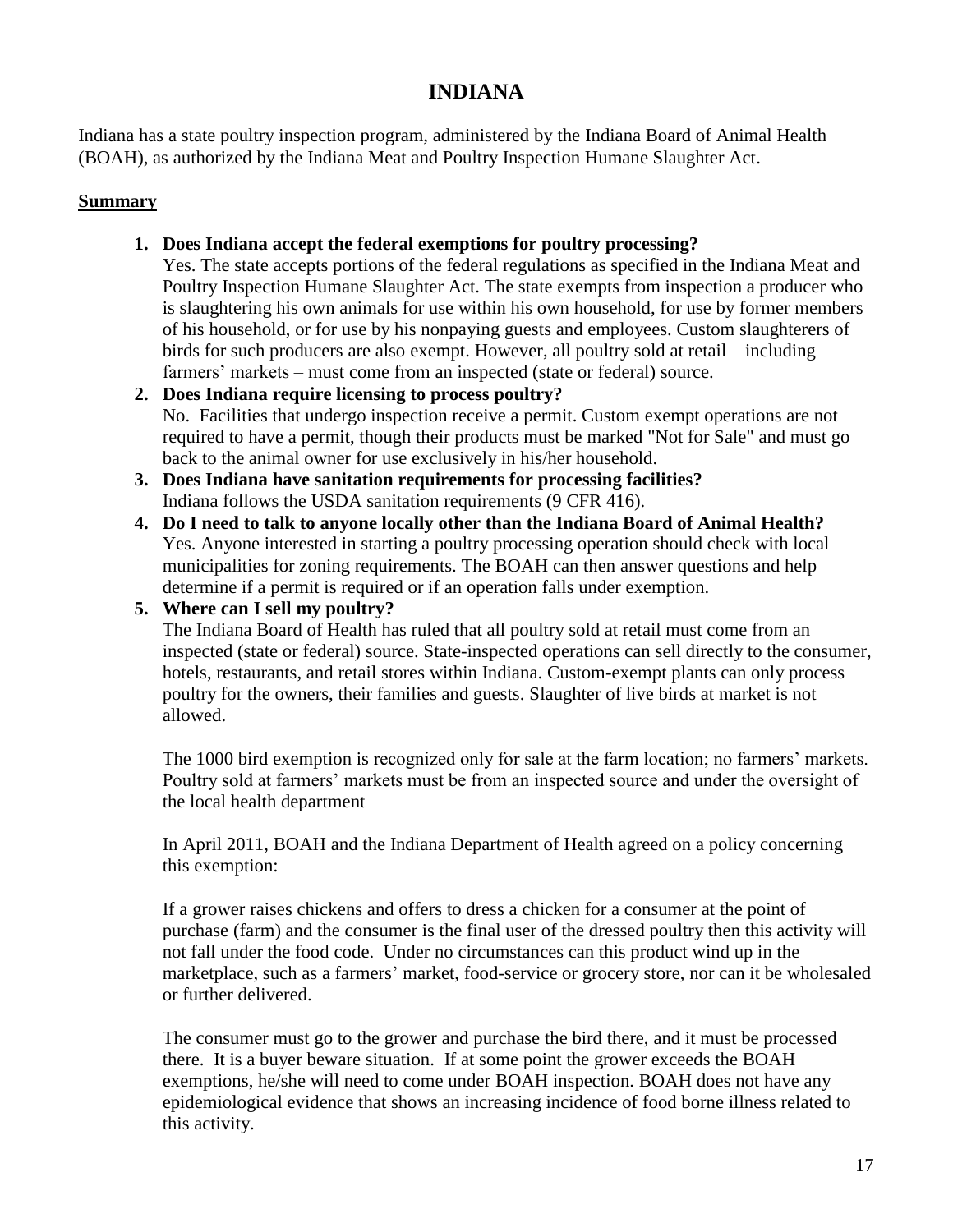### **Laws**

Meat and Poultry Inspection Humane Slaughter Act (Chapter 5): search Indiana Code, Cite § 15-17-5. Indiana Administrative Code<http://www.in.gov/legislative/iac/title345.html>

# **Contact**

Indiana State Board of Animal Health Division of Meat & Poultry 4154 N Keystone Avenue Indianapolis, IN 46205 Phone: (317) 544-2405 Fax: (317) 542-1415 Toll free 1-877-747-3038 [animalhealth@boah.in.gov](mailto:animalhealth@boah.in.gov) <http://www.in.gov/boah/2332.htm>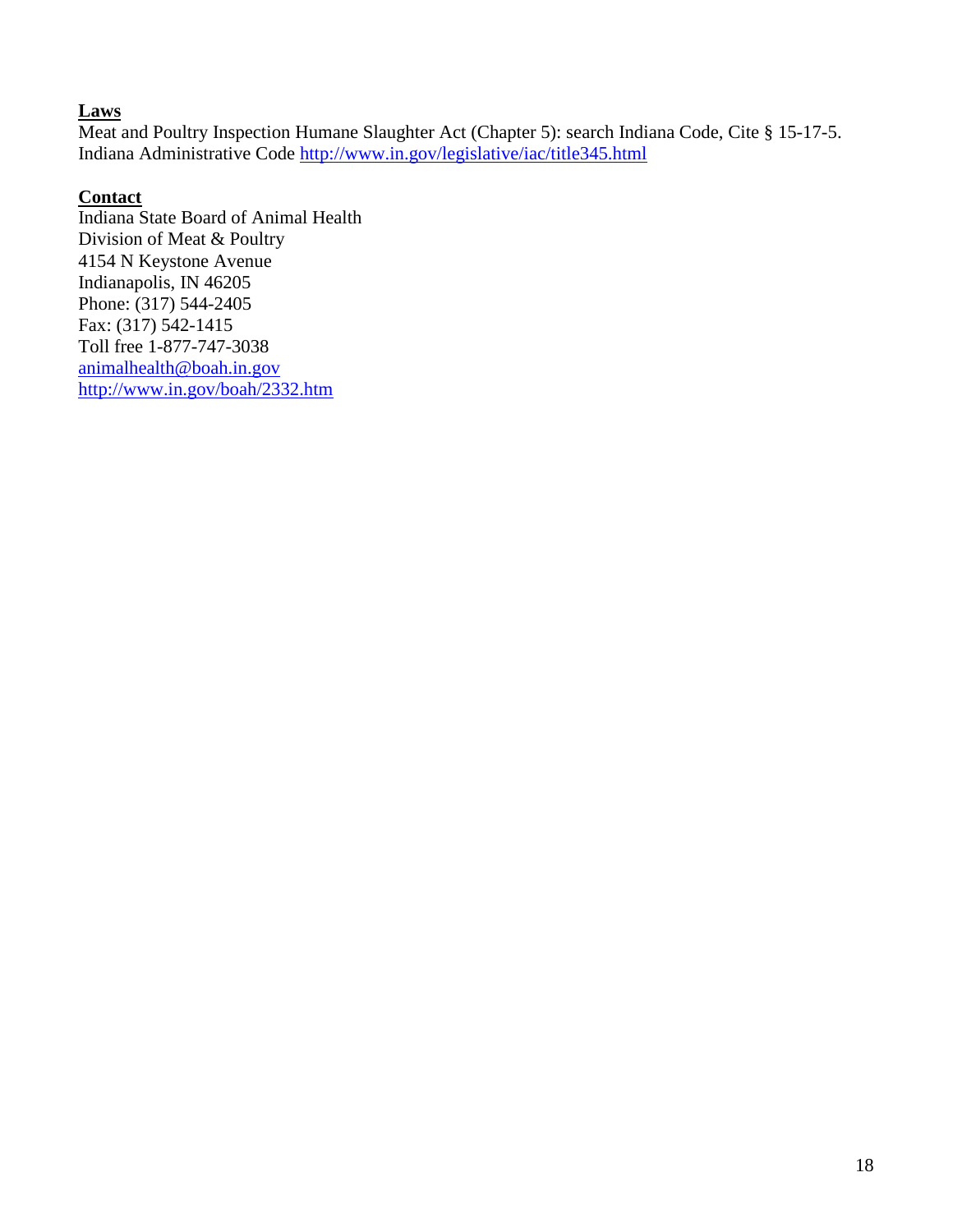# **IOWA**

Iowa has a state poultry inspection program, administered by the Iowa Department of Agriculture and Land Stewardship, Meat and Poultry Inspection Bureau.

# **Summary**

- **1. Does Iowa accept the federal exemptions for poultry processing?** Yes. If not undergoing inspection by the USDA or State of Iowa, a producer may fall under one of five exemptions. Details for the exemptions are in the ISU Extension guide (see below).
- **2. Does Iowa require licensing to process poultry?** Yes. The Iowa Department of Inspections and Appeals, Food and Consumer Safety Bureau provides four different licenses depending on where poultry is sold. See page 3 of the ISU extension guide (see below).
- **3. Does Iowa have sanitation requirements for processing facilities?** Iowa follows the USDA sanitation requirements. In addition, Chapter 76 Iowa Code 21-76.5 (189A) provides sanitation standard operation procedures for custom-exempt facilities. Iowainspected custom-exempt facilities shall develop and implement a sanitation standard operation procedure (SSOP) in a manner consistent with Section 416.12, Title 9, Chapter 111, and USDA regulations Code of Federal Regulations (see below).
- **4. Do I need to talk to anyone locally other than the Iowa Meat and Poultry Inspection Bureau?**

Yes. For retail stores and farmers market information, contact the Iowa Department of Inspection and Appeals, Food and Consumer Safety Bureau (see contact information below). If operating an existing facility, contact the Iowa Meat and Poultry Inspection Bureau office to arrange for a facility review by one of the Supervisory Veterinarians.

**5. Where can I sell my poultry?**

Where the poultry products can be distributed and sold is determined by the inspection status/exemption they fall under. See the table on page 2 of the ISU Extension guide for more details (see below).

# **Useful Links**

ISU Extension Guide *Iowa Poultry Slaughter, Processing, and Sales Guidelines for Small-scale Producers* <https://www.extension.iastate.edu/store/ItemDetail.aspx?ProductID=13044>

Iowa State Licensed Meat and Poultry Plants<http://idalsdata.org/IowaData/meatAndPoultry.cfm>

# **Laws**

Iowa Meat and Poultry Inspection legislation, Chapter 76 <http://www.legis.state.ia.us/Rules/Current/iac/021iac/2176/2176.pdf>

# **Contact**

Iowa Department of Inspection and Appeals Food and Consumer Safety Bureau Lucas Bldg, 3rd F, 321 East 12th Street Des Moines, Iowa 50319 Phone: (515) 281-6538 [www.state.ia.us/government/dia](http://www.state.ia.us/government/dia)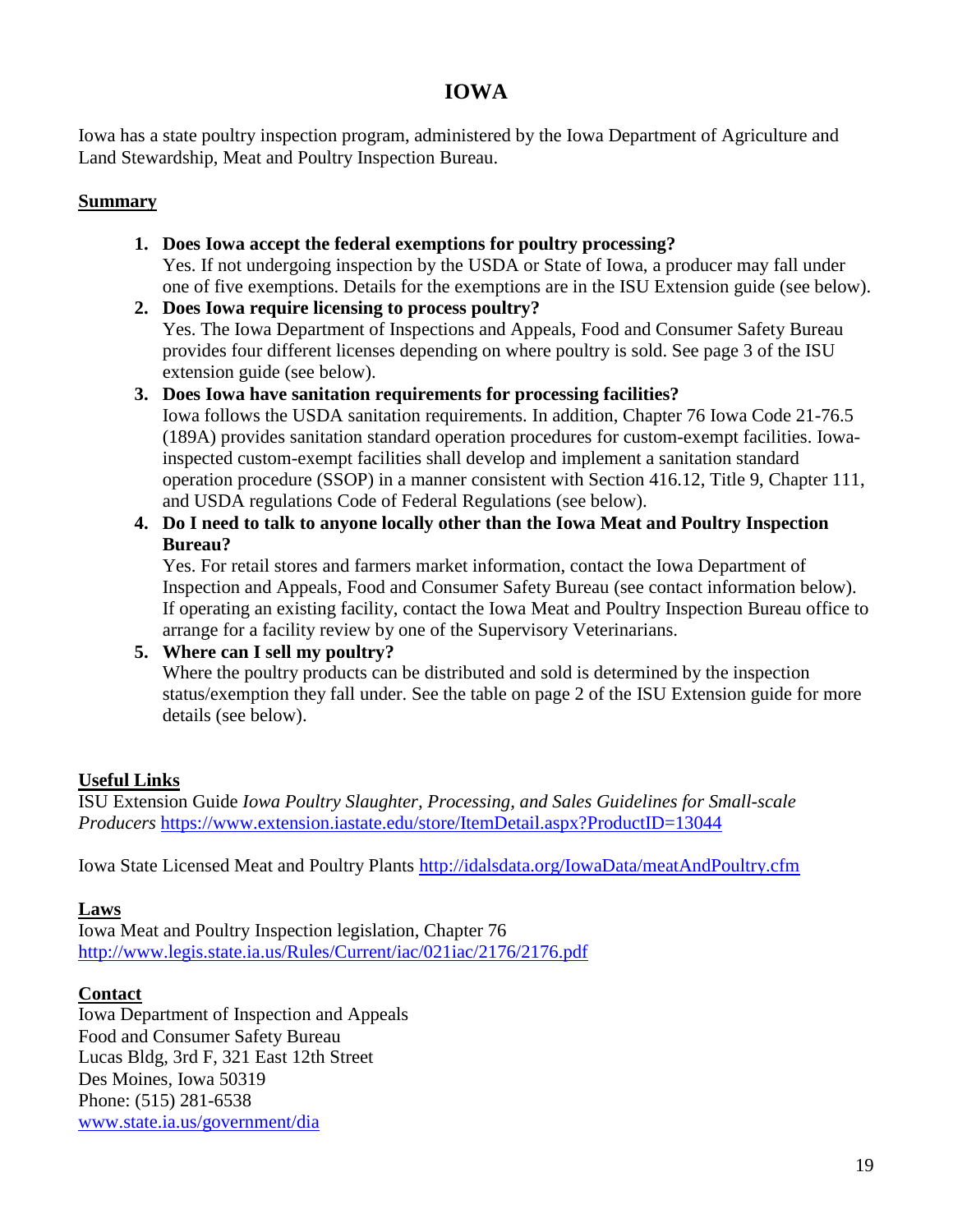Iowa Department of Agriculture Iowa Meat and Poultry Inspection Bureau Wallace State Office Building 502 East 9th Street Des Moines, Iowa 50319 Phone: (515) 281-3338 [meatAndPoultry@iowaagriculture.gov](mailto:meatAndPoultry@iowaagriculture.gov) [www.iowaagriculture.gov/meatAndPoultryInspection.asp](http://www.iowaagriculture.gov/meatAndPoultryInspection.asp) Dr. Gary M. Johnson, Bureau Chief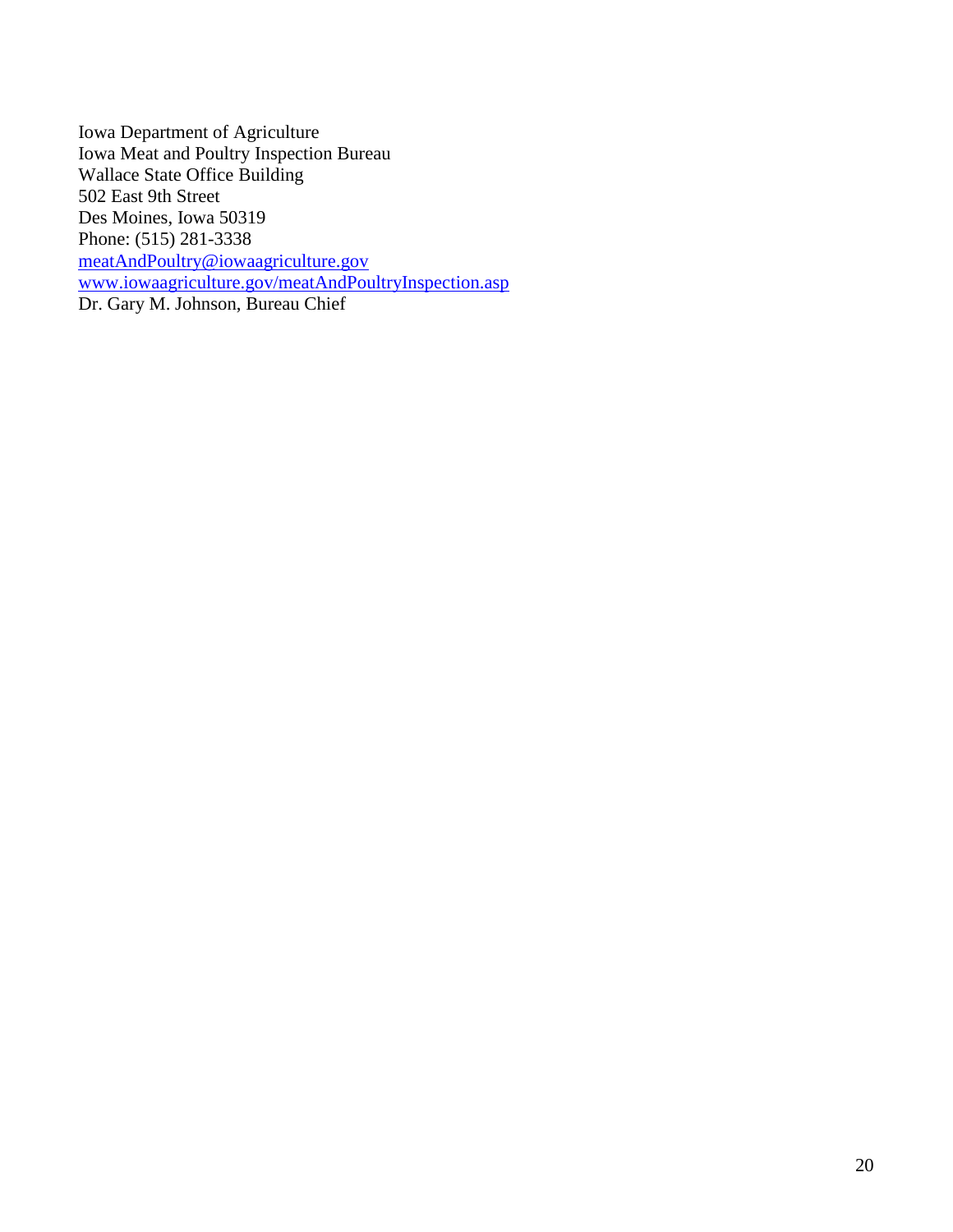# **KANSAS**

Kansas has a state poultry inspection program, administered by the Kansas Department of Agriculture.

### **Summary**

# **1. Does Kansas accept the federal exemptions for poultry processing?**

Yes. The state accepts portions of the federal regulations as specified in the Kansas Meat and Poultry Inspection Act (see link below). The state exempts from inspection a producer who is slaughtering his own animals for use within his own household, for use by former members of his household, or for use by his nonpaying guests and employees. Custom slaughterers of birds for such producers are also exempt.

# **2. Does Kansas require licensing to process poultry?**

No. The Kansas Department of Agriculture staff inspects and registers commercial and custom slaughterhouses and processing facilities located in Kansas. All facilities, including fully inspected slaughter establishments, custom slaughter plants, inspected processors, and custom processors and distributors, must register with the Kansas Department of Agriculture.

- **3. Does Kansas have sanitation requirements for processing facilities?** Yes. Kansas follows the USDA sanitation requirements (9 CFR 416).
- **4. Do I need to talk to anyone locally other than the Kansas Department of Agriculture?** No. Persons interested in starting a small-scale poultry processing operation should contact the Department to schedule a visit of the establishment. During the visit, staff will make suggestions for how to meet requirements necessary to become registered and begin operating.
- **5. Where can I sell my poultry?** State inspected operations can sell directly to the consumer, hotels and restaurants and retail stores within Kansas. Custom exempt plants can only process poultry for the owners, their families, and guests.

# **Useful Links**

Meat and Poultry Inspection Program [http://www.ksda.gov/meat\\_poultry/](http://www.ksda.gov/meat_poultry/)

Meat and Poultry Inspection Industry Information [http://www.ksda.gov/meat\\_poultry/content/156](http://www.ksda.gov/meat_poultry/content/156)

### **Laws**

Kansas Meat and Poultry Inspection Act (Kansas Statutes Annotated) [http://www.ksda.gov/meat\\_poultry/statutes/](http://www.ksda.gov/meat_poultry/statutes/)

### **Contact**

Kansas Department of Agriculture 901 S. Kansas Ave.  $-3^{rd}$  Floor Topeka, KS 66612-1280 785-296-3511 785-296-0673 (fax)

Julie Ehler, Program Manager, Meat & Poultry Inspection Phone: (785) 296-4176 [Julie.Ehler@kda.ks.gov](mailto:Julie.Ehler@kda.ks.gov)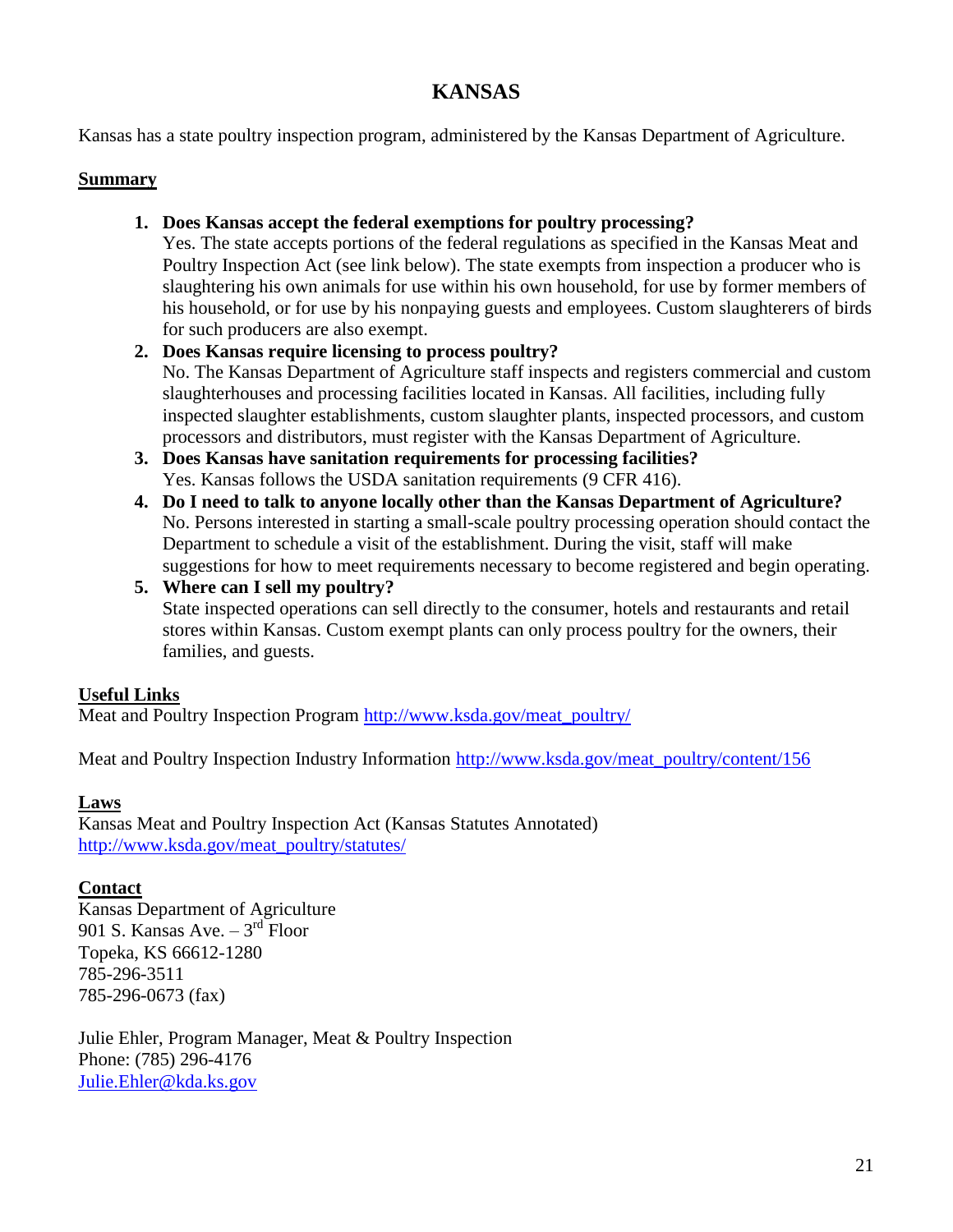# **KENTUCKY**

Kentucky does not have a state poultry inspection program. Kentucky State University owns and manages a Mobile Processing Unit (MPU), which is used weekly. The MPU is housed at the Kentucky State University Research Farm, Mill Rd. Frankfort and managed by Steve Skelton 502-597-7501.

#### **Summary**

**1. Does Kentucky accept the federal exemptions for poultry processing?**

Yes. The federal inspection exemptions for small-scale poultry processors are available to Kentucky facilities; however any poultry processing in the state must also comply with provisions of the Kentucky Department of Public Health (KDPH).

**2. Does Kentucky require licensing to process poultry?**

Yes. KDPH typically requires exempt facilities to meet specific safety and sanitation requirements and obtain the appropriate permit. To be eligible for a commercial permit, a food processing facility must meet certain plumbing, structural, and fixture requirements. The KSU MPU is a licensed facility and is inspected by the KY Department of Health at least annually and by USDA at agency discretion. To use the MPU under the federal producer/grower exemption, all producers must first attend a training be retrained bi-annually.

- **3. Does Kentucky have sanitation requirements for processing facilities?** Kentucky follows the USDA sanitation requirements (9 CFR 416).
- **4. Do I need to talk to anyone locally other than the Kentucky Department of Public Health?**

If you wish to start a poultry processing operation, and you have determined that you qualify for one of the federal exemptions, contact the local or state health department to determine what is required in your area. Contact University of Kentucky extension for poultry production and bird management information.

#### **5. Where can I sell my poultry?**

Product processed in a DPH-licensed facility can be marketed anywhere in the state. Exempt operations may sell anywhere within the state as long as they stay under the annual bird limit. Large grocers and some food service companies require inspection and will not purchase from exempt operations. Most products in the state under the exemptions are sold direct to consumers and or restaurants.

### **Useful Links**

Kentucky Mobile Poultry Unit case study: [http://www.extension.org/pages/Kentucky\\_Mobile\\_Poultry\\_Processing\\_Unit](http://www.extension.org/pages/Kentucky_Mobile_Poultry_Processing_Unit)

### **Laws**

**Contact**

Kentucky Department of Agriculture 107 Corporate Dr. Frankfort, KY 40601 Phone: (502) 564-5126 Fax: (502) 564-5016 <http://www.kyagr.com/>

Kentucky Department of Agriculture Market Services Office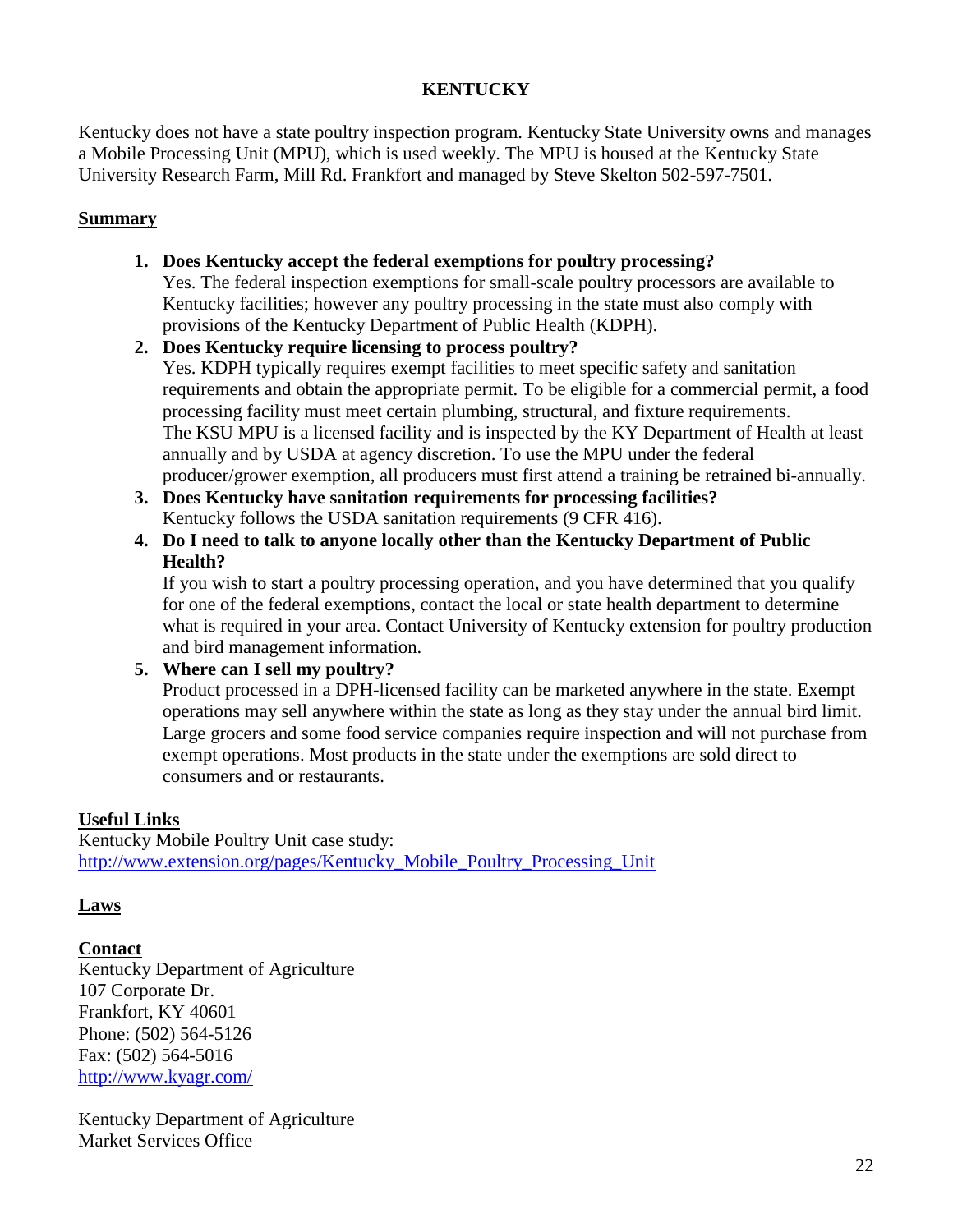100 Fair Oaks Dr,  $5^{th}$  Fl. 500 Mero St. Frankfort, KY 40601 Phone: (502) 564-4696 Fax: (502) 582-4291 – Louisville, KY office

Kentucky Department for Health Services 275 East Main St. Frankfort, KY 40621 Phone: (502) 564-7181 Fax: (502) 564-6533

Mark M. Reed, R.S., MPA, MPH, Manager--Kentucky Food Safety Branch [Mark.Reed@ky.gov](mailto:Mark.Reed@ky.gov)

or

University of Kentucky 205 WT Garrigus Building Lexington, KY 40546 859-257-7550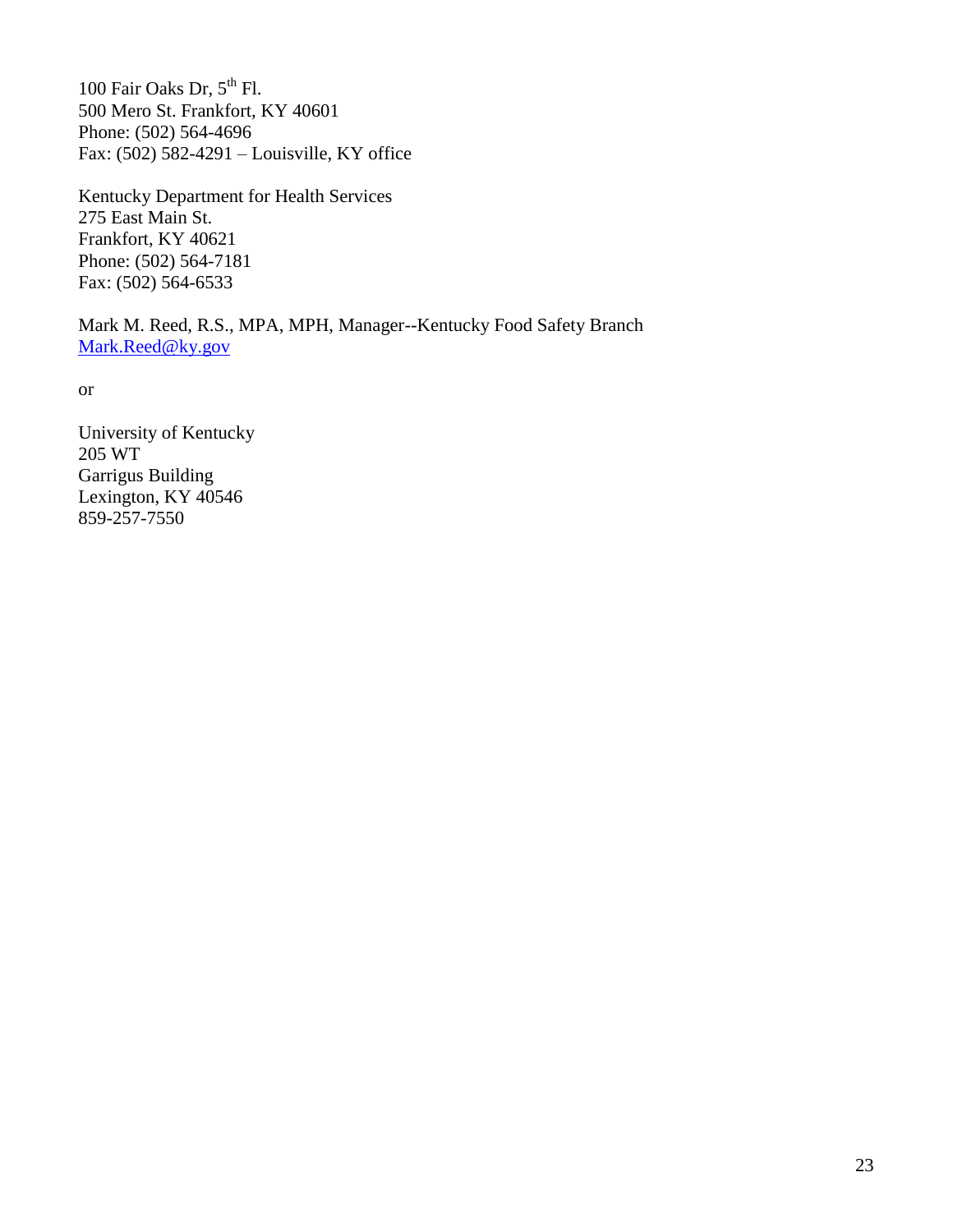# **LOUISIANA**

Louisiana has a state poultry inspection program, administered by the Louisiana Department of Agriculture and Forestry's Meat & Poultry Inspection Program, as authorized by the Louisiana Meat and Poultry Inspection Law.

### **Summary**

- **1. Does Louisiana accept the federal exemptions for poultry processing?** Yes. The Louisiana Department of Agriculture and Forestry (LDAF) grants the USDA poultry exemptions and inspects intrastate operations. All other operations are inspected by USDA.
- **2. Does Louisiana require licensing to process poultry?** No. Anyone interested in processing poultry under an exemption must obtain a letter from the Louisiana Department of Agriculture and Forestry acknowledging the exemption their operation falls under.
- **3. Does Louisiana have sanitation requirements for processing facilities?** Louisiana follows the USDA sanitation requirements (9 CFR 416). For exempt operations, Louisiana uses USDA guidelines when conducting quarterly compliance checks.
- **4. Do I need to talk to anyone locally other than the Louisiana Department of Agriculture and Forestry?**

No. The first step is to contact the LDAF and request an exemption. Once approved, the LDAF will send a letter acknowledging the exemption that has been granted.

# **5. Where can I sell my poultry?**

There are no restrictions for where poultry can be sold within the state other than those specified in the USDA exemptions.

# **Useful Links**

Louisiana Department of Agriculture and Forestry Animal Health and Food Safety – Federal and State Meat Program

[http://www.ldaf.state.la.us/portal/Offices/AnimalHealthandFoodSafety/FederalStateMeatPrograms/tabid/](http://www.ldaf.state.la.us/portal/Offices/AnimalHealthandFoodSafety/FederalStateMeatPrograms/tabid/130/Default.aspx) [130/Default.aspx](http://www.ldaf.state.la.us/portal/Offices/AnimalHealthandFoodSafety/FederalStateMeatPrograms/tabid/130/Default.aspx)

# Steps to Apply for Inspection

[http://www.ldaf.state.la.us/portal/Offices/AnimalHealthandFoodSafety/FederalStateMeatPrograms/Apply](http://www.ldaf.state.la.us/portal/Offices/AnimalHealthandFoodSafety/FederalStateMeatPrograms/ApplyingforInspection/tabid/294/Default.aspx) [ingforInspection/tabid/294/Default.aspx](http://www.ldaf.state.la.us/portal/Offices/AnimalHealthandFoodSafety/FederalStateMeatPrograms/ApplyingforInspection/tabid/294/Default.aspx)

# **Laws**

Louisiana Meat and Poultry Inspection Law (RS 3:4201) <http://www.legis.state.la.us/lss/lss.asp?doc=86423>

### **Contact**

Louisiana Department of Agriculture & Forestry Office of Animal Health and Food Safety/Meat and Poultry Inspection P. O. Box 1951 Baton Rouge, LA 70821 Phone: (225) 922-1358; Fax: (225) 237-5908 Jim Jenkins, Program Manager: [jjenkins@ldaf.state.la.us](mailto:jjenkins@ldaf.state.la.us)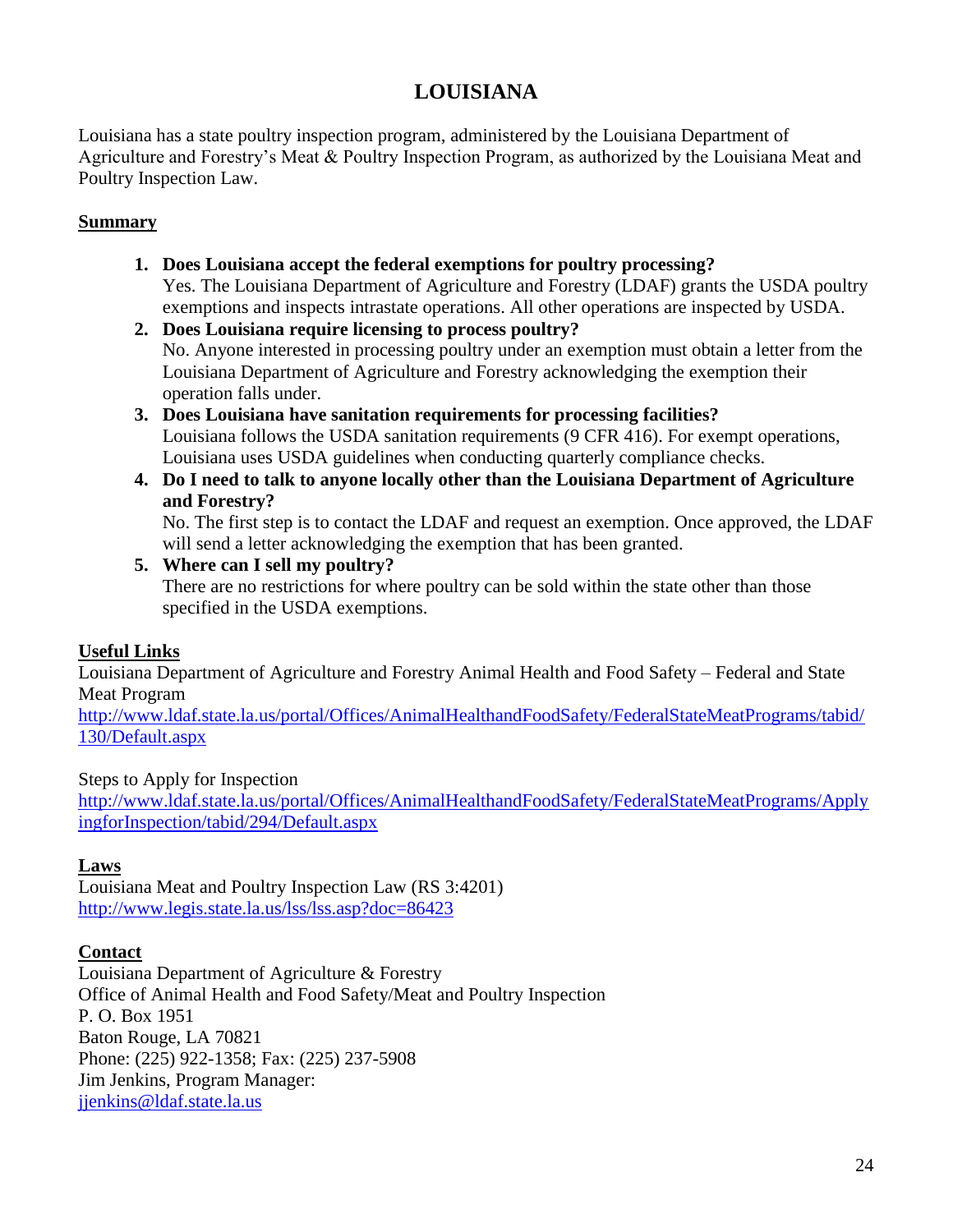# **MAINE**

Maine has a state poultry inspection program, administered by the Maine Department of Agriculture, Food and Rural Resources, per the Maine Revised Statute.

### **Summary**

# **1. Does Maine accept the federal exemptions for poultry processing?**

Yes, but only the Producer/Grower 1000 bird limit and the Producer/Grower 20,000 bird limit. Both require that growers raise a limited amount of their own birds and do their own processing in an approved facility on their own farms. They cannot process other people's birds or allow others to use the facility.

# **2. Does Maine require licensing to process poultry?** Yes. Both exemptions require multiple licensing from the Department of Agriculture, Food and Rural Resources.

Both require (a) Commercial Food Processing license and (b) a Retail Food Establishment license, with an additional retail authorization for prepackaged meat and poultry products, and a Mobile Vendor authorization to sell at farmers' markets.

Those operating under the 20,000 bird limit require an additional Wholesale Distributor of Meat & Poultry Products license to wholesale to restaurants, stores, hotels, and institutions.

#### **3. Does Maine have sanitation requirements for processing facilities?** Yes. The 1,000 bird limit and the 20,000 bird limit exemptions have different minimal facility safety and sanitation requirements. See the Department of Agriculture, Food and Rural Resources Division of Regulations (link below).

# **4. Do I need to talk to anyone locally other than the Maine Department of Agriculture, Food and Rural Resources?**

No. Those interested in starting their own small-scale poultry processing operation should speak with the Department of Agriculture Division of Quality Assurance & Regulations first.

# **5. Where can I sell my poultry?**

Exempt operations are prohibited from selling on the internet or across state lines. Further restrictions depend on the exemption. For the 1,000 bird limit, the product can only be sold as whole birds and only to customers who come to the farm, community supported agriculture customers, or farmers' market customers. Poultry cannot be cut up or further processed and cannot be sold to retail stores, restaurants, schools, etc.

For the 20,000 bird limit, in addition to customers listed above, product can be sold wholesale to restaurants, stores, hotels, and institutions. Poultry can also be cut up and further processed.

# **Useful Links**

Maine Department of Agriculture, Food and Rural Resources Division of Quality Assurance & Regulations<http://www.maine.gov/agriculture/qar/index.html>

# **Laws**

Maine Revised Statute Title 22, Chapter 562-A: Preparation of Livestock and Poultry Products for Human Consumption <http://www.maine.gov/agriculture/qar/food-regs.html>

Department of Agriculture, Food and Rural Resources Division of Regulations (Chapter 348: Poultry Slaughter and Processing with Grower/Producer Exemption) <http://www.maine.gov/sos/cec/rules/01/001/001c348.doc>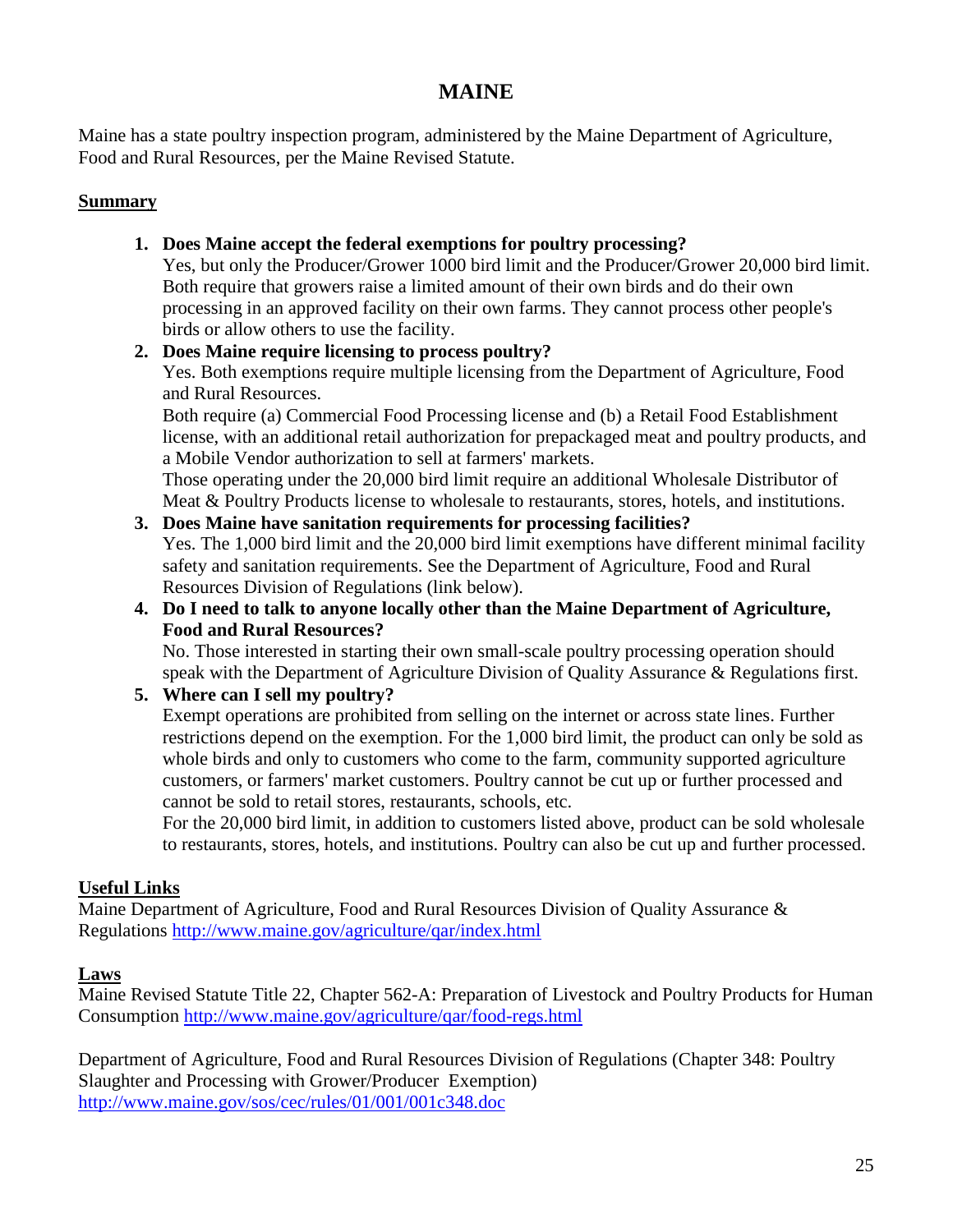# **Contact**

Maine Department of Agriculture Division of Quality Assurance and Regulations 28 State House Station Augusta, Maine 04333-0028 Phone: 207-287-3841 Fax: 207-287-5576

Henrietta Beaufait, DVM, State Veterinarian Maine Department of Agriculture Maine Meat and Poultry Inspection [henrietta.beaufait@maine.gov](mailto:henrietta.beaufait@maine.gov)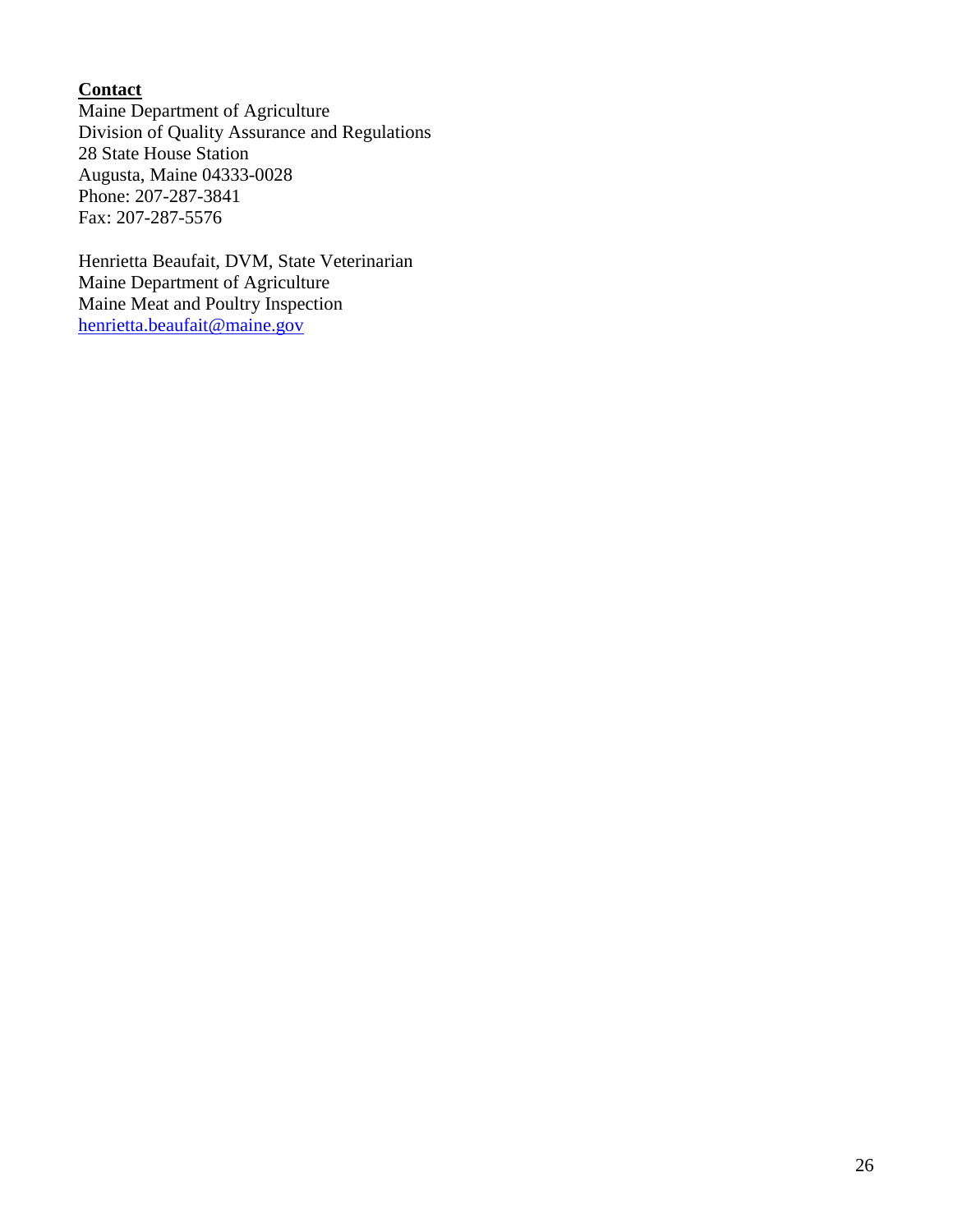# **MARYLAND**

Maryland does not have a state poultry inspection program.

#### **Summary**

**1. Does Maryland accept the federal exemptions for poultry processing?**

No. The Maryland Department of Health and Mental Hygiene does not consider poultry slaughtered and processed without inspection as being from an approved source and, until recently, this meant that exempt operations could only sell directly to consumers on the farm. However, the Maryland Department of Agriculture (MDA) is now offering poultry producers who qualify for a federal poultry exemption the opportunity to participate in a voluntary program that would allow them to sell from locations other than directly on the farm. In the program, producers attend a training session on food safety, produce a written food safety plan that meets MDA's requirements, and are inspected by MDA for compliance with their food safety plan.

#### **2. Does Maryland require licensing to process poultry?**

No. However, producers obtain a certification when they go through the MDA voluntary training program.

- **3. Does Maryland have sanitation requirements for processing facilities?** Yes. Maryland follows the USDA sanitation requirements (9 CFR 416), and the Maryland Department of Health and Mental Hygiene has additional requirements for approval.
- **4. Do I need to talk to anyone locally other than the Maryland Department of Agriculture?** No.

### **5. Where can I sell my poultry?**

Other than sales to consumers directly from on the farm, sales of poultry by growers/producers off the farm may only come from an approved source as required by the Maryland Department of Health and Mental Hygiene. Poultry producers should contact MDA to discuss their options. Producers certified by MDA as described above can sell anywhere in the state, including restaurants, retailers, and farmer's markets. Both parts and whole poultry and rabbits certified by this program are allowed to be sold. Meat cannot be ground.

### **Useful Links**

Maryland Department of Agriculture Rabbit and Poultry On-Farm Slaughter/Processing Program [http://www.mda.state.md.us/feed-food\\_safety-grading/food\\_qual\\_assur/poultry\\_rabbit/index.php](http://www.mda.state.md.us/feed-food_safety-grading/food_qual_assur/poultry_rabbit/index.php)

### **Laws**

Maryland Annotated Code Index <http://www.dsd.state.md.us/comar/AnnotIndex.aspx> For information on Poultry Products regulations, see the Agriculture article, Title 4. *Regulation of Livestock, Poultry Products, and Eggs*, Subtitle 1 *Wholesome Meat Act* and Subtitle 2 *Poultry Products Inspection Act*.

### **Contact**

Maryland Department of Agriculture 50 Harry S. Truman Parkway Annapolis, MD 21401 Phone: (410) 841-5769; Fax: (410) 841-2750 Deanna Baldwin, Program Manager, Food Quality Assurance Program [baldwidl@mda.state.md.us](mailto:baldwidl@mda.state.md.us)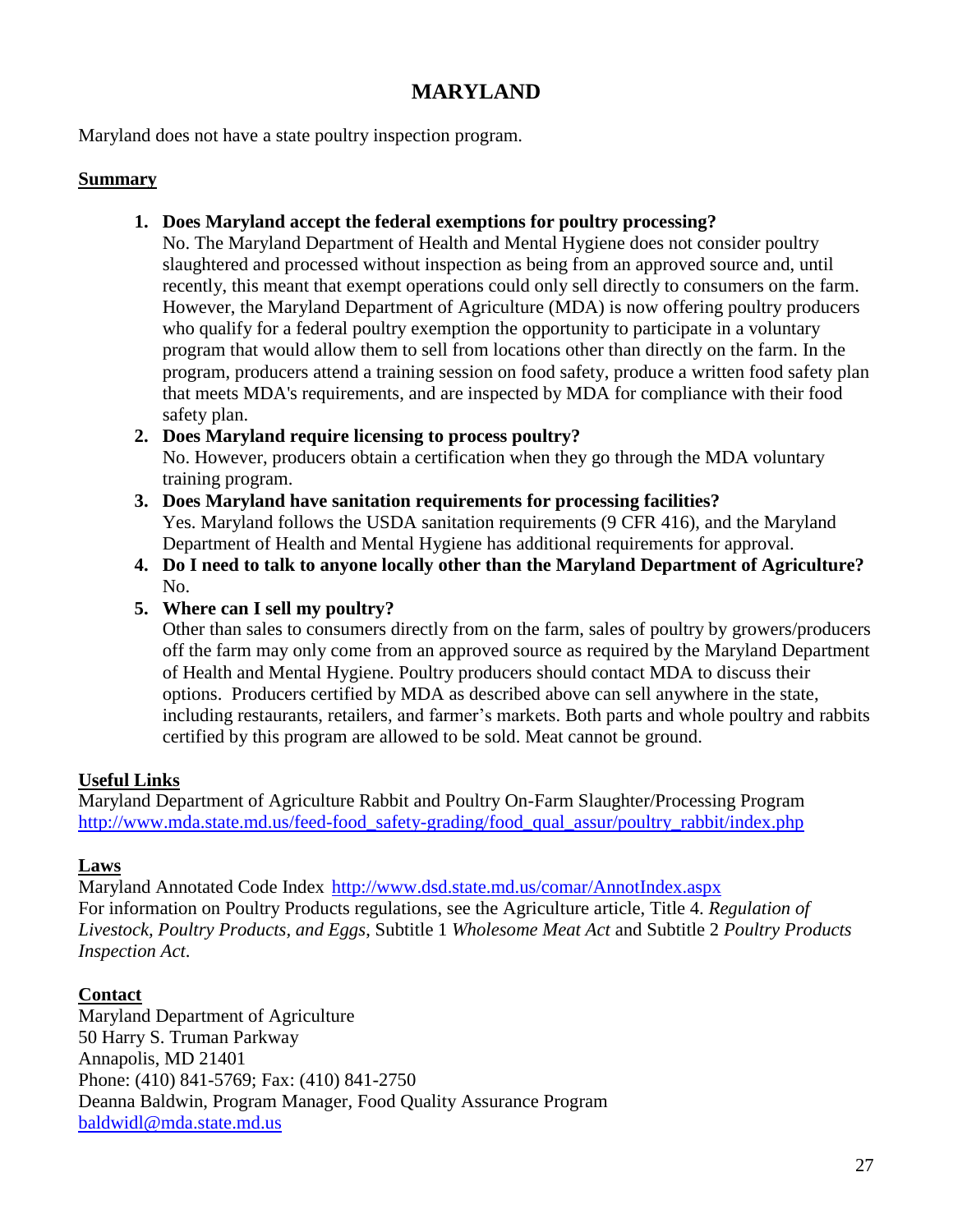# **MASSACHUSETTS**

Massachusetts does not have a state poultry inspection program.

#### **Summary**

- **1. Does Massachusetts accept the federal exemptions for poultry processing?** Yes. The state Department of Public Health (MDPH) is in charge of poultry inspection and may exempt operations from continuous inspection at their discretion. Requirements are changing as of spring 2011 to accommodate mobile poultry processing units (MPPUs).
- **2. Does Massachusetts require licensing to process poultry?** Yes, a license from MDPH is required.

**3. Does Massachusetts have sanitation requirements for processing facilities?** Yes. Massachusetts follows the USDA sanitation requirements (9 CFR 416), and the Department of Public Health has additional requirements for approval.

**4. Do I need to talk to anyone locally other than the Massachusetts Department of Public Health?**

Your local board of health, if you are using a mobile processing unit.

**5. Where can I sell my poultry?**

State law exempts – from continuous inspection, not premises/facility inspection – poultry producers who raise poultry on their own farms and sell dressed poultry or poultry products directly to household consumers or restaurants, hotels and boarding houses. Exempt producers must not buy or sell poultry products other than those produced from their own farms, and they may not produce more than 5,000 turkeys or their equivalent (20,000) poultry of all species in a calendar year. Check with MDPH for any new requirements.

### **Useful Links**

In early 2011, the DPH proposed new rules for poultry processing, to accommodate mobile poultry processing units; the comment period closed March 18. The proposed rule and comments are posted here: [http://tinyurl.com/MDPH-on-MPPUs.](http://tinyurl.com/MDPH-on-MPPUs) The proposed rule includes a training requirement and specific physical (building) requirements for equipment/sanitation.

### New England Small Farm Institute:

[http://www.smallfarm.org/main/special\\_projects/mobile\\_poultry\\_processing\\_unit/](http://www.smallfarm.org/main/special_projects/mobile_poultry_processing_unit/)

### **Laws**

MA regulations on Inspection of Poultry and Poultry Products (domain of MDPH): <http://www.mass.gov/Eeohhs2/docs/dph/regs/105cmr532.pdf>

#### **Contact**

Massachusetts Department of Public Health Bureau of Environmental Health 305 South Street Jamaica Plain, MA 02130-3597 (617) 983-6700 <http://www.mass.gov/?pageID=eohhs2homepage&L=1&L0=Home&sid=Eeohhs2>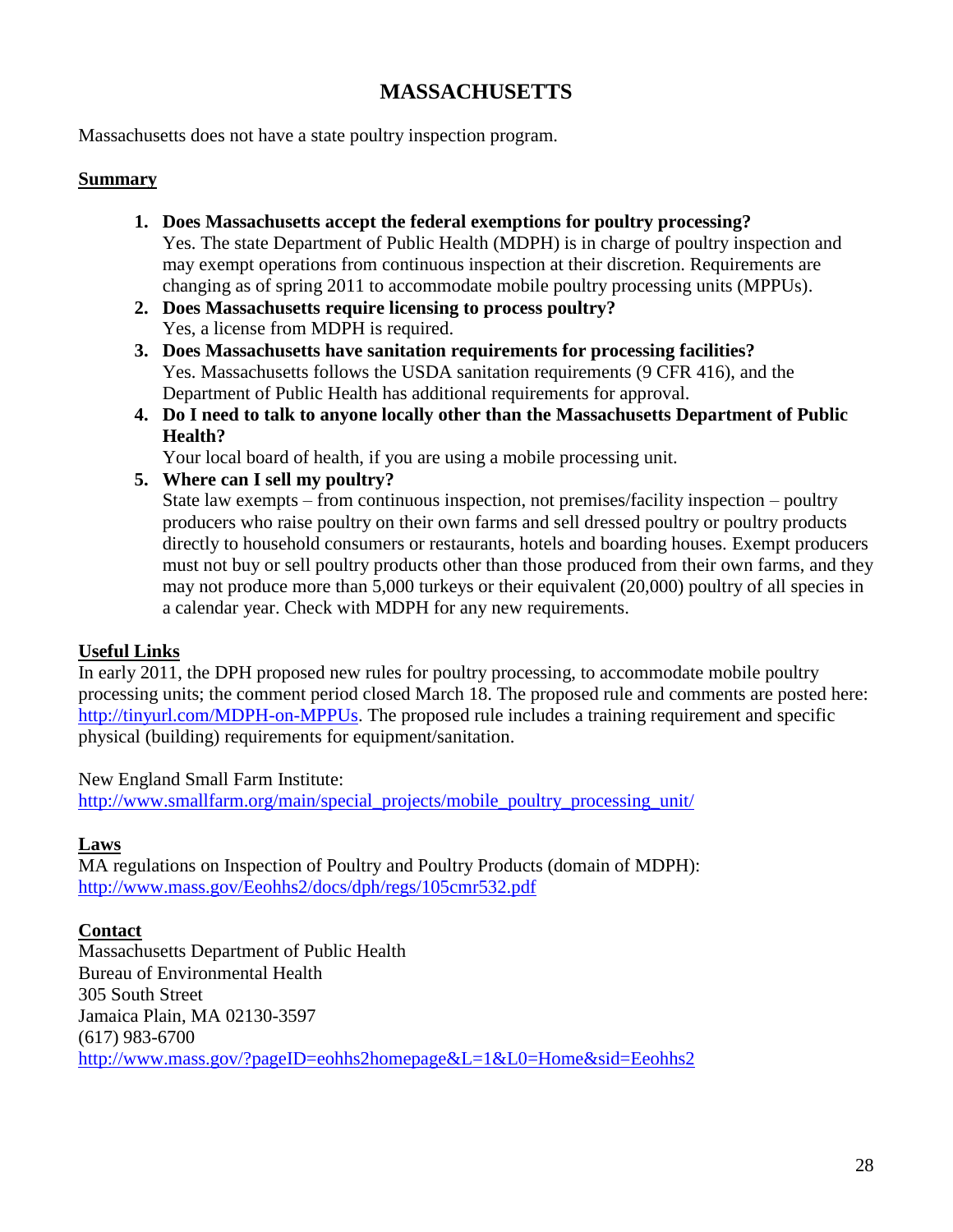# **MICHIGAN (Draft\* )**

Michigan does not have a state poultry inspection program.

#### **Summary**

- **1. Does the state accept the federal exemptions for poultry processing?** Yes
- **2. Does the state require a license to process poultry?**  Yes, even federally inspected processors need a food handler's license to distribute or sell processed poultry for retail or wholesale. If the poultry is brought in by a consumer and slaughtered and processed for that consumer as a service, then the license is not needed.
- **3. Does the state have building/sanitation requirements for processing facilities?**  Yes. The license for food handling includes these requirements.
- **4. If I want to process poultry under an exemption, do I need to talk to anyone other than the Michigan Department of Agriculture?**  No.
- **5. Where can I sell my poultry?** With the food handler license, you can sell exempt poultry both wholesale and retail, but the license will require specific labeling language.

#### **Contact**

 $\overline{a}$ 

Michigan Department of Agriculture 611 W. Ottawa P.O. Box 30017 Lansing, MI 48909 517-373-1052 517-335-1423 (fax)

<sup>\*</sup> We collected this information from Michigan statutes and regulations available online and sent it to state regulators for review but never received a response.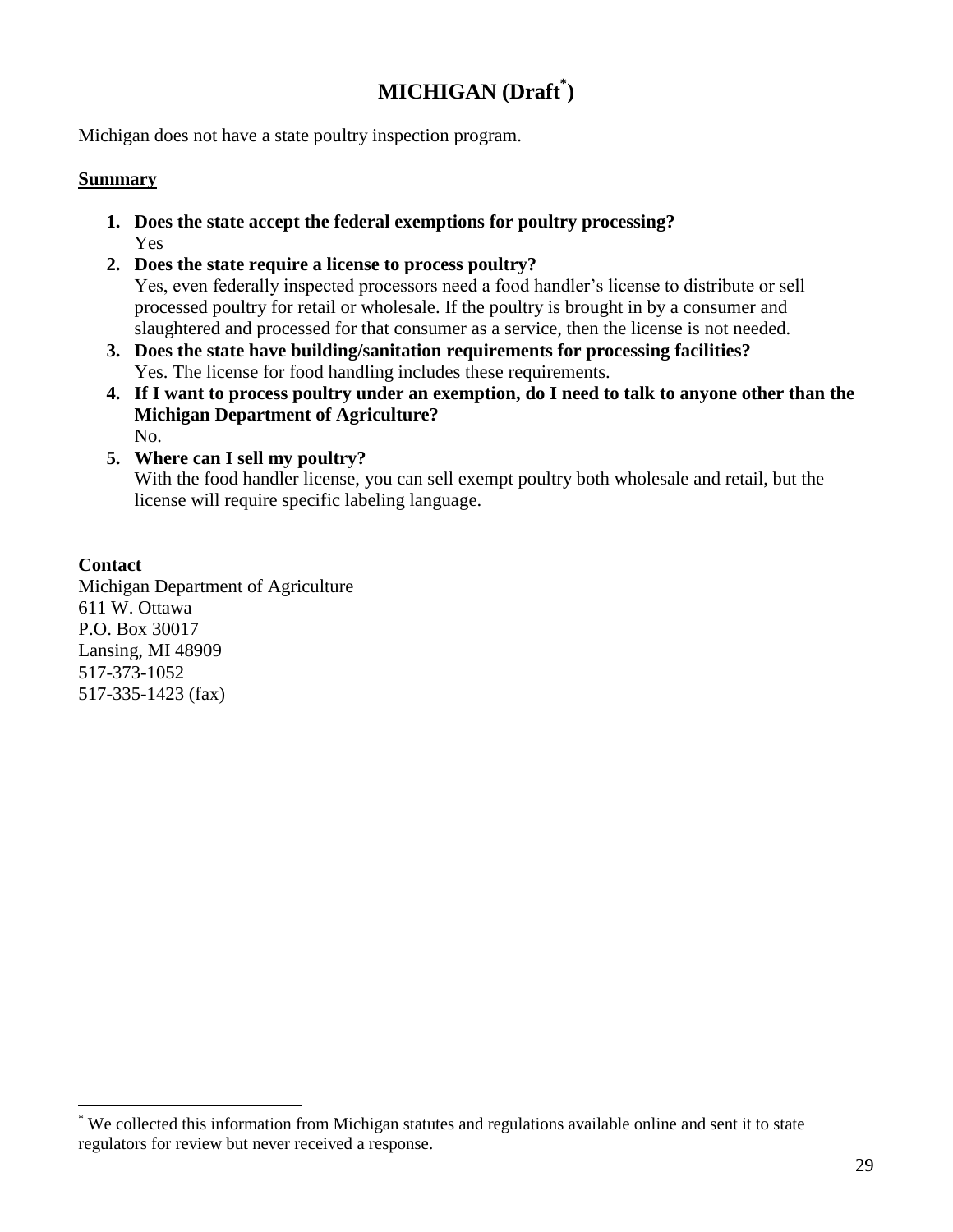### **MINNESOTA**

Minnesota has a state poultry inspection program, administered by the Minnesota Department of Agriculture.

Minnesota follows the federal regulations (including the labeling requirements) with the following exceptions:

1. Producers may process and sell poultry products on the farm where the birds were raised without inspection up to the numerical limits specified in the federal regulations, as long as the products are sold on the premises and sold to the ultimate consumer. (In Minnesota the ultimate consumer is defined as the person who eats the poultry products. Therefore, direct on-farm sales to hotels, restaurants and institutions [HRI] are not allowed. This is a difference from the federal regulations [which do allow HRI sales].)

2. Persons selling the products of the farm or garden occupied and cultivated by them, are exempt from state licensing.

The following useful explanation is from Minnesota Institute for Sustainable Agriculture Farmer Guide: [\(http://www.misa.umn.edu/FarmFoodResources/LocalFood/MeatPoultrySales/FarmerGuide/\)](http://www.misa.umn.edu/FarmFoodResources/LocalFood/MeatPoultrySales/FarmerGuide/): "Poultry farmers can process and sell up to 1000 birds per year without a license. The processing must be done on the farm and under sanitary conditions. The birds must be sold directly to customers from the farm premises. The Minnesota Department of Agriculture requires that operators desiring to sell under this exemption be registered. There is no fee and no inspection will be conducted unless a complaint is received."

MISA also recommends calling the Department of Agriculture.

### **Agency Contact**

Minnesota Department of Agriculture 625 North Robert Street St. Paul, MN 55155 651-201-6027 651-201-6116 (fax) [www.mda.state.mn.us](http://www.mda.state.mn.us/)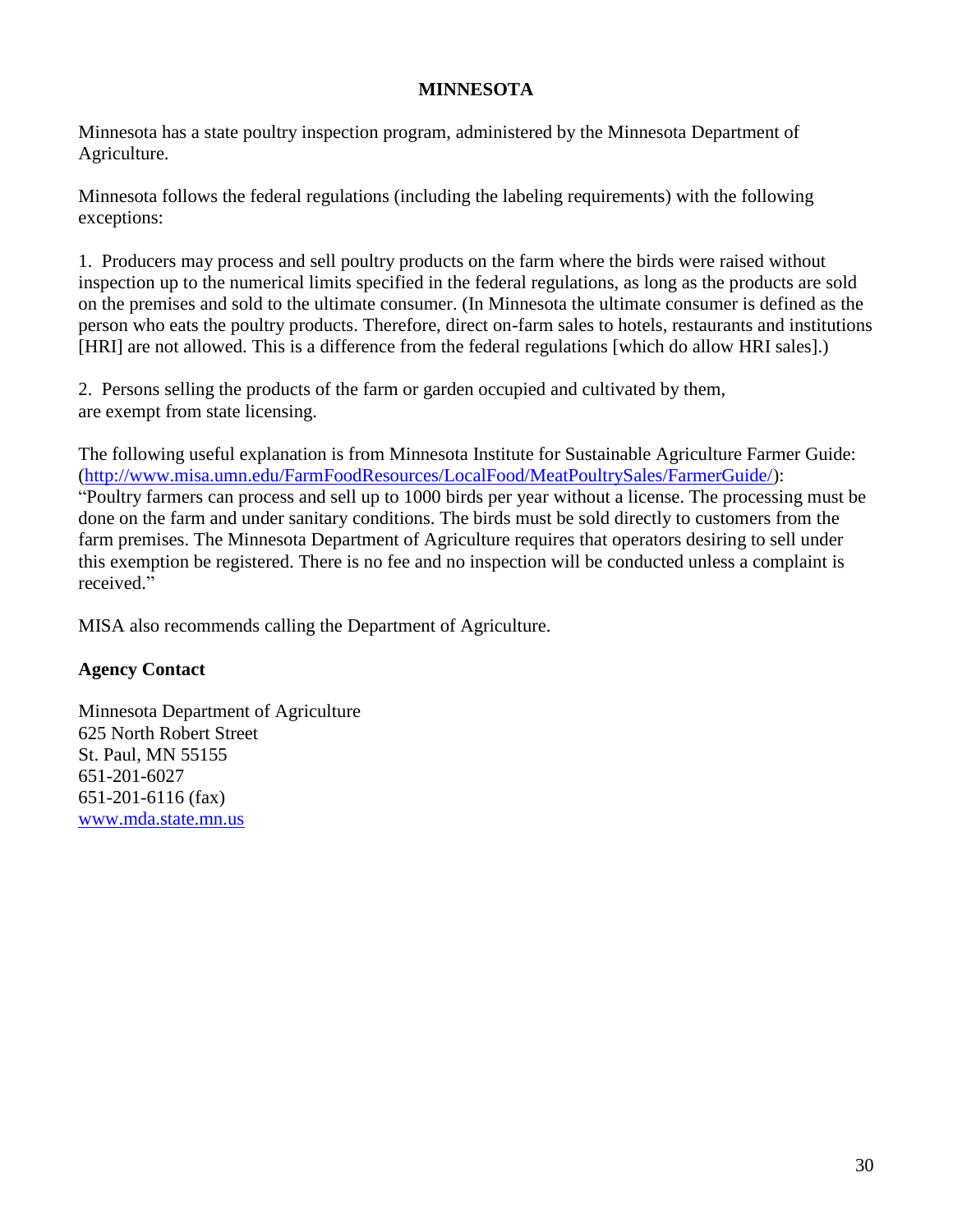# **MISSISSIPPI**

Mississippi has a state poultry inspection program, administered by the Regulatory Office of the Department of Agriculture and Commerce.

### **Summary**

- **1. Does Mississippi accept the federal exemptions for poultry processing?** Yes. Mississippi follows the federal exemption guidelines.
- **2. Does Mississippi require licensing to process poultry?** No license is required for exempt operations.
- **3. Does Mississippi have sanitation requirements for processing facilities?** Yes. Mississippi follows federal sanitation standards.
- **4. Do I need to talk to anyone locally other than the State Department of Agriculture?** Processors wanting to sell at farmers' markets, retail stores, and institutions must get a permit from the county Health Department. Generally, permits are not given to uninspected sources.
- **5. Where can I sell my poultry?** Poultry processed under an exemption can be sold to consumers and households. All other sales require a county health permit.

# **Useful Links**

Board of Animal Health:<http://www.mbah.state.ms.us/> Board of Animal Health rules: [http://www.mbah.state.ms.us/regulations/regulations\\_html/rules.htm](http://www.mbah.state.ms.us/regulations/regulations_html/rules.htm)

# **Contact**

Mississippi Department of Agriculture & Commerce Meat Inspection Division P.O. Box 1609 Jackson, MS 39215 601-359-1189 601-354-6502 (fax)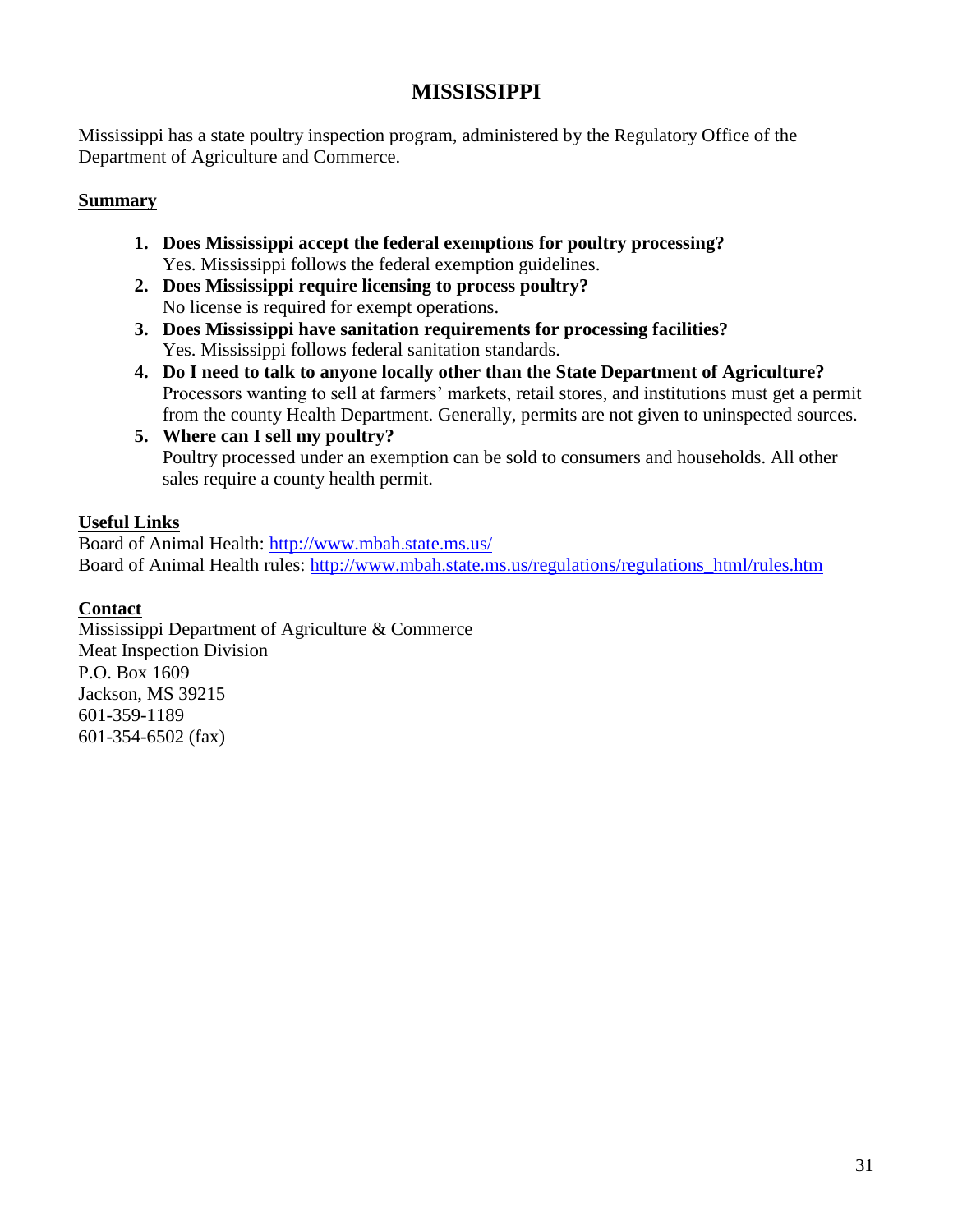# **MISSOURI**

Missouri has adopted the federal exemptions under the PPIA. Any facility intending to raise and process more than 1,000 birds per calendar year is required to register with the Missouri Department of Agriculture, which will visit to check compliance with requirements.

#### **Summary**

- **1. Does Missouri accept the federal exemptions for poultry processing?** Yes. The Missouri Department of Agriculture has adopted the federal exemptions.
- **2. Does Missouri require licensing to process poultry?** No. Missouri does not require an official license, but if you exceed 1,000 birds per calendar year you need to have your facility examined and registered with the Missouri Department of Agriculture.
- **3. Does Missouri have sanitation requirements for processing facilities?** Yes. Missouri follows the USDA sanitation requirements (9 CFR 416).
- **4. Do I need to talk to anyone locally other than the Missouri Department of Agriculture?** Yes. Although producers are allowed to sell direct to consumers and to hotel, restaurant, and institutional customers according to Missouri rules, some areas require that all poultry sold in the market be inspected. Anyone who wishes to sell their poultry should contact the local health department and county officials for that area.
- **5. Where can I sell my poultry?** Where poultry can be sold depends on the local county regulations. Contact your local officials for details and to attain approval.

### **Useful Links**

Missouri Department of Agriculture Meat and Poultry Inspection Program <http://mda.mo.gov/animals/health/inspections/>

Animal Health Division Staff Directory<http://mda.mo.gov/animals/health/staff.php>

### **Laws**

Federal Poultry Products Inspection Act (PPIA) [http://www.fsis.usda.gov/regulations\\_&\\_policies/Poultry\\_Products\\_Inspection\\_Act/index.asp](http://www.fsis.usda.gov/regulations_&_policies/Poultry_Products_Inspection_Act/index.asp)

### **Contact**

Missouri Meat Inspection Program, Division of Animal Health Missouri Department of Agriculture P.O. Box 630 Jefferson City, MO 65102-0630 MDA Phone: (573) 522-1242 Director Harold Treese [harold.treese@mda.mo.gov](mailto:harold.treese@mda.mo.gov)

Missouri Department of Health & Senior Services P.O. Box 570 Jefferson City, Missouri 65102 Ph: 573-751-6090 or (toll-free) 866-628-9891 Email: [info@dhss.mo.gov](http://www.dhss.mo.gov/AskUs.html)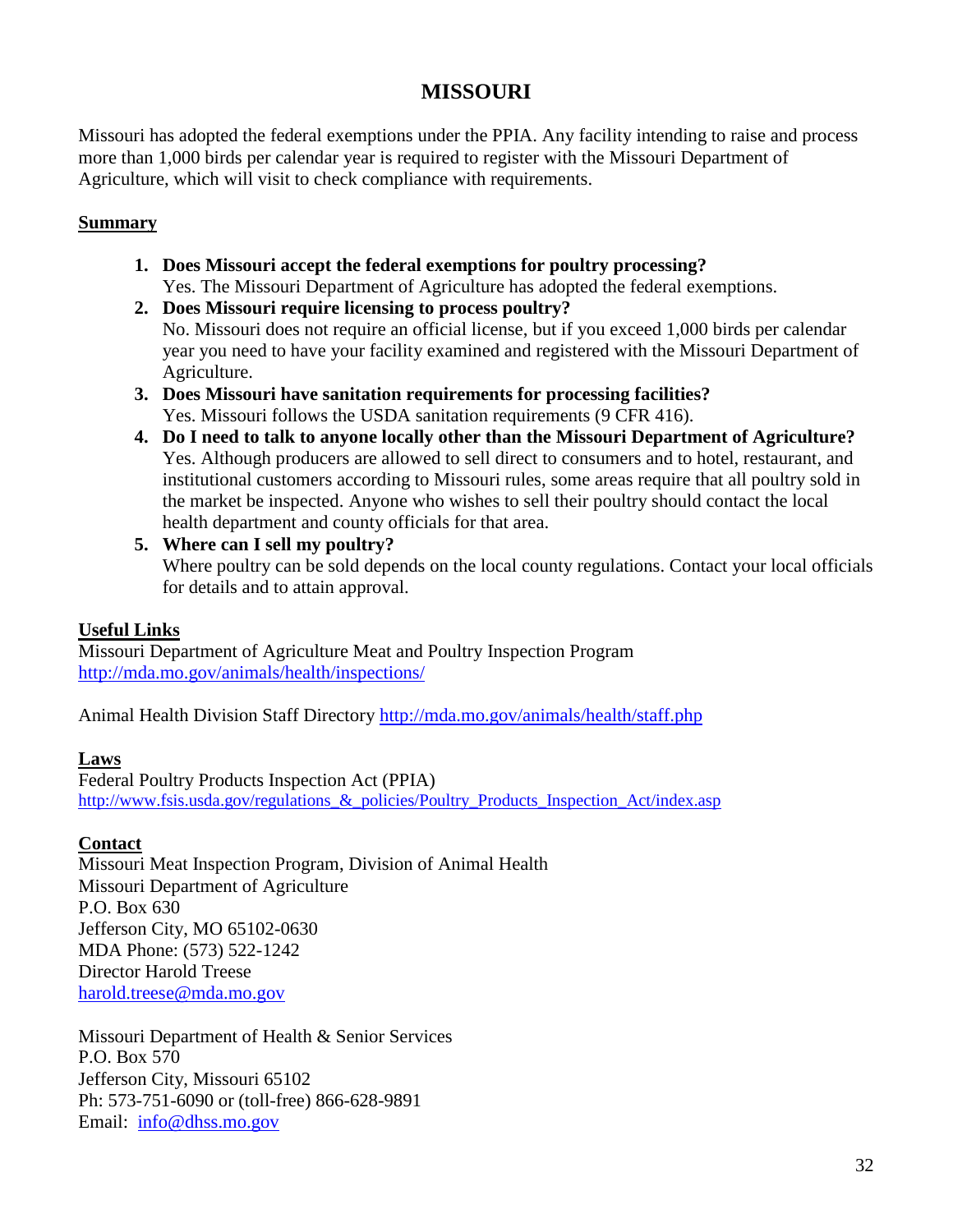# **MONTANA**

Montana has a state poultry inspection program, administered by the Montana Department of Livestock Meat & Poultry Inspection Division. Processors are also regulated by the Montana Department of Public Health & Human Services-Food & Consumer Safety Section (DPHHS), and county sanitarians.

### **Summary**

- **1. Does Montana accept the federal exemptions for poultry processing?** Yes. Montana accepts all the federal exemptions. However, only poultry produced by operations that fall under the Producer/Grower 20,000 Limit Exemption is considered by the DPHHS as an approved source for sale and distribution.
- **2. Does Montana require licensing to process poultry?** Yes. Montana requires a license for anyone who is slaughtering and processing poultry products, even those that fall under the federal exemptions. Those falling under the Producer/Grower 20,000 Limit Exemption must be licensed by the Department of Livestock as a poultry exempt operator. Such operations must also obtain a retail meat market license from DPHHS ensuring they meet local sanitary approval.
- **3. Does Montana have sanitation requirements for processing facilities?** Yes. Montana follows the USDA sanitation requirements (9 CFR 416).
- **4. Do I need to talk to anyone locally other than the Montana Department of Livestock Meat & Poultry Inspection Bureau?**

Yes. Contact your local city health department and county sanitarian first to determine what the local regulations are for processing facilities.

**5. Where can I sell my poultry?**

With valid licensing and approval from the Department of Livestock and DPHHS, as well as proper labeling, poultry processors operating under the 20,000 limit exemption are allowed to sell and distribute to anyone within the state of Montana. This includes H.R.I. (Hotel, Restaurant, Institution), distributors, and retail. All other exemptions in Montana are not considered as an approved source and may only process poultry for their own consumption.

# **Useful Links**

*Meat & Poultry Processing in Montana, Guidelines for Opening a Business* <http://liv.mt.gov/liv/MI/MeatBizGuidelines.pdf>

For information on developing a federally inspected establishment, contact the USDA-FSIS Minneapolis District office at 612/659-7056 or visit their website at<http://www.fsis.usda.gov/Home/index.asp>

# **Laws**

Montana Code Annotated 81-9-201 through 81-9-241, Slaughterhouses, Meat and Poultry Inspection <http://data.opi.mt.gov/bills/mca>

Administrative Rules of Montana for Meat and Poultry Slaughterhouses, Meat packing Houses and Meat Depots (32.6.701 through 32.6.904) <http://mtrules.org/>

# **Contact**

Montana Department of Livestock Meat & Milk Inspection Division Meat & Poultry Bureau P.O. Box 202001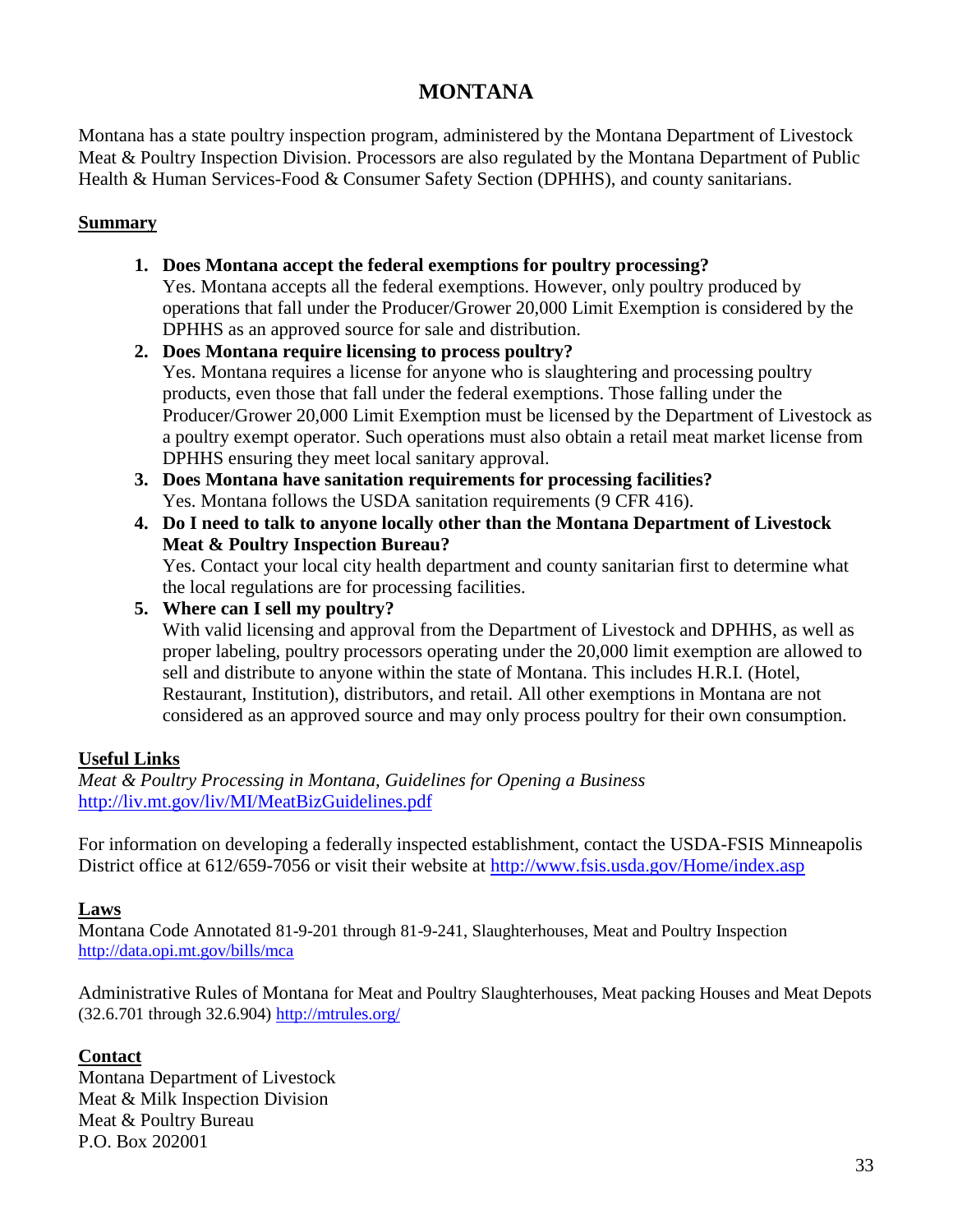Helena MT 59620-2001 406-444-5202 406-444-1929 (FAX)

Department of Health & Human Services (DPHHS) Food & Consumer Safety Section 1400 Broadway, Room C214 Helena, MT 59620 Howard Reid, Food, Drug & Cosmetics [hreid@mt.gov](mailto:hreid@mt.gov) Phone: (406) 444-5306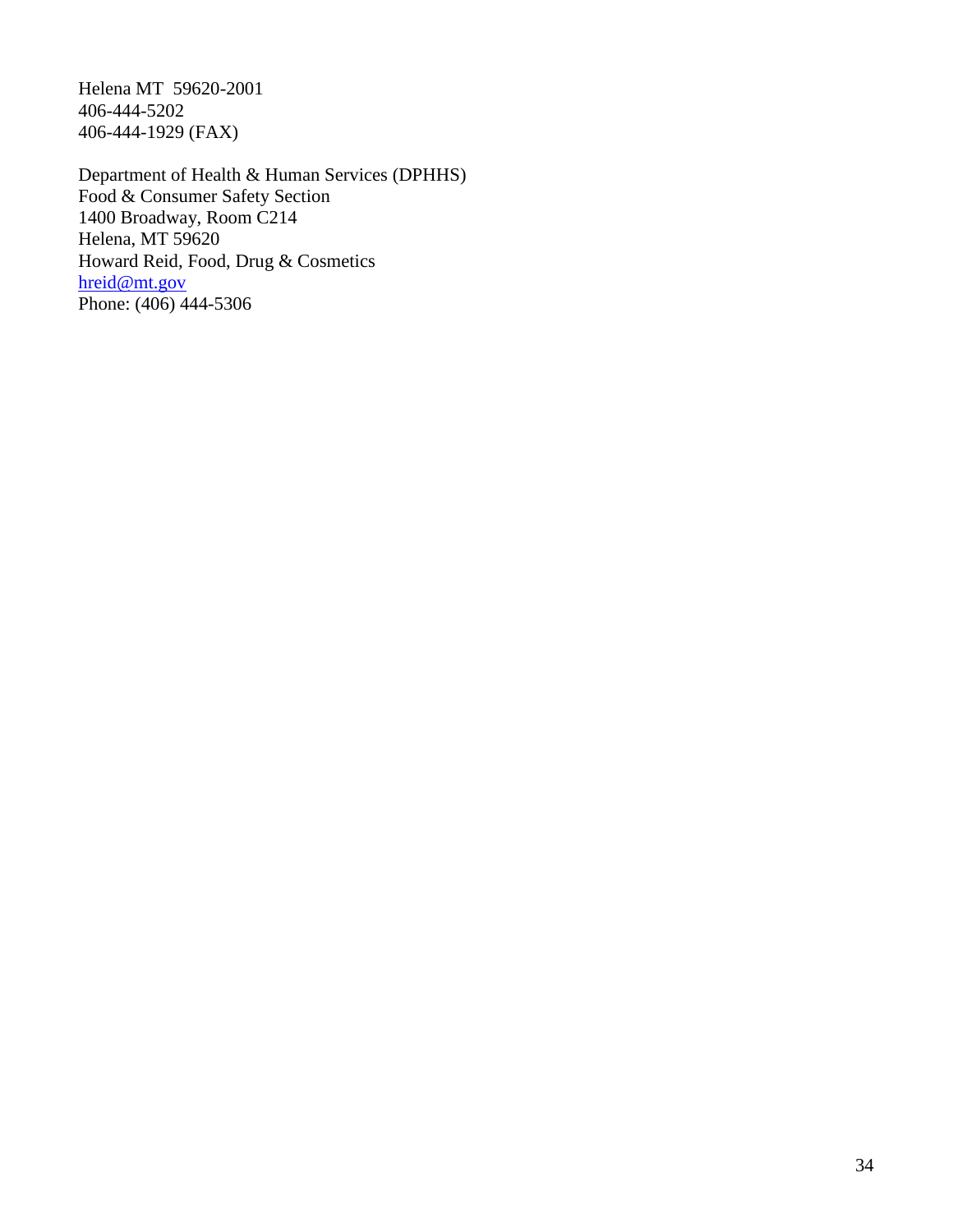# **NEBRASKA**

Nebraska does not have a state poultry inspection program.

#### **Summary**

**1. Does Nebraska accept the federal exemptions for poultry processing?**

Yes. However, to be sold, poultry must be processed at an approved source, which means a statelicensed facility (or USDA-inspected facility).

**2. Does the state require a license to process poultry?**

Yes. Processors operating under an exemption must have a license from the Nebraska Department of Agriculture's Food Division. In addition, to sell at a farmers market, a producer needs an itinerant vendor license, also from the Food Division. Other than that, no license is required to sell poultry from the farm or to others specified in the exemption.

**3. Does the state have building/sanitation requirements for processing facilities?** 

Yes. See Nebraska's "Food Processing Plant Requirements." Processors must also follow the food safety and sanitation requirements of the Nebraska Food Code, such as temperature requirements, surfaces, etc.

**4. Do I need to talk to anyone locally other than NDA's Food Division?** There may be additional requirements from Revenue and Zoning agencies in some areas.

#### **5. Where can I sell my poultry?**

If processed at a state-licensed facility, exempt poultry can be sold within the state: direct to individuals, at a farmers market, to retailers, to hotels/restaurants/institutions, and to distributors.

### **Useful Links**

Food Safety at Farmers Markets: [http://www.agr.state.ne.us/pub/daf/food\\_safety\\_farmers\\_markets.pdf](http://www.agr.state.ne.us/pub/daf/food_safety_farmers_markets.pdf) Food Division website:<http://www.agr.state.ne.us/division/daf/food.htm>

#### **Laws**

Nebraska Food Code:<http://www.agr.state.ne.us/regulate/daf/fdcode.htm> Food Processing Plant Requirements:<http://www.agr.state.ne.us/regulate/daf/process.htm>

### **Contact**

Nebraska Department of Agriculture Food Division George Hanssen, Division Administrator (402) 471-2536 George.hanssen@nebraska.gov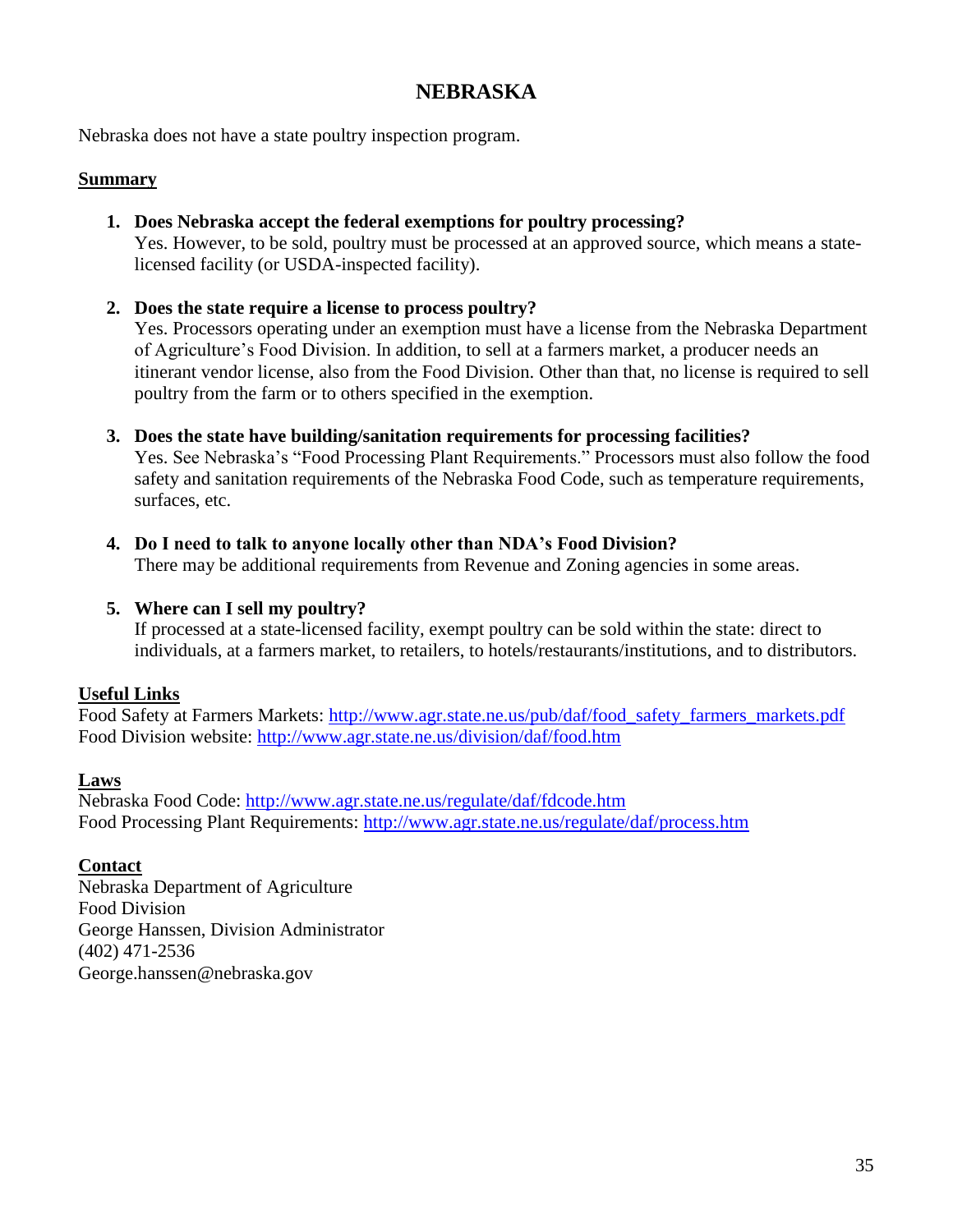# **NEVADA**

Nevada does not have a state poultry inspection program.

#### **Summary**

**1. Does Nevada accept the federal exemptions for poultry processing?**

Probably not. Poultry cannot be sold unless processed in an approved source. To be an approved source, a processor must have a permit from the state Health Division/Public Health and Clinical Services, which inspects for compliance with sanitation requirements. No one in Nevada has (in recent memory) requested a state permit to process poultry under one of the federal exemptions (e.g. the 20,000 producer-grower exemption) and then sell it as the federal PPIA allows. PHCS would have to assess such a request on an individual basis. Anyone wishing to pursue this should call PHCS first.

- **2. Does the state require a license to process poultry?** Yes. A permit from PHCS is required.
- **3. Does the state have building/sanitation requirements for processing facilities?**  Yes.
- **4. Do I need to talk to anyone locally?** No, just PHCS.
- **5. Where can I sell my poultry?**

As noted above, exempt poultry likely cannot be sold in the state of Nevada, even if it comes from an approved (PHCS-permitted) source. (Note: even federally inspected meat and poultry cannot be sold at farmers markets, which are only for products "of the soil.")

### **Laws**

Nevada Revised Statutes, Chapter 583: Meat, Fish, Produce, Poultry, and Eggs <http://www.leg.state.nv.us/nrs/NRS-583.html>

### **Nevada Administrative Code**

**NAC 446.085 Meat, game animals, fish and poultry:** All meat, products made from meat, game animals, products made from game animals, fish, products made from fish, poultry and products made from poultry must be from a source approved by the health authority. <http://www.leg.state.nv.us/nac/NAC-446.html> (scroll down to 446.085)

### **Contact**

Nevada State Health Division Public Health and Clinical Services 4150 Technology Way Carson City, NV 89706-2009 775-687-7533 Richard Elloyan, Environmental Health Specialist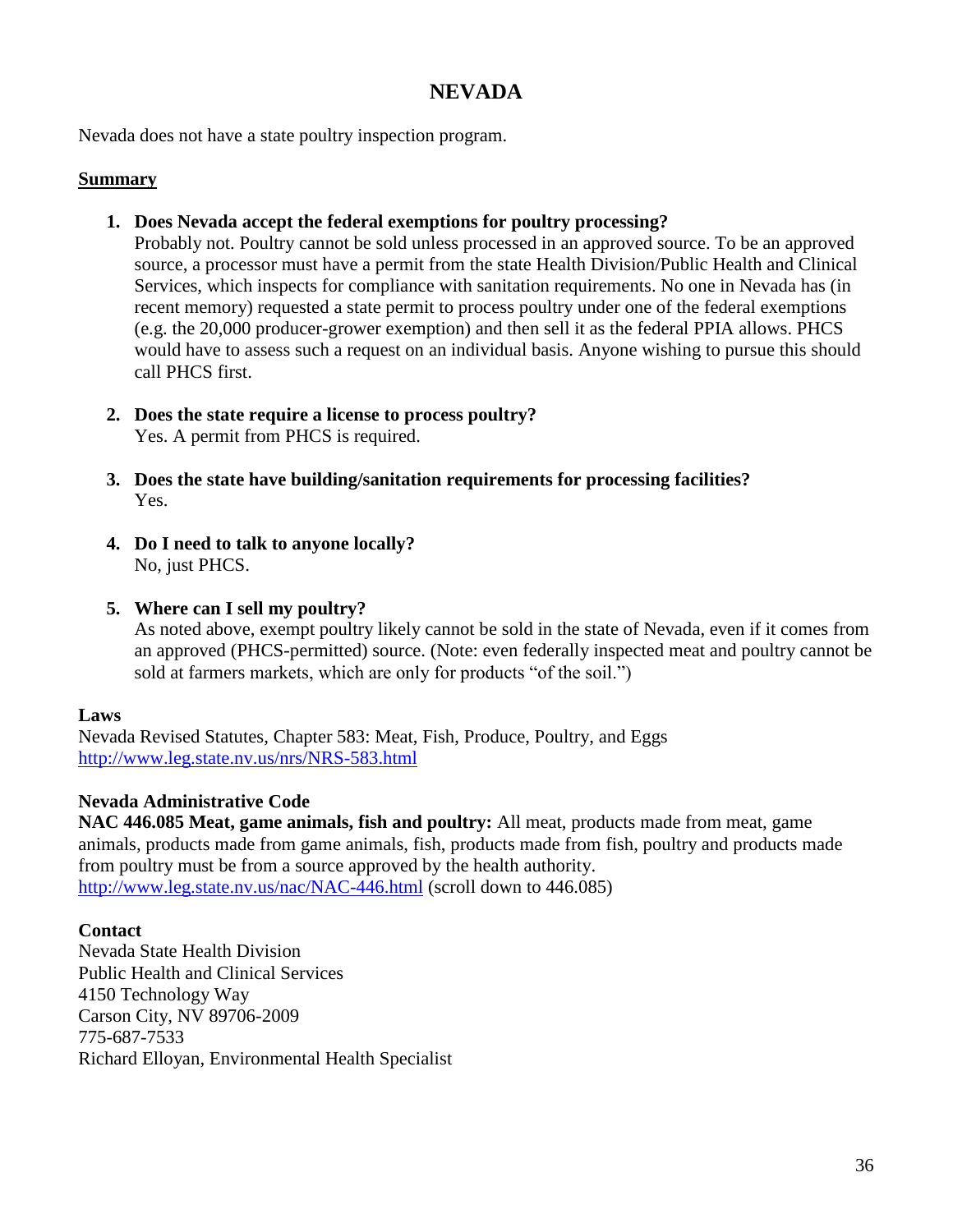# **NEW HAMPSHIRE**

New Hampshire does not have a state poultry inspection program.

#### **Summary**

**1. Does New Hampshire accept the federal exemptions for poultry processing?**

Yes. New Hampshire accepts the USDA federal standards and regulations for processors raising their own poultry and slaughtering/processing them on their own farm for their own consumption. Anyone wishing to sell their poultry at a Department of Health and Human Services (DHHS) licensed retail food store or food service establishment must be USDA inspected. Operations that qualify for a federal exemption may sell directly to the consumer from the farm or from a farmer's market, but DHHS does not provide a food license or inspect this activity.

### **2. Does New Hampshire require licensing to process poultry?**

Yes, except for the direct sales mentioned above. Those that wish to sell their poultry must obtain a license from the NH Department of Health and Human Service, which is only granted to those operations who offer USDA inspected poultry.

- **3. Does New Hampshire have sanitation requirements for processing facilities?** Yes. New Hampshire follows the USDA sanitation requirements (9 CFR 416).
- **4. Do I need to talk to anyone locally other than the NH Department of Agriculture, Markets and Food?**

Yes. Anyone interested in selling their poultry should contact the NH Department of Health and Human Service Food Protection Section to ensure they meet all safety and sanitation requirements.

### **5. Where can I sell my poultry?**

The NH Department of Health and Human Service Food Protection Section does not accept poultry from those operations under the federal exemptions as coming from an "approved source" at DHHS licensed retail food stores and food service establishments. In order for poultry to be offered at food service establishments and retail stores licensed by the Food Protection Section, it must be USDA inspected.

### **Useful Links**

New Hampshire Department of Health and Human Services<http://www.dhhs.state.nh.us/oos/aru/>

#### **Laws**

New Hampshire Department of Agriculture, Markets & Food Laws and Rules <http://www.nh.gov/agric/rules/index.htm#QualityAssurance>

#### **Contact**

New Hampshire Department of Agriculture, Markets and Food PO Box 2042 Concord NH 03302 -2042 Telephone: (603) 271-3551 Fax: (603) 271-1109

Food Protection Division of Public Health Services NH Department of Health & Human Services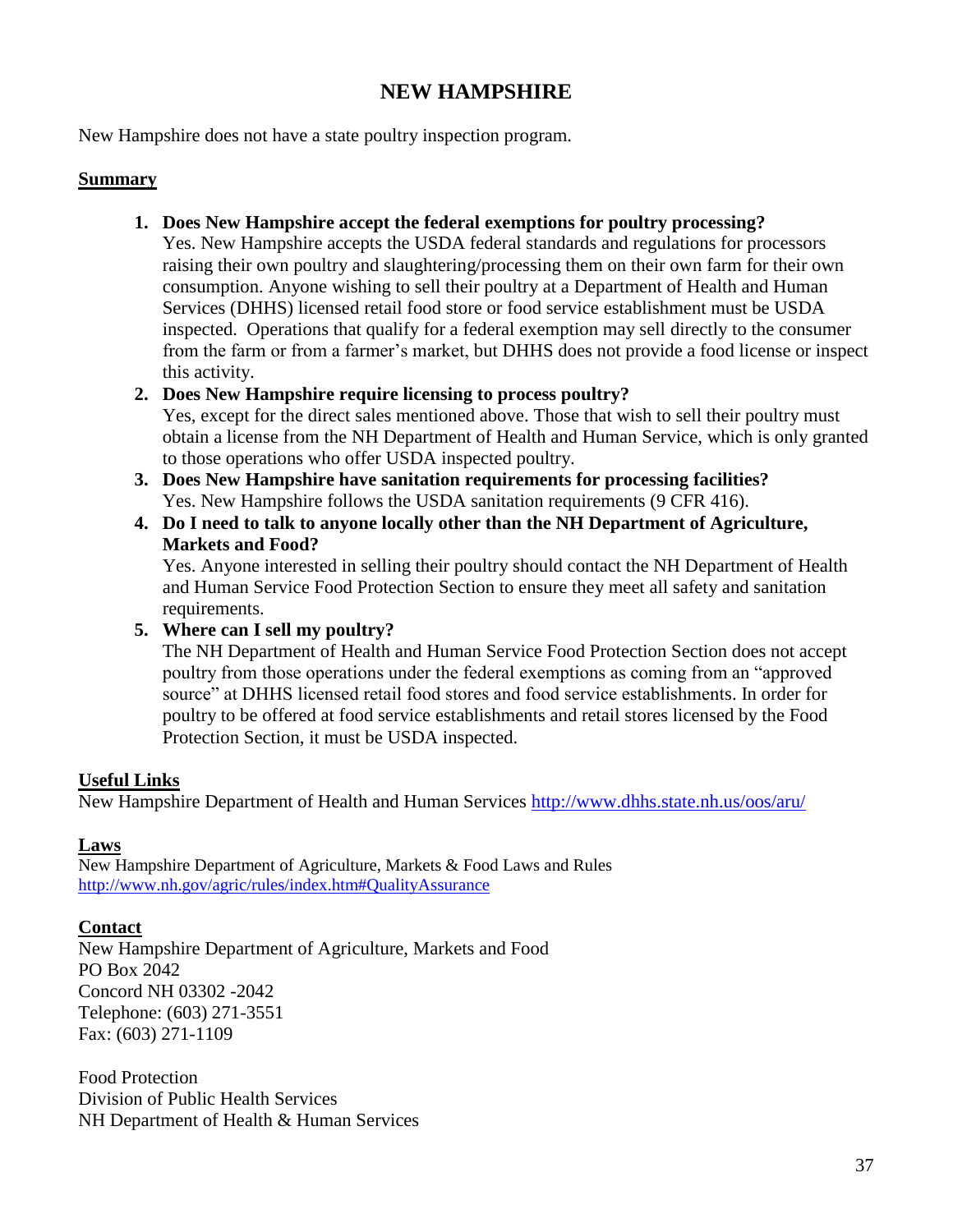29 Hazen Drive Concord, NH 03301-4604 <http://www.dhhs.state.nh.us/dphs/fp/contact.htm> Phone: (603) 271-4589 Toll free: (800) 852-3345 ext. 4589 Fax: (603) 271-4859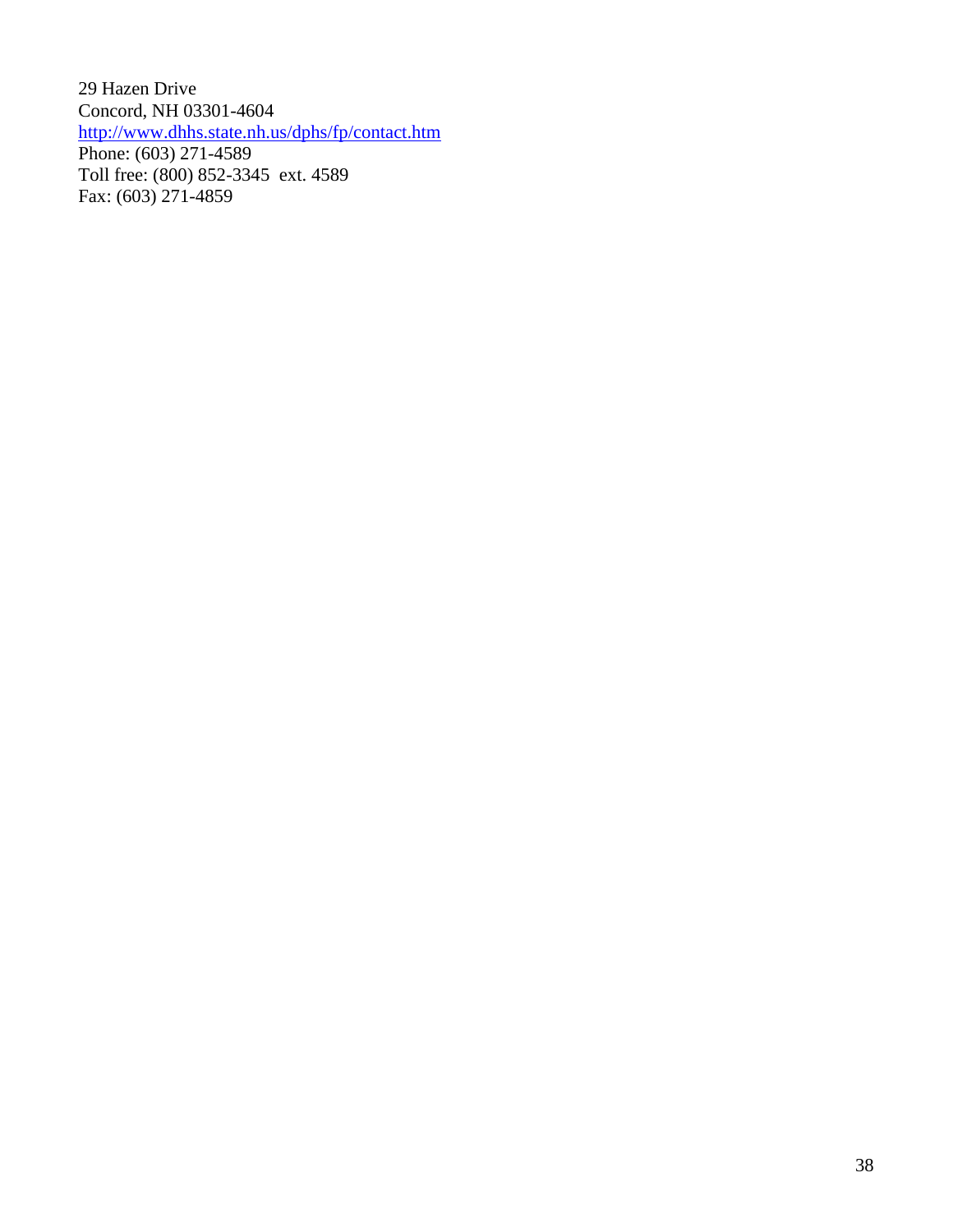# **NEW JERSEY**

New Jersey does not have a state poultry inspection program. The New Jersey Department of Agriculture assists poultry grower/producers by providing relevant legislative information and resources to aid growers in the raising and care of poultry.

### **Summary**

- **1. Does New Jersey accept the federal exemptions for poultry processing?** Yes.
- **2. Does New Jersey require licensing to process poultry?** No.
- **3. Does New Jersey have sanitation requirements for processing facilities?** Yes. All processing facilities must be checked by the state or local health department to ensure they are following all safety and sanitation requirements.
- **4. Do I need to talk to anyone locally other than the New Jersey Department of Agriculture?**

Yes. If interested in growing and processing poultry, first check with the local municipality to determine if a zoning permit or license is required for your area. Then contact the local health department to determine if they require additional inspection, registration, or certification demonstrating that the operation has met all sanitation requirements. Those interested in attaining information regarding mobile slaughter units should contact the New Jersey Department of Agriculture.

#### **5. Where can I sell my poultry?** There are no restrictions for where poultry can be sold within the state other than those specified in the USDA exemptions.

# **Useful Links**

A Practical Guide to Selling Safely at Farmers Markets http://www.state.nj.us/health/foodanddrugsafety/documents/ch24 farmers market guidelines.pdf

Minimum Food Safety Requirements for Product Sales Farm Markets and Community Farmers' Markets <http://www.nj.gov/agriculture/divisions/md/pdf/farmmarketguidelines.pdf>

# **Laws**

State of New Jersey Department of Agriculture Rule Proposals<http://www.state.nj.us/agriculture/rule/>

Search for New Jersey Administrative Code and register [www.lexisnexis.com/njoal/](http://www.lexisnexis.com/njoal/)

Relevant regulations for poultry producers/processors include:

NJAC 2:2-1.1 et seq : Disease control program

NJAC 2:3-1.1 et seq: Livestock and poultry importation

NJAC 2:5-1.1 et seq: Quarantines and embargoes on animals

NJAC 2:8-1.1 et seq: Humane treatment of domestic livestock

NJAC 2:9-1.1 et seq: Avian Influenza

# **Contact**

New Jersey Department of Agriculture PO Box 330 369 South Warren Street, Health & Agriculture Building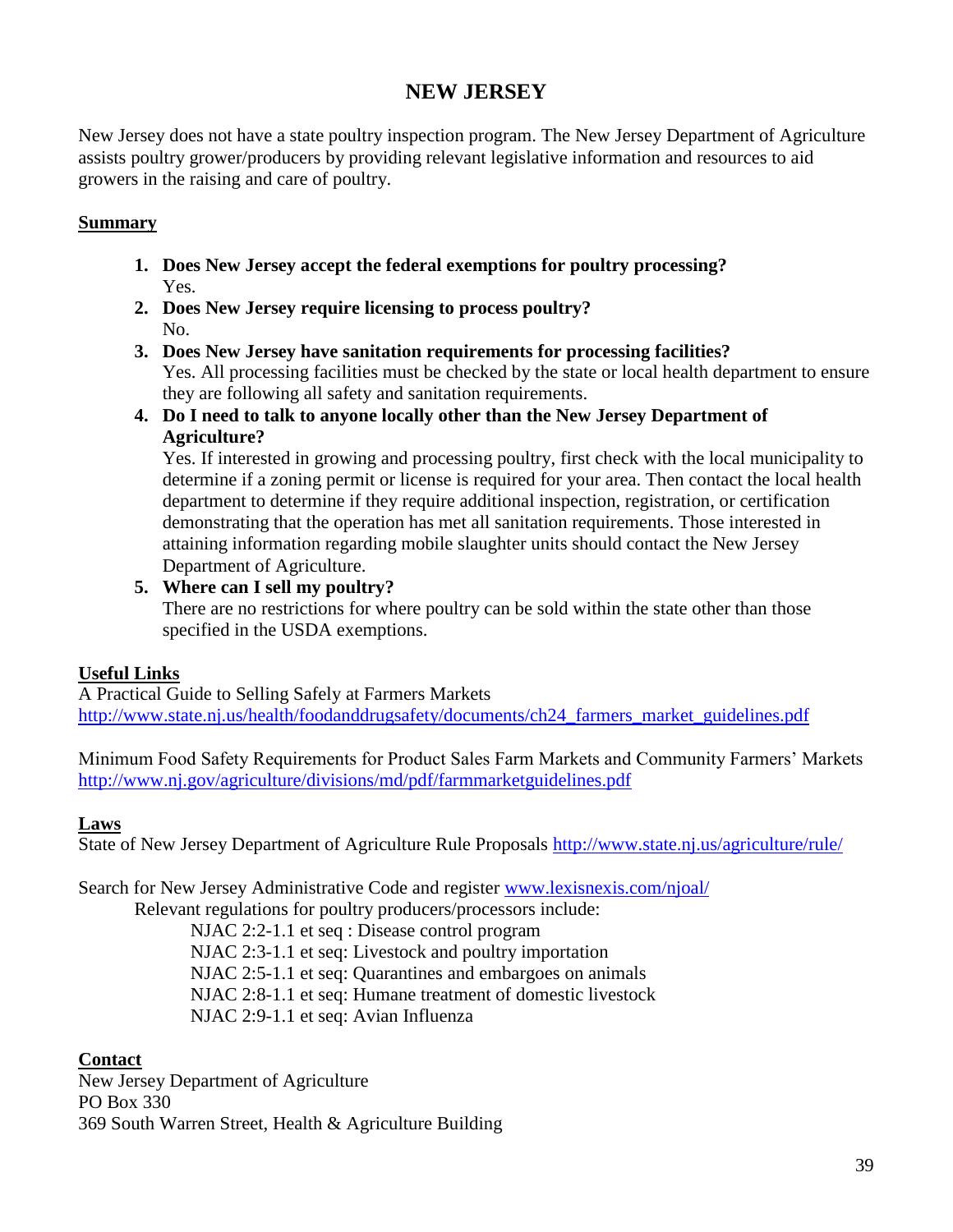Trenton, NJ 08625 Phone: (609) 292-3965

Nancy E Halpern, DVM, Esq. Director, Division of Animal Health NJ State Veterinarian [nancy.halpern@ag.state.nj.us](mailto:nancy.halpern@ag.state.nj.us)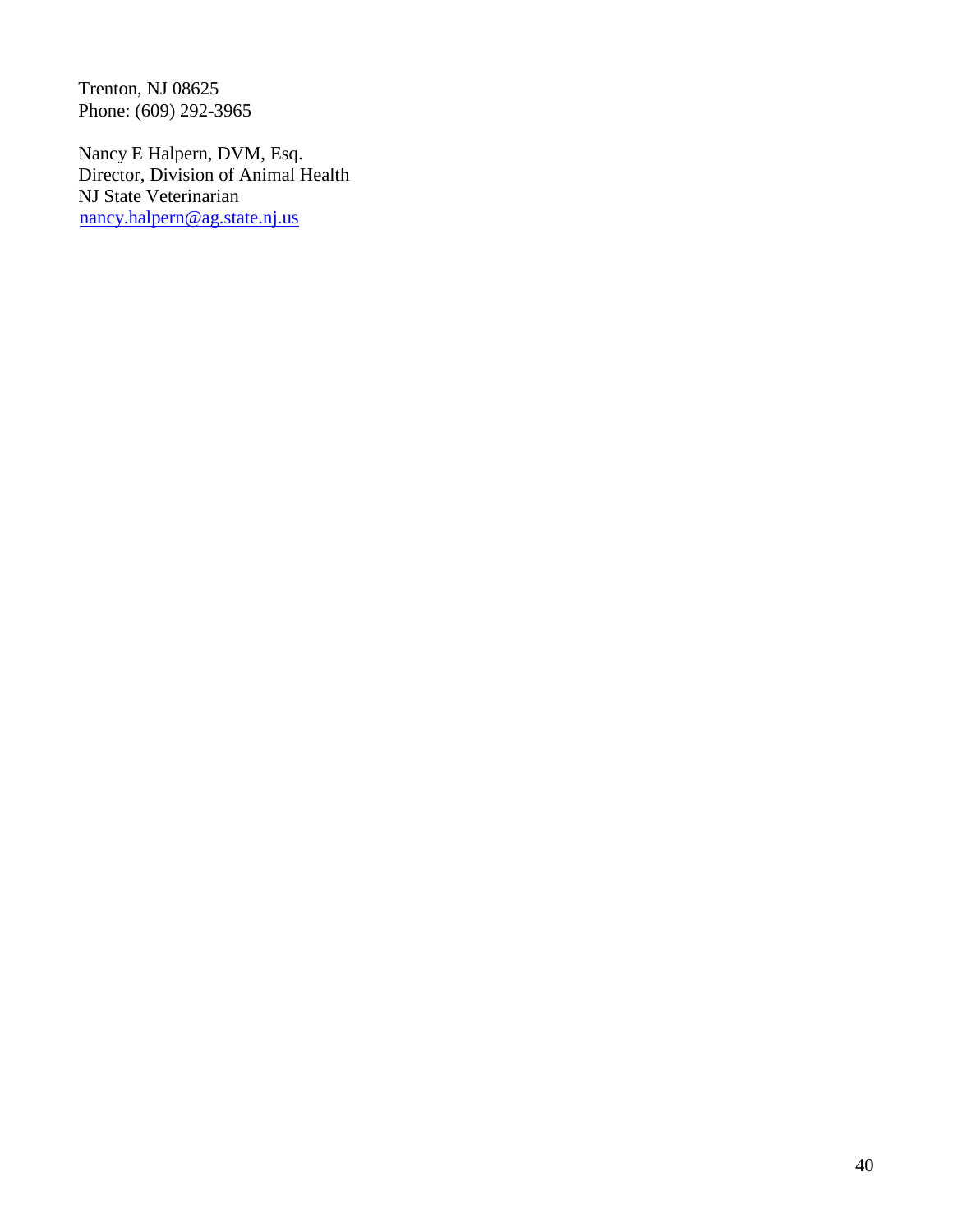# **NEW MEXICO (Draft† )**

New Mexico does not have a state poultry inspection program. The state Department of Health and Environment licenses processing facilities. No exemption from inspection is allowed for poultry slaughtered on the farm in New Mexico.

#### **Summary**

- **1. Does New Mexico accept the federal exemptions for poultry processing?** Yes. All poultry production in New Mexico is regulated by the USDA and follows the federal exemption guidelines.
- **2. Does New Mexico require licensing to process poultry?** Yes.
- **3. Does New Mexico have sanitation requirements for processing facilities?** New Mexico follows federal sanitation regulations.
- **4. Do I need to talk to anyone locally other than the Department of Health and Environment?** No, all inspection is handled by USDA/FSIS.
- **5. Where can I sell my poultry?** Federally-inspected poultry can be sold anywhere. Exempt poultry can be sold direct to individuals but not to retail or wholesale markets.

### **Contact**

 $\overline{a}$ 

New Mexico Department of Agriculture P.O. Box 30005, Department 3189 Las Cruces, NM 88003-8005 575-646-2642 575-646-1540 Fax <http://nmdaweb.nmsu.edu/>

New Mexico Department of Health and Environment 1190 S. St. Francis Dr. P.O. Box 26110 Santa Fe, NM 87502 505-827-2613

 $\dagger$ <sup>†</sup> We collected this information from New Mexico statutes and regulations available online and sent it to state regulators for review but never received a response.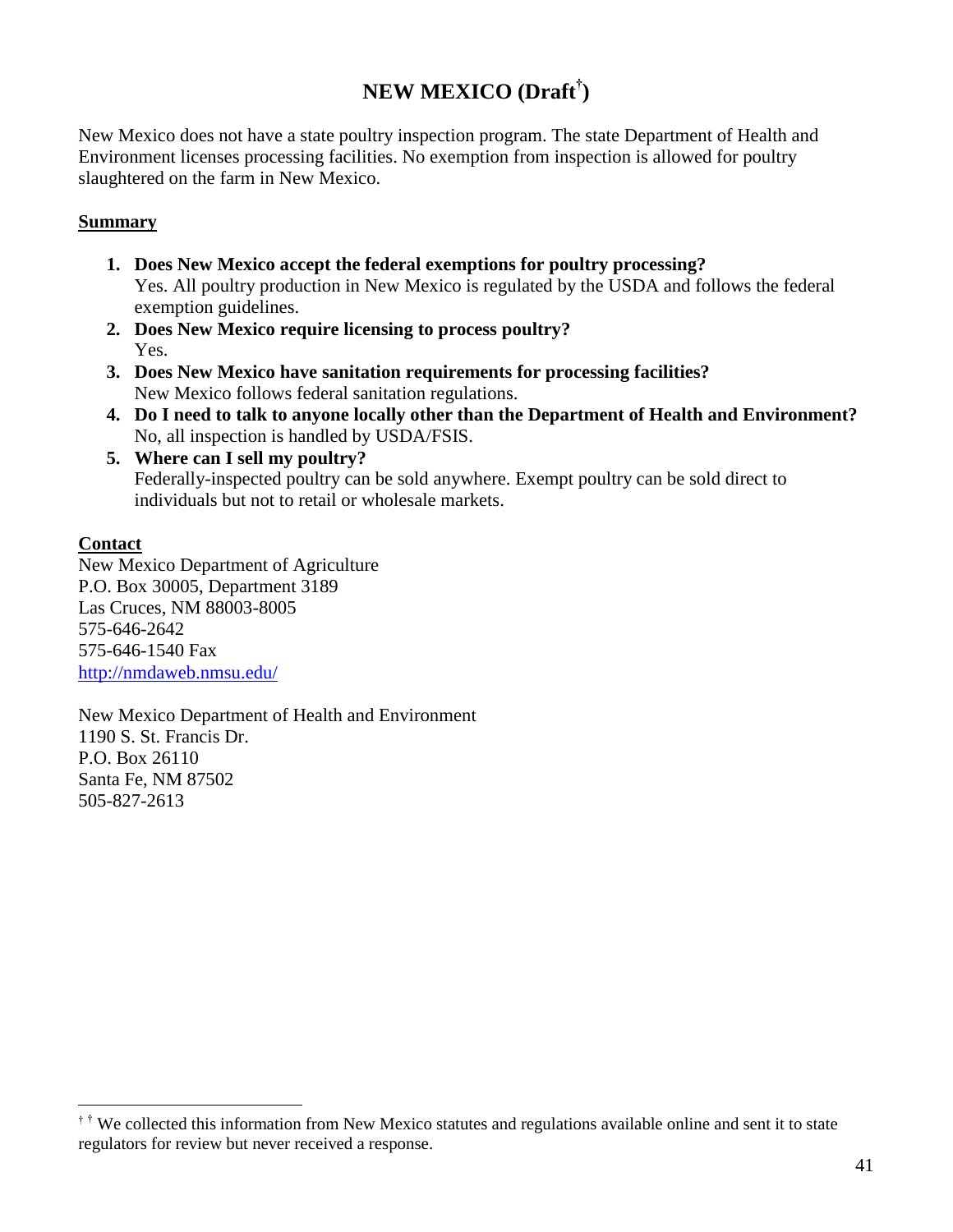# **NEW YORK**

New York has a state poultry inspection program, administered by the New York Department of Agriculture and Markets, Division of Food Safety and Inspection. The small farm exemption applies for operations up to 1,000 birds.

# **Summary**

- **1. Does New York accept the federal exemptions for poultry processing?** Yes. The state regulations closely mirror the USDA federal regulations, with some minor changes. See Circular 925 for details relating to the licensing of slaughterhouses in the state of New York (see link below).
- **2. Does New York require licensing to process poultry?** Yes. Licensing by the Commissioner of Agriculture is required for anyone who operates a place or establishment where fowls are slaughtered or butchered for food and who have not been granted inspection pursuant to the Federal Poultry Products Act or fall under the 1,000 limit exemption.
- **3. Does New York have sanitation requirements for processing facilities?** Yes. Sanitation requirements depend on the type of processing facility and the equipment used there. Contact the Department of Agriculture and Markets, Division of Food Safety Inspection main office for specific information (see contact information below).
- **4. Do I need to talk to anyone locally other than the Department of Agriculture and Markets, Division of Food Safety and Inspection?**

Yes. If interested in setting up your own poultry processing operation, first contact the main office to receive a packet of information outlining step-by-step instructions to follow and information on the regional office you will need to contact. Due to restrictions on construction of such facilities near residential housing in cities with populations of one million or more, New York requires that processing operations gain zoning approval by the city or a location that is outside of a fifteen hundred foot radius of a residential dwelling. Once the location is zoned for slaughterhouse operation and if there is an existing building, a Certificate of Occupancy is required stating the building's use is for a slaughterhouse. Blue prints for the operation/facility must be submitted to the Department of Agriculture and Markets regional office for approval before construction or alterations of an existing building begins.

**5. Where can I sell my poultry?**

Where your poultry can be sold depends on the exemption your operation falls under. Those under the 1,000 limit may only sell at farmer's markets, road stands, or to any other customer directly, under which such poultry must stay in the owner's possession until the point of sale. For the other exemptions, limits on where poultry can be sold vary. See the Table of Exemptions and Limitations (see below) for more details and contact the Department of Agriculture and Markets for the most accurate information.

# **Useful Links.**

Available Circulars (NYS Food Safety Rules and Regulations) <http://www.agmkt.state.ny.us/FS/industry/circs.html>

Resource Guide to Direct Marketing Meat and Poultry <http://www.smallfarms.cornell.edu/pages/projects/workteams/LP/livestock.cfm>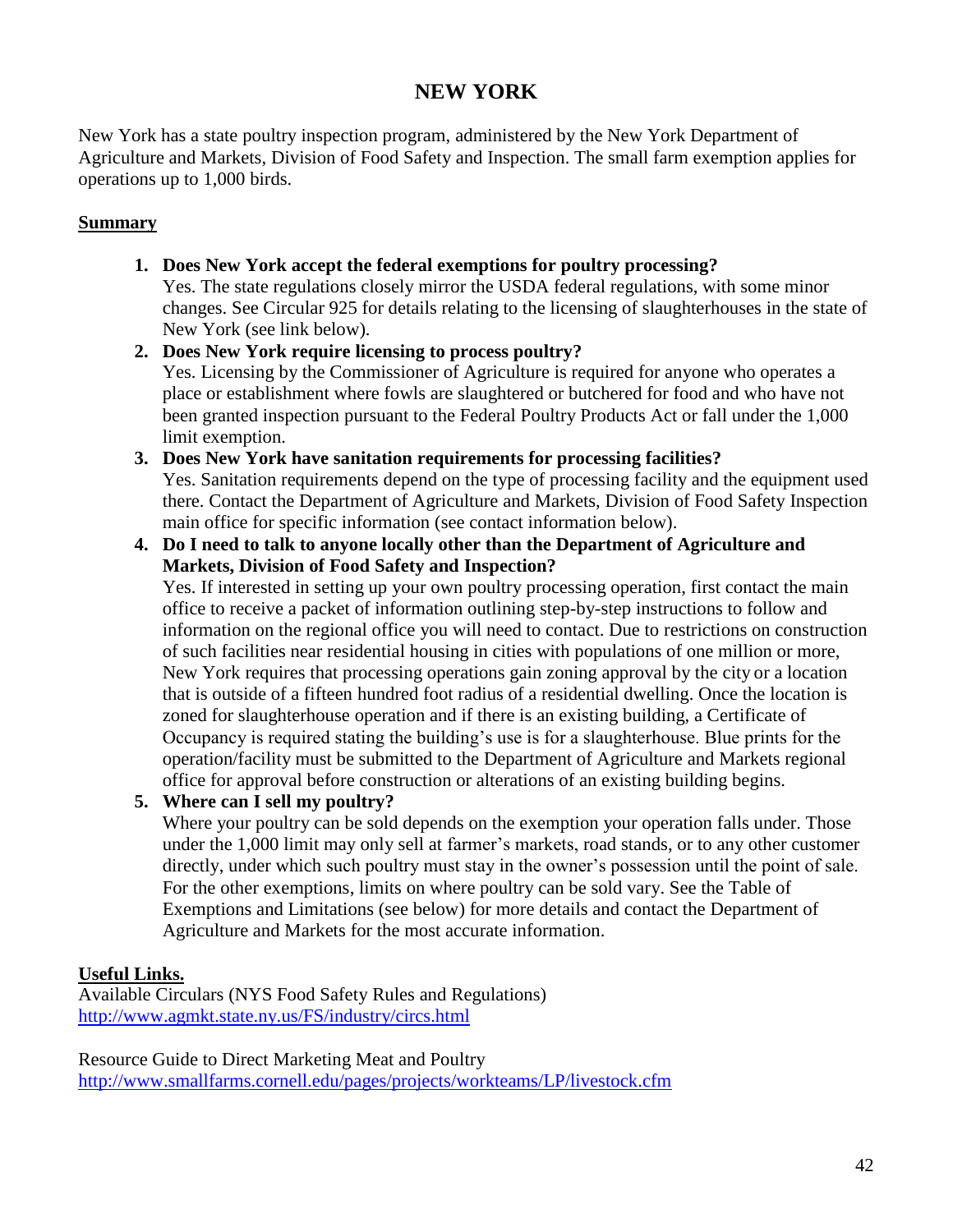On-Farm Poultry Slaughter Guidelines <http://nebeginningfarmers.org/publications/on-farm-poultry-slaughter-guidelines/>

This 28-page guide from Cornell University (2012) contains sections on the 1000-bird limit exemption, where you can legally sell your birds under this exemption, labeling requirements, sanitary operating procedures and more. It includes several appendices, such as a sample flock record log and a questionnaire that your insurance company may use to assess your knowledge of safe poultry processing practices.

# **Laws**

Article 5-A of the Agriculture and Markets Law, Relating to Licensing of Slaughterhouses [http://public.leginfo.state.ny.us/LAWSSEAF.cgi?QUERYTYPE=LAWS+&QUERYDATA=@SLAGM0A5-](http://public.leginfo.state.ny.us/LAWSSEAF.cgi?QUERYTYPE=LAWS+&QUERYDATA=@SLAGM0A5-A+&LIST=LAW+&BROWSER=EXPLORER+&TOKEN=39906319+&TARGET=VIEW) [A+&LIST=LAW+&BROWSER=EXPLORER+&TOKEN=39906319+&TARGET=VIEW](http://public.leginfo.state.ny.us/LAWSSEAF.cgi?QUERYTYPE=LAWS+&QUERYDATA=@SLAGM0A5-A+&LIST=LAW+&BROWSER=EXPLORER+&TOKEN=39906319+&TARGET=VIEW)

# **Contact**

New York State Department of Agriculture and Markets Division of Food Safety and Inspection 10B Airline Drive Albany, NY 12235 Phone: 518-457-4492 Fax: 518-457-8892 Clarence Davis, Supervising Food Inspector [Clarence.Davis@agmkt.state.ny.us](mailto:Clarence.Davis@agmkt.state.ny.us)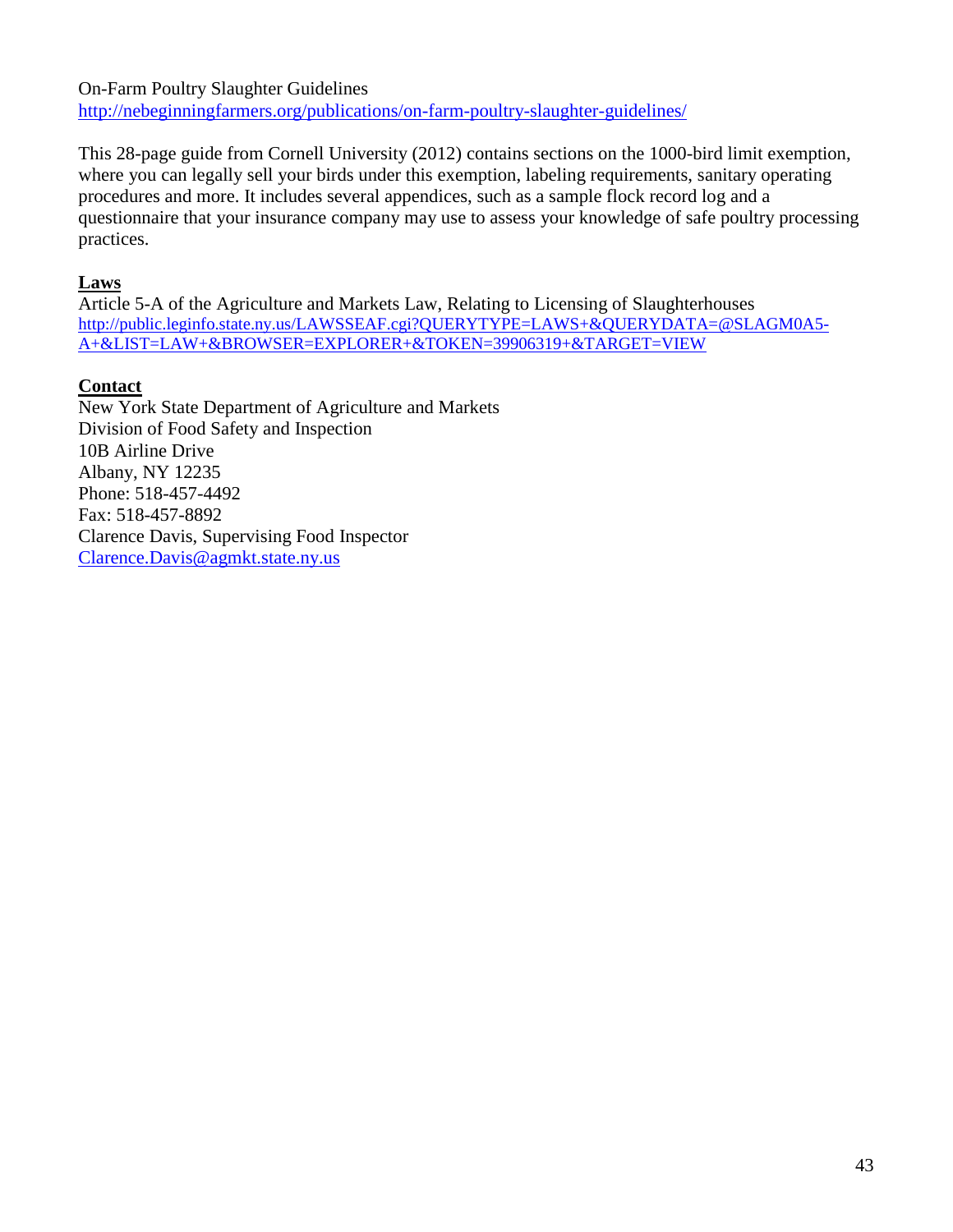# **NORTH CAROLINA**

North Carolina has a state poultry inspection program, authorized by the North Carolina Poultry Products Inspection Act.

# **Summary**

**1. Does North Carolina accept the federal exemptions for poultry processing?** Yes. The North Carolina Department of Agriculture and Consumer Services (NCDA&CS) accepts the Producer/Grower 1,000 Limit and 20,000 Limit Exemptions. A slaughterer or processor of poultry may not simultaneously operate under more than one exemption during a calendar year.

# **2. Does North Carolina require licensing to process poultry?**

No. There are no registration or certification requirements for producers that fall under the exemptions. However, the NCDA&CS maintains a database that identifies such producers as poultry exempt producers.

- **3. Does North Carolina have sanitation requirements for processing facilities?** Yes. Within NC legislation (§ 106-549.62), poultry exempt producers that slaughter up to 1,000 or 20,000 birds do not need a *facility*. Rather, the *location* at which poultry slaughter and processing takes place must meet proper sanitation requirements, ensuring that the product is produced in a clean and sanitary manner. NC state inspection and compliance staff follow the USDA sanitation requirements (9 CFR 416).
- **4. Do I need to talk to anyone locally other than the NCDA&CS?** No. Contact NCDA&CS staff to schedule an appointment for review of the most current legislation and to determine if your operation follows current sanitation requirements.

**5. Where can I sell my poultry?**

Producers under the 1,000 limit and the 20,000 limit can sell to any customer, H.R.I. (Hotel, Restaurant, and Institutions), distributor, and retail, within the state. However, producers under these exemptions may not sell across state lines.

# **Useful Links**

North Carolina Department of Agriculture and Consumer Services Meat and Poultry Inspection Division <http://www.ncagr.gov/meatpoultry/index.htm>

Instructions, Requirements, and Resources for State Meat Handlers <http://www.ncagr.gov/MeatPoultry/meathandlers.htm>

"Poultry Exemptions under the Federal Poultry Products Inspection Act and the NC Poultry Products Inspection Law," by Donald Delozier, State Director, NC Meat and Poultry Inspection Division, Dec. 7, 2010.

[http://www.extension.org/mediawiki/files/b/bd/Poultry\\_Exemptions\\_Donald\\_Delozier\\_7Dec\\_2010.pdf](http://www.extension.org/mediawiki/files/b/bd/Poultry_Exemptions_Donald_Delozier_7Dec_2010.pdf)

# **Laws**

Laws, Regulations and Information packets <http://www.ncagr.gov/MeatPoultry/packets.htm>

North Carolina Poultry Products Inspection Act, Chapter 106 – Article 49D (§ 106-549.62) http://www.ncga.state.nc.us/EnactedLegislation/Statutes/HTML/ByArticle/Chapter\_106/Article\_49D.html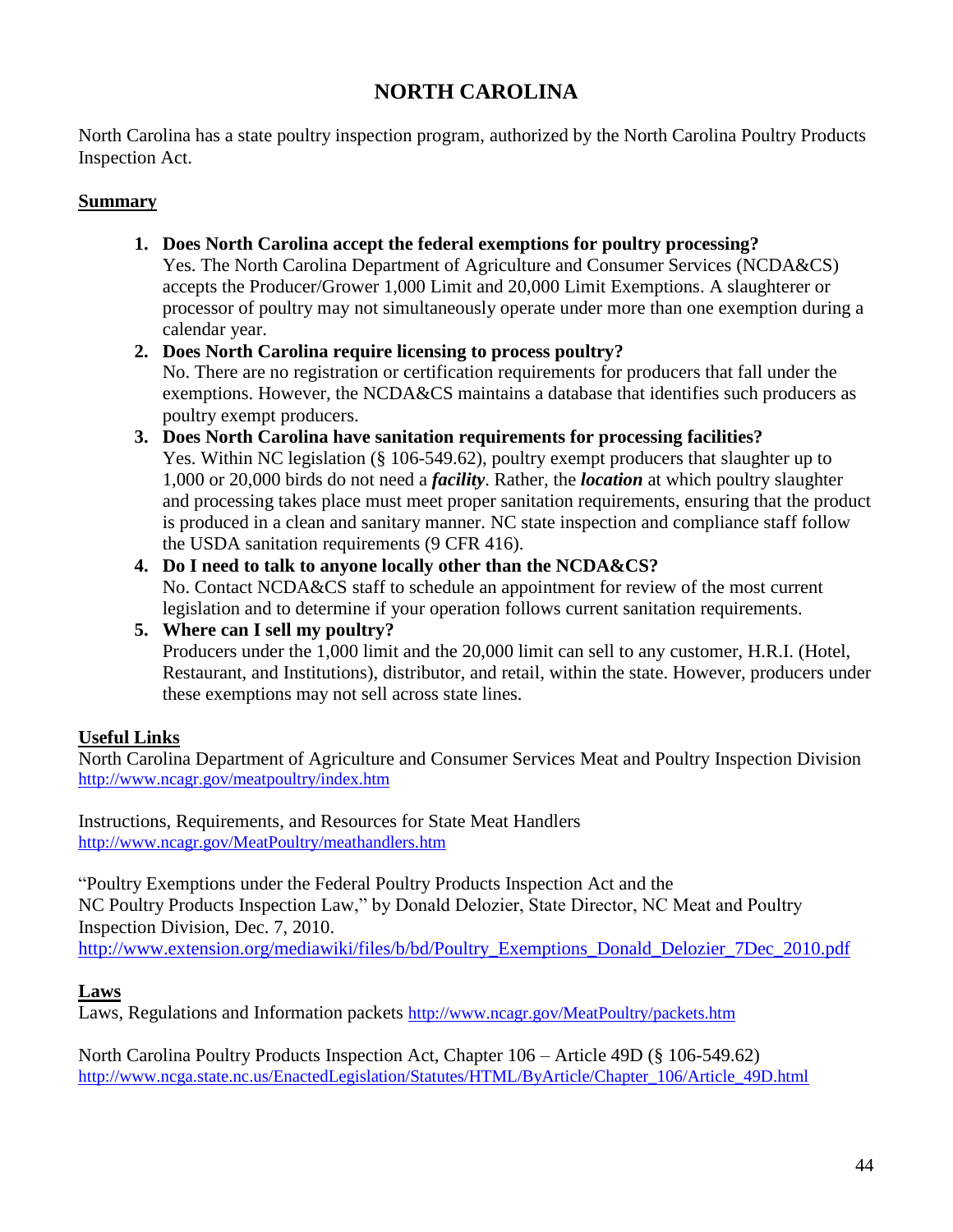# **Contact**

North Carolina Department of Agriculture & Consumer Services Meat and Poultry Inspection Division 1001 Mail Service Center Raleigh, NC 27699-1001 919-733-4136 office; 919-715-0246 fax <http://www.ncagr.gov/meatpoultry>

State Director Donald Delozier

[Donald.delozier@ncagr.gov](mailto:Donald.delozier@ncagr.gov)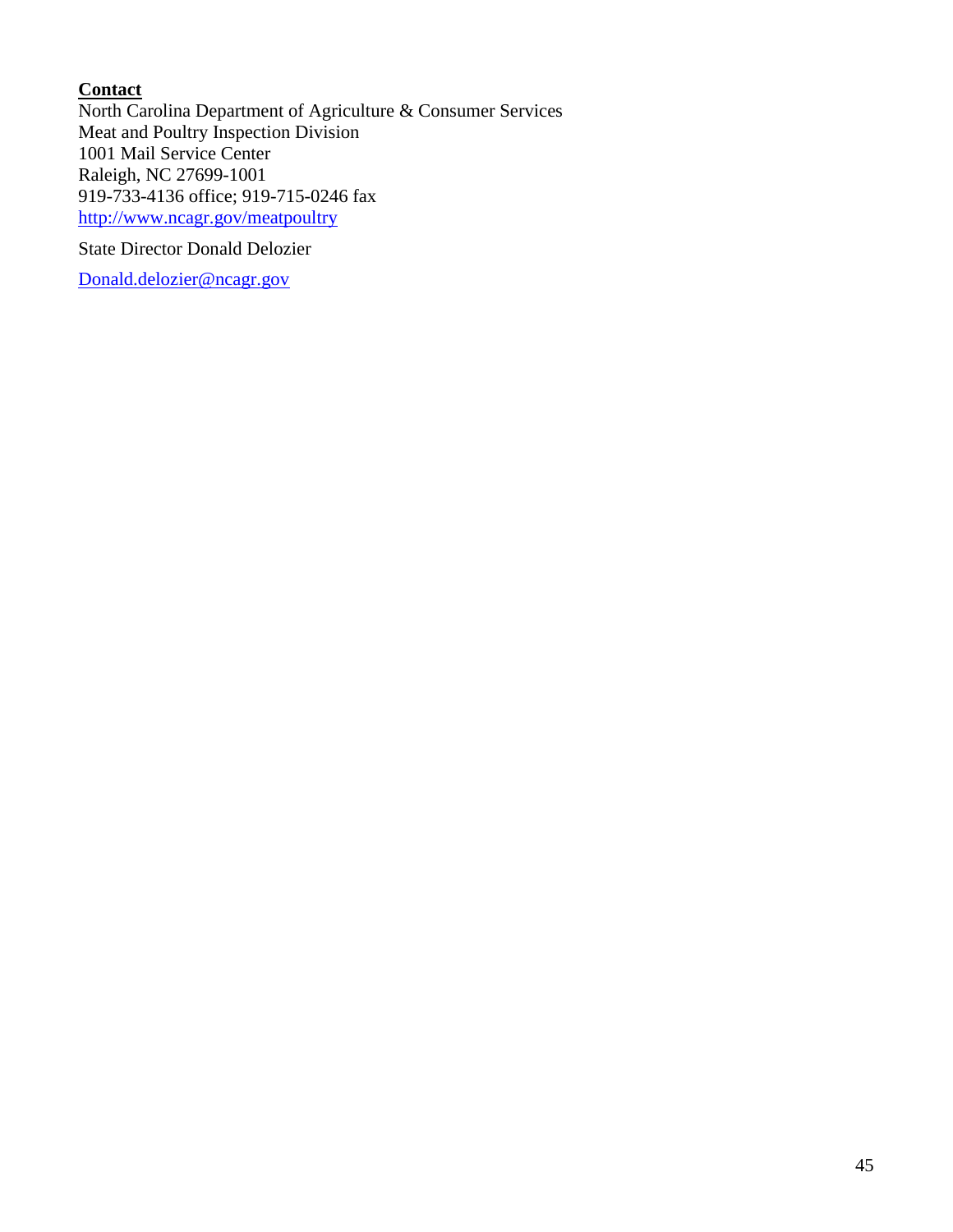# **NORTH DAKOTA**

North Dakota has a state poultry inspection program, administered by the state Department of Agriculture. The federal exemptions allowed under the PPIA are allowed in North Dakota for sales made directly from the producer to the end consumer.

#### **Summary**

- **1. Does North Dakota accept the federal exemptions for poultry processing?** Yes. An exempt poultry operation can only claim one exemption and may not conduct activities allowed under different exemptions at the same time within a calendar year.
- **2. Does North Dakota require licensing to process poultry?** No. Processors must register annually with the ND Department of Agriculture.
- **3. Does North Dakota have sanitation requirements for processing facilities?** Yes. North Dakota follows the USDA sanitation requirements (9 CFR 416).
- **4. Do I need to talk to anyone locally other than the Department of Agriculture?** Yes. If operating as a Custom Exempt establishment, contact the North Dakota Department of Agriculture Meat and Poultry Inspection Program (NDMPIP). NDMPIP inspects plants on a regular basis. If operating as a Retail Exempt establishment, contact the North Dakota Department of Health (NDDH) for inspection and to ensure you are meeting their regulations for producing food (see contacts below).
- **5. Where can I sell my poultry?**

In North Dakota, all meat products must be inspected under state and/or federal law to be sold for human food. Exempt poultry may not be wholesaled or sold at retail. Products from a custom exempt establishment may only be consumed by the owner, the owner's immediate family and nonpaying guests. Check with the ND Department of Agriculture to see what exemption your operation falls under.

### **Useful Links**

Meat Processing in North Dakota Brochure, Guidelines for Opening a Business <http://www.agdepartment.com/Programs/Livestock/meatinspectionbrochure2.pdf>

North Dakota Department of Agriculture State Meat and Poultry Inspection Program <http://www.agdepartment.com/Programs/Livestock/Meat%20Inspection.html>

### **Laws**

North Dakota Century Code 36-24 (Meat Inspection) <http://www.legis.nd.gov/cencode/T36C24.pdf>

North Dakota Administrative Code 7-13 (Meat Inspection) <http://www.legis.nd.gov/information/acdata/html/7-13.html>

#### **Contact**

North Dakota Department of Agriculture 600 E Boulevard Ave Dept 602 Bismarck ND 58505-0020 Phone: 1-800-242-7535 or (701)328-2231 Fax: (701)328-4567 [www.agdepartment.com](http://www.agdepartment.com/) Email: [ndda@nd.gov](mailto:ndda@nd.gov) Andrea L Grondahl, Director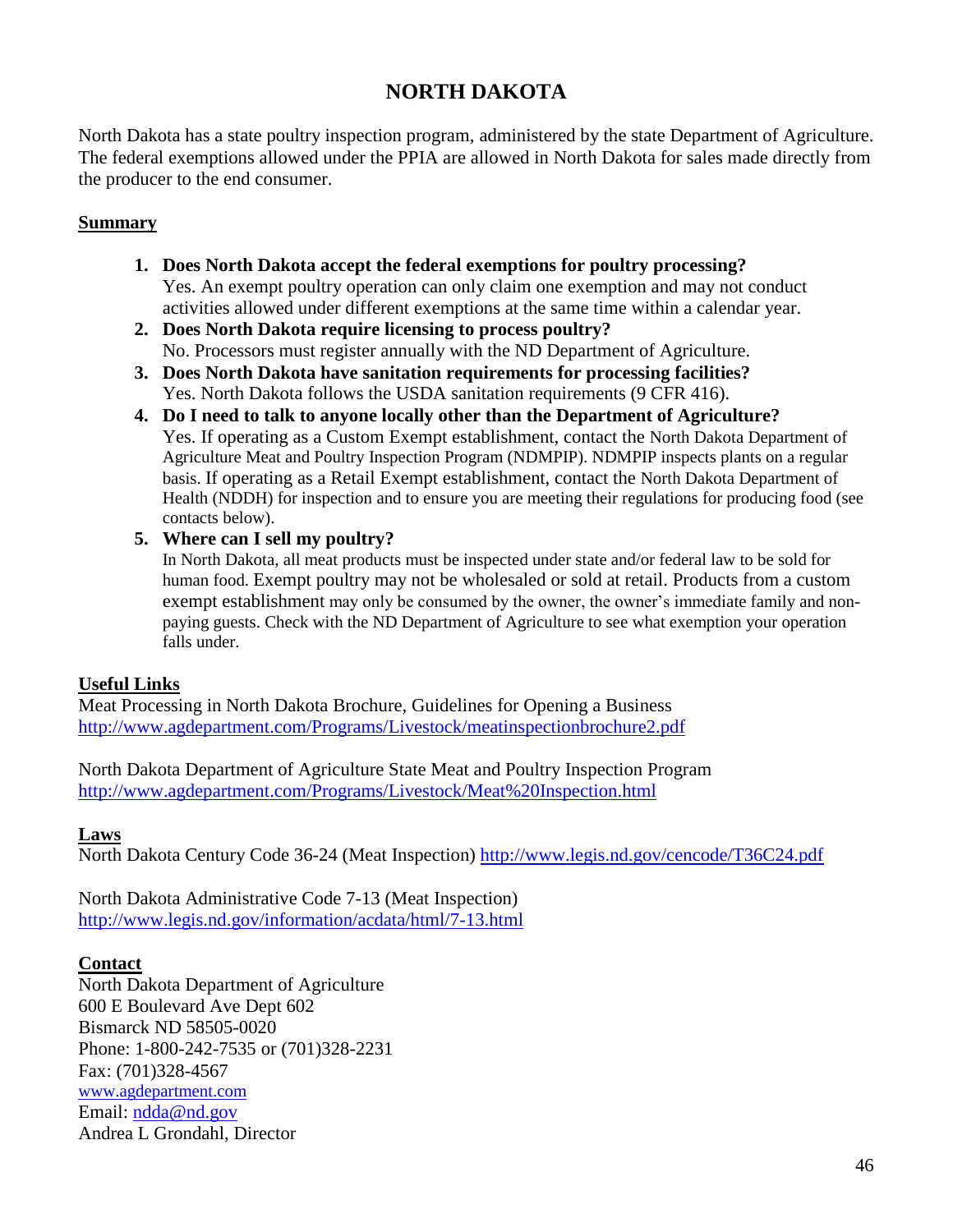Phone: (701) 328-4762 [agrondah@nd.gov](mailto:agrondah@nd.gov)

NDDH Food and Lodging Division (800) 472-2927 <http://www.ndhealth.gov/FoodLodging/>

United States Department of Agriculture Food Safety and Inspection Service District Office (Minneapolis) (612) 370-2400 <http://askfsis.custhelp.com/> <http://www.fsis.usda.gov/Home/index.asp>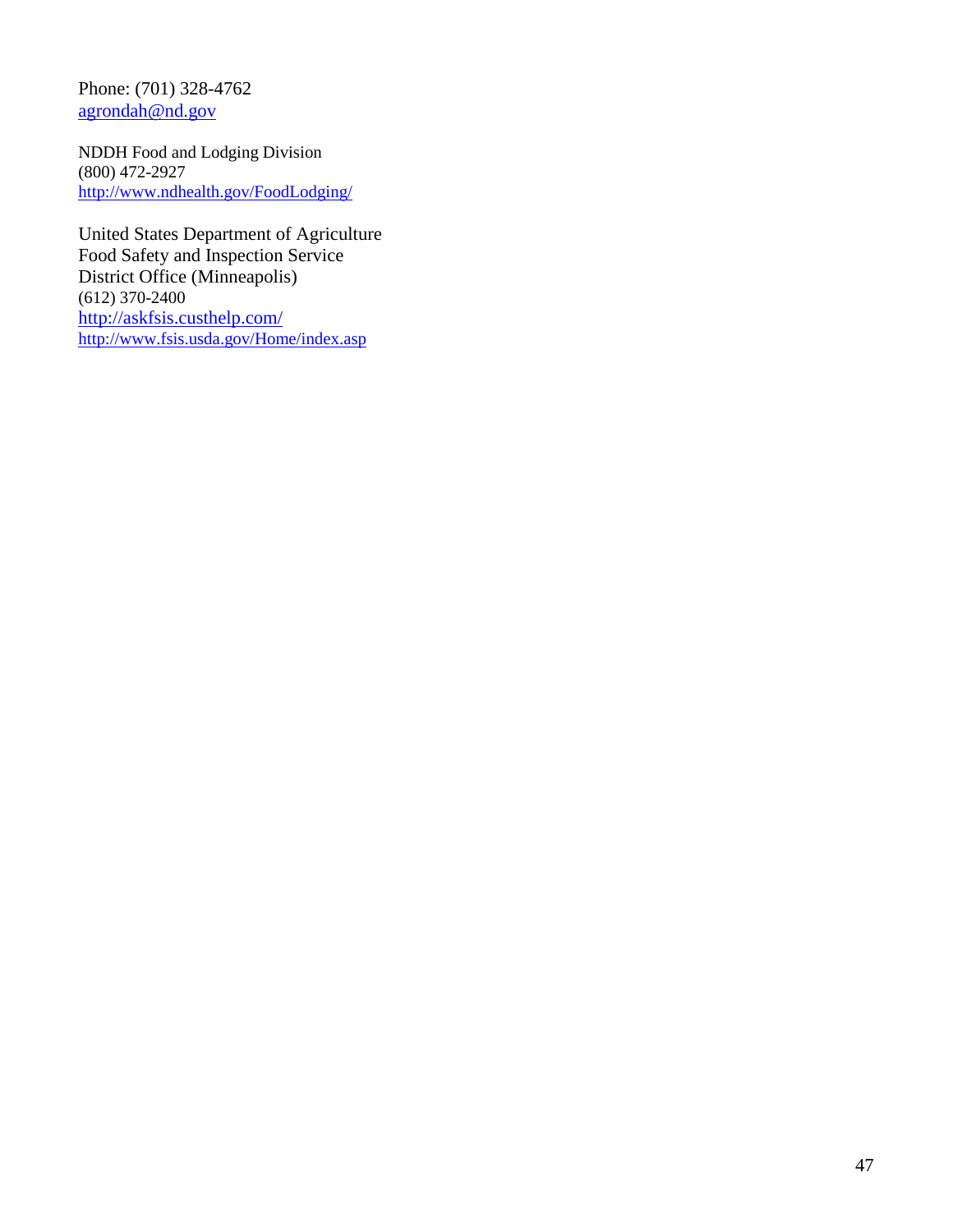# **OHIO**

Ohio has a state poultry inspection program, administered by the Ohio Department of Agriculture's Division of Meat Inspection (ODA DMI).

### **Summary**

**1. Does Ohio accept the federal exemptions for poultry processing?**

Yes, but not all of them. The following are exempt from inspection:

- (a) An operator that raises (from eggs or chicks), slaughters, and processes less than 1,000 birds per calendar year, to sell to household consumers from the farm (where the processing took place) or through an HRI account (hotel, restaurant institution). NOTE: the hotels, restaurants and institutions may be governed by a local authority that prevents them from buying exempt poultry.
- (b) An operator who raises, slaughters and processes up to 20,000 birds on his/her own premises, to sell directly from the farm to household consumers, through HRI accounts, or at a farmers market;
- (c) An operator that slaughters and processes birds owned by another individual, for that individual's personal use (not for sale).

Ohio does not recognize the Producer/Grower/Other Person or Small Enterprise exemptions.

- **2. Does Ohio require licensing to process poultry?** Operator (a) does not need a license. Operators (b) and (c) do need to be licensed by ODA DMI as custom exempt operators.
- **3. Does Ohio have sanitation requirements for processing facilities?** Licensed facilities are required to develop a written sanitation program.
- **4. Do I need to talk to anyone locally other than the Ohio Department of Agriculture?** No.
- **5. Where can I sell my poultry?** It depends on the exemption. See above.

# **Useful Links**

Ohio Department of Agriculture Meat Inspection Division: [http://www.agri.ohio.gov/divs/meat/meat](http://www.agri.ohio.gov/divs/meat/meat-index.aspx)[index.aspx](http://www.agri.ohio.gov/divs/meat/meat-index.aspx)

# **Laws**

Ohio Laws and Rules 901:2 Meat Inspection<http://codes.ohio.gov/oac/901%3A2>

# **Contact**

Ohio Department of Agriculture Division of Meat Inspection 8995 East Main Street Reynoldsburg, OH 43068-3399 614-728-6260 614-728-6434 (fax)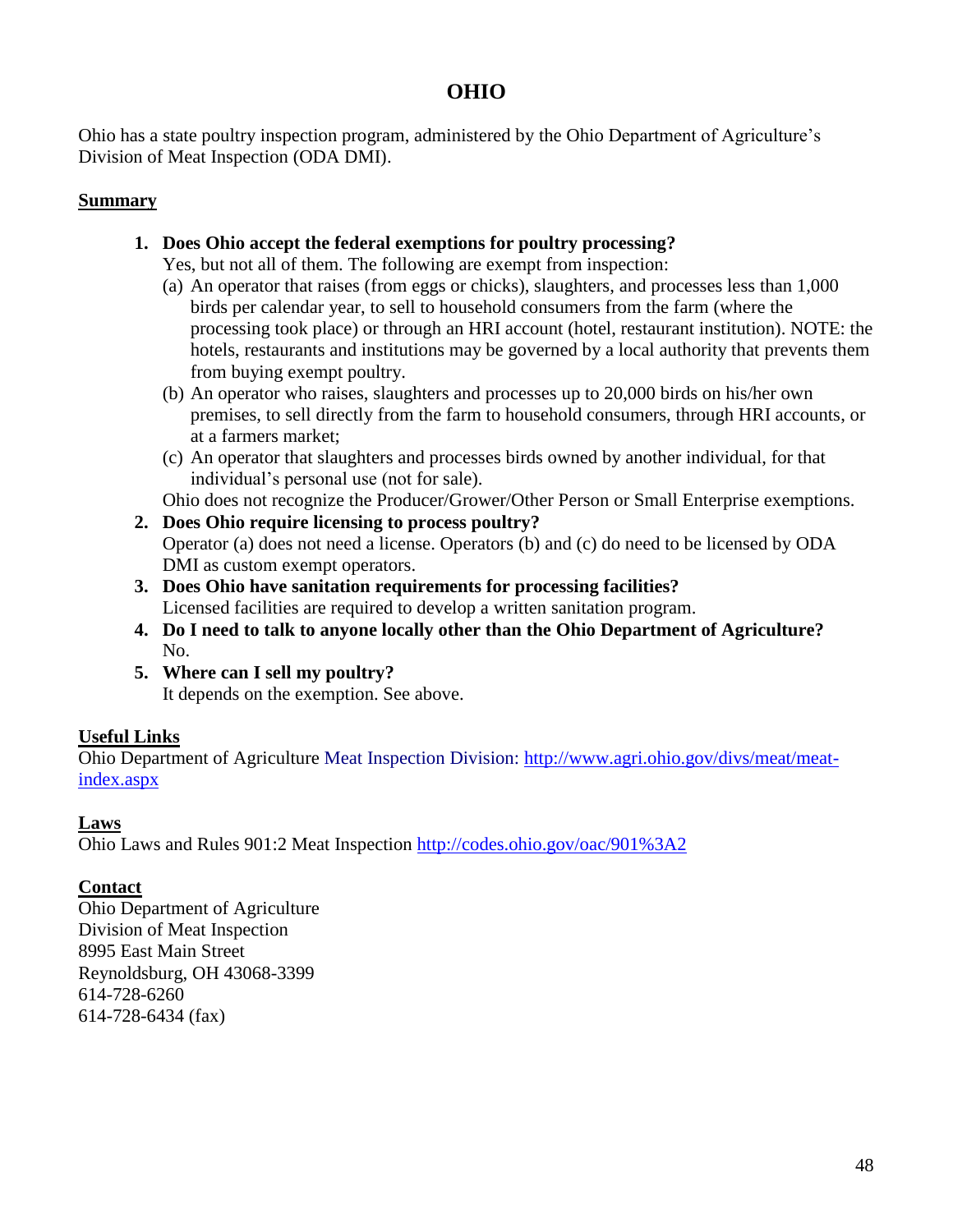# **OKLAHOMA**

Oklahoma has a state poultry inspection program, administered by the Board of Agriculture, and authorized by the Oklahoma Poultry Products Inspection Act. The Act has specific requirements for inspection of poultry production operations, as well as conditions for exemption.

#### **Summary**

**1. Does Oklahoma accept the federal exemptions for poultry processing?**

No. However, the Oklahoma Poultry Products Inspection Act does exempt from inspection producers who slaughter up to 250 turkeys or 1000 birds of other species (no ratites), of their own raising, per calendar year, for direct sales only to in-state household consumers (see link below for additional requirements).

- **2. Does Oklahoma require licensing to process poultry?** No. If under the Oklahoma Poultry Products Inspection Act, poultry processors need to submit a certificate of registration to the Board.
- **3. Does Oklahoma have sanitation requirements for processing facilities?** Yes. Every establishment where poultry are custom slaughtered, or where an individual is engaged in custom processing, must submit an application for approval by the Director of Meat Inspection prior to conducting operations.
- **4. Do I need to talk to anyone locally other than the Department of Agriculture, Food, and Forestry?**

Yes. The Oklahoma Department of Agriculture, Food, and Forestry recommends you contact the Robert M. Kerr Food and Agricultural Products Center at Oklahoma State University.

#### **5. Where can I sell my poultry?**

Those processing under the state exemption may only sell directly to household consumers. They may not sell or donate uninspected poultry products to retail stores, brokers, meat markets, schools, orphanages, restaurants, nursing homes, and other similar establishments or through their own retail market or similar establishment.

### **Useful Links**

Robert M. Kerr Food and Agricultural Products Center at Oklahoma State University [http://www.fapc.okstate.edu](http://www.fapc.okstate.edu/)

Oklahoma Department of Agriculture, Food, and Forestry [http://www.oda.state.ok.us](http://www.oda.state.ok.us/)

#### **Laws**

Oklahoma Poultry Products Inspection Act (Title 2 Oklahoma Statues § 6-251 et. seq; exemptions at § 6- 265) <http://www.oscn.net/applications/oscn/Index.asp?ftbd+STOKST02&level=1>

For Section 35:37-5-2 *Deleted Regulations and Exemptions* effective as of 12-1-10, visit the Oklahoma Secretary of State website at<http://www.sos.ok.gov/oar/online/viewCode.aspx> and navigate to the following location: Title 35 – Oklahoma Department of Agriculture, Food, and Forestry Chapter 37 – Food Safety Subchapter 5 – Poultry Products Inspection Part 1 – General Provisions Section 35:37-5-2 – Deleted regulations and exemptions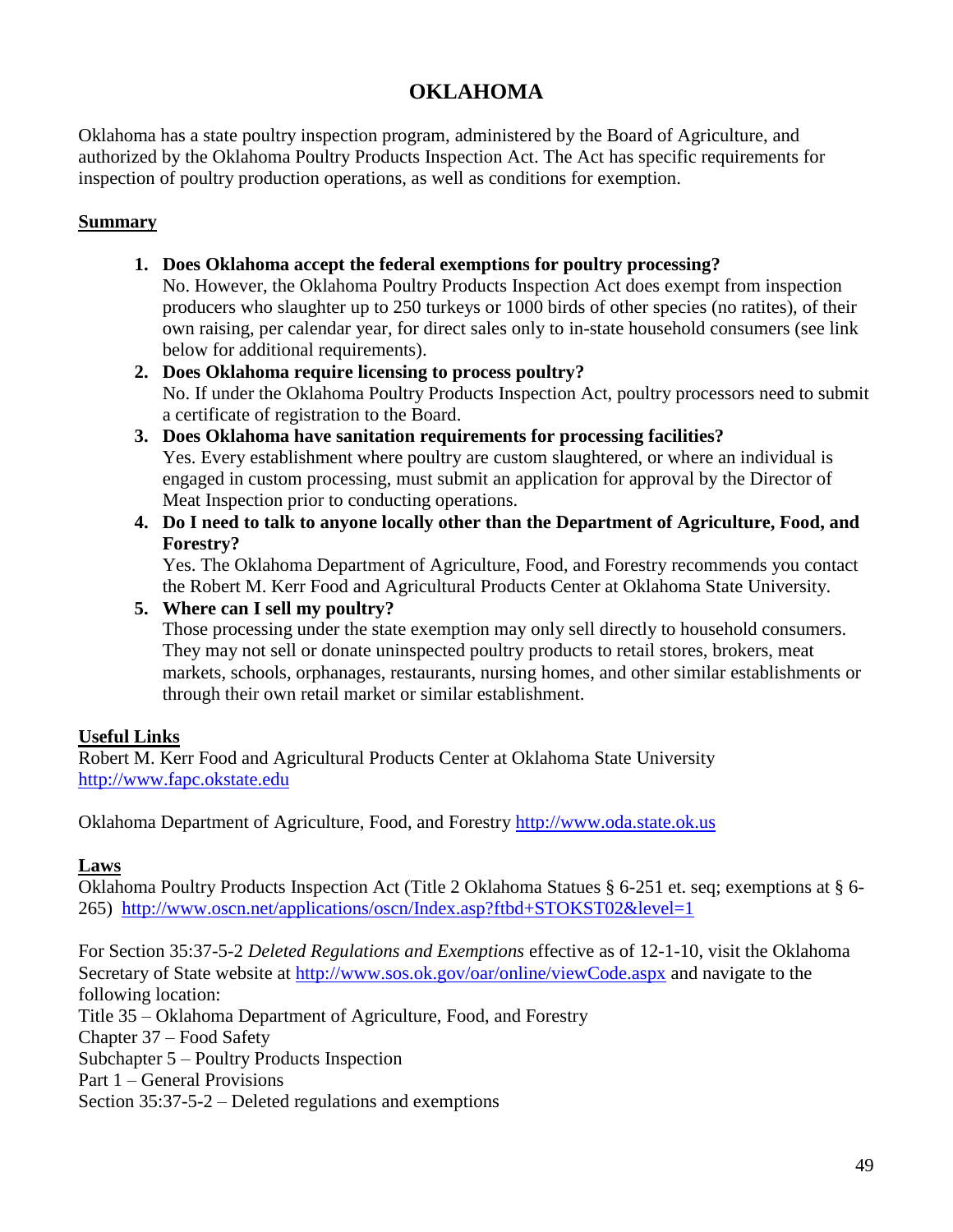# **Contact**

Oklahoma Department of Agriculture, Food, and Forestry Food Safety Division 2800 N. Lincoln Boulevard P.O. Box 528804 Oklahoma City, OK 73152-8804 405-522-6119 405-522-1060 (fax) Jon Pruitt, Director of our Meat and Poultry Inspection program [Jon.Pruitt@oda.state.ok.us](mailto:Jon.Pruitt@oda.state.ok.us)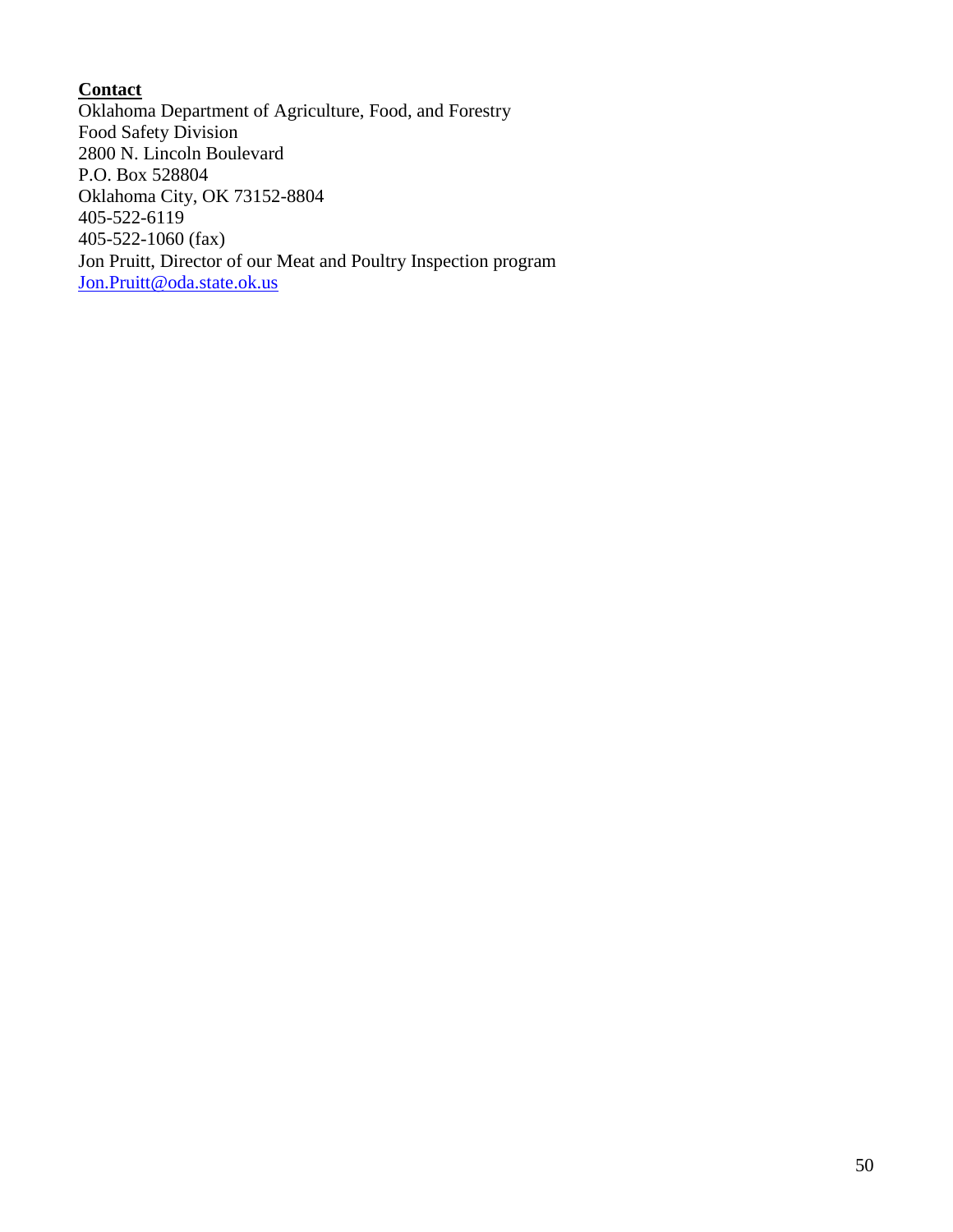# **OREGON**

Oregon does not have a state poultry inspection program. In 2011, the Oregon legislature passed a new law creating a 1000 bird exemption for on-farm slaughter in open air conditions, for direct sales to household consumers who purchase at the farm. See below for more info.

# **Summary**

**1. Does Oregon accept the federal exemptions for poultry processing?**

Yes. However, Oregon requires that to be sold, poultry must be processed at a state-licensed, state-approved facility, *unless* the farmer meets the conditions of HB2872, the 1000 bird exemption, primarily that they raise the poultry themselves, process it on farm, and sell it direct to household consumers in Oregon who come to the farm to purchase the poultry. See links below for complete rules.

# **2. Does Oregon require licensing to process poultry?**

Yes. Licenses are issued by the Oregon Department of Agriculture to processing facilities that meet state sanitation and building requirements.

- **3. Does Oregon have sanitation requirements for processing facilities?** Yes. Contact ODA for a guide to sanitation and building requirements for poultry and rabbit processing facilities.
- **4. Do I need to talk to anyone locally other than the Department of Agriculture?**  If you plan to build a processing facility, check with your local planning and zoning agency about any restrictions and siting requirements.
- **5. Where can I sell my poultry?** Oregon follows USDA's rules about where exempt poultry can be sold, as long as the poultry is processed at a state-licensed, state-approved facility.

# **Useful Links**

State license requirements to process and/or sell meat and poultry products: [http://www.oregon.gov/ODA/FSD/program\\_food.shtml#Meat](http://www.oregon.gov/ODA/FSD/program_food.shtml#Meat)

Oregon Department of Agriculture FAQ about the 1000 Bird Exemption [http://oregon.gov/ODA/FSD/faq\\_2872.shtml](http://oregon.gov/ODA/FSD/faq_2872.shtml)

(FYI: ODA may change the location of this guide in the future; if the current link does not work, contact the ODA Food Safety Division, 503 986 4720, and ask for the guide to poultry slaughter.)

Best Practices for Open-Air Poultry Slaughter, Oregon State University Small Farm Program [http://smallfarms.oregonstate.edu/sites/default/files/best\\_practices\\_open\\_air\\_poultry\\_slaughter\\_july\\_2012](http://smallfarms.oregonstate.edu/sites/default/files/best_practices_open_air_poultry_slaughter_july_2012.pdf) [.pdf](http://smallfarms.oregonstate.edu/sites/default/files/best_practices_open_air_poultry_slaughter_july_2012.pdf)

# **Laws**

Oregon Administrative Rules:

- Division 25, "Food Establishment Standards and Standards for Retail Food Service Activities": [http://www.sos.state.or.us/archives/rules/OARS\\_600/OAR\\_603/603\\_025.html](http://www.sos.state.or.us/archives/rules/OARS_600/OAR_603/603_025.html)
- Division 28, "Meat Products and Establishments": [http://www.sos.state.or.us/archives/rules/OARS\\_600/OAR\\_603/603\\_028.html](http://www.sos.state.or.us/archives/rules/OARS_600/OAR_603/603_028.html)
- 1000 bird exemption: OAR 603-028-0710 through 603-028-0750.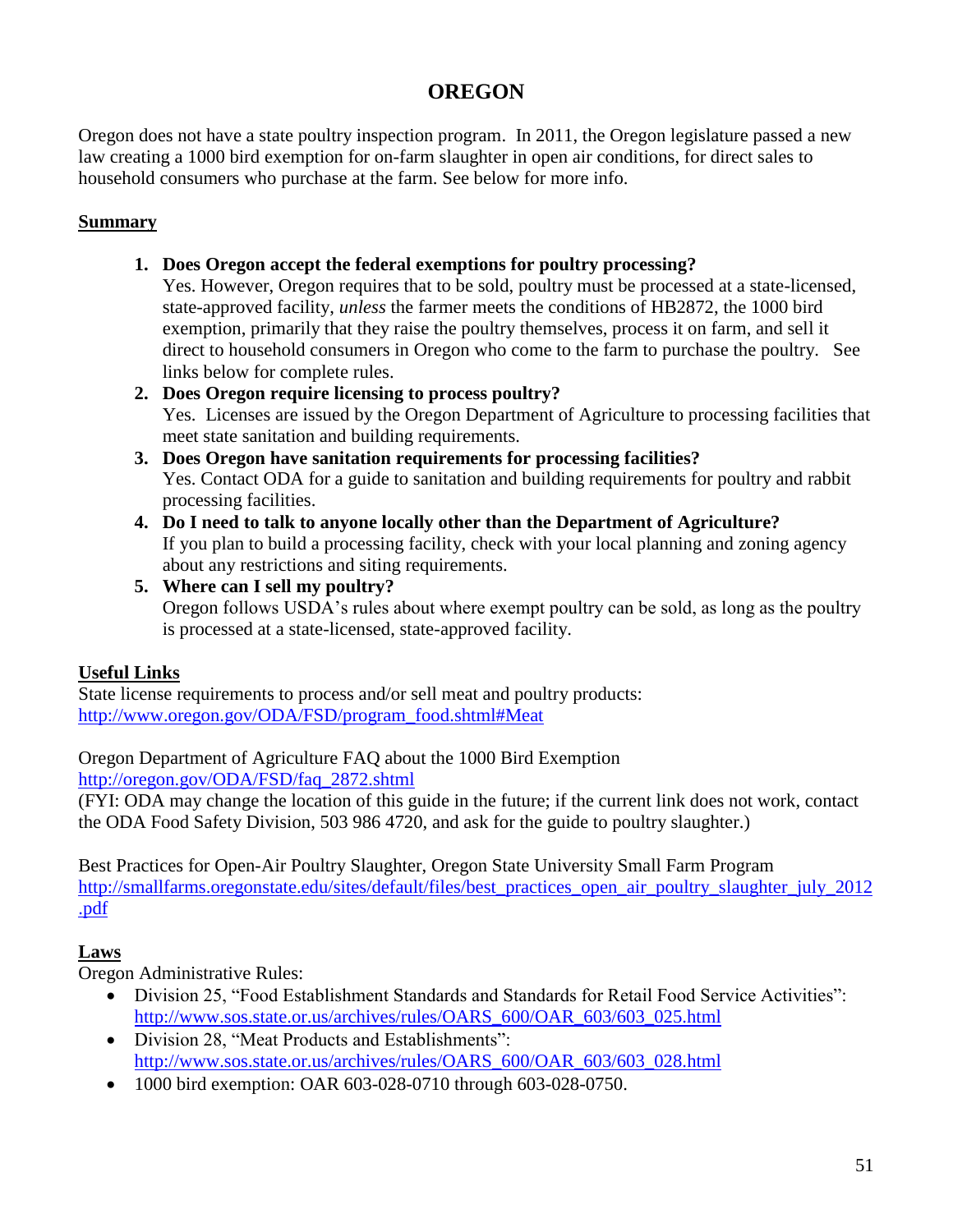Oregon Revised Statutes, Chapter 603, "Meat Dealers and Slaughterers": [http://www.leg.state.or.us/ors/603.html.](http://www.leg.state.or.us/ors/603.html)

**Contact** Oregon Department of Agriculture Food Safety Division Attn: Will Fargo 635 Capitol Street NE Salem, OR 97301-2532 (503) 986 4720 <http://www.oregon.gov/ODA/FSD/index.shtml>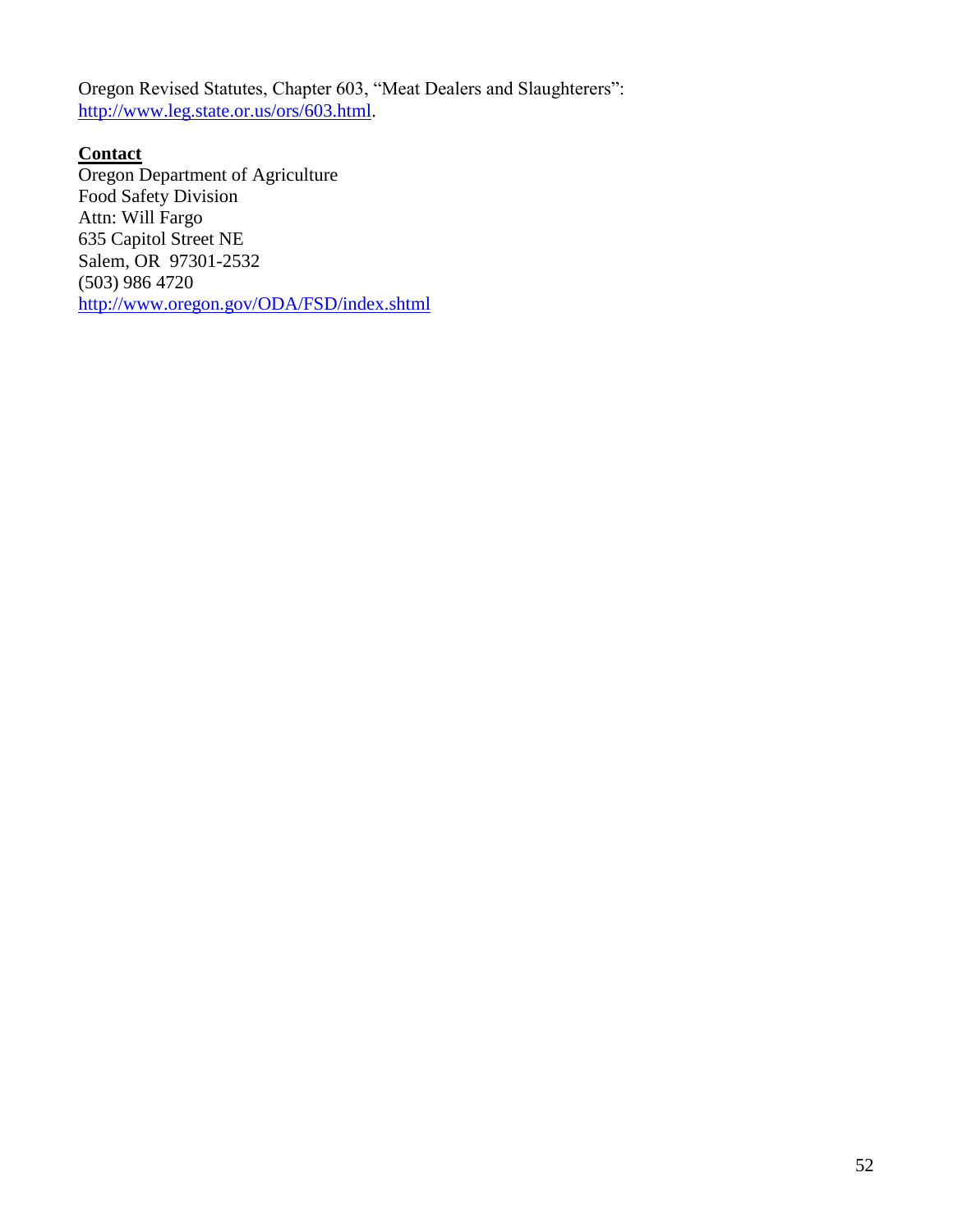# **PENNSYLVANIA**

Pennsylvania does not have a state poultry inspection program.

#### **Summary**

- **1. Does Pennsylvania accept the federal exemptions for poultry processing?** Yes. USDA periodically inspects those operating under exemptions.
- **2. Does Pennsylvania require licensing to process poultry?** No. Licensing is not required, but all poultry processors need to be reviewed by USDA. Frequency of review visits varies depending on operation.
- **3. Does Pennsylvania have sanitation requirements for processing facilities?** Pennsylvania follows the USDA sanitation requirements (9 CFR 416).
- **4. Do I need to talk to anyone locally other than the USDA?** Yes. Some areas in the state, especially those that are thickly populated, have local health boards. Check with local officials to see if your county has a local health board and if they have special requirements for processing and selling of poultry in your area. Also, if operating under the 20,000 limit exemption, or interested in retailing poultry and maintaining a place/building on the farm to sell poultry, check with the Pennsylvania Department of Agriculture to register and ensure you are meeting PDA safety and health standards (see link below).
- **5. Where can I sell my poultry?**

Wherever USDA allows you to sell based on your exemption. See FSIS guidance.

### **Useful Links**

Farmer's Guide to Processing and Selling Meat or Poultry [http://lehigh.extension.psu.edu/Agriculture/Farmers\\_Guide.pdf](http://lehigh.extension.psu.edu/Agriculture/Farmers_Guide.pdf)

Pennsylvania Department of Agriculture Bureau of Food Safety and Laboratory Services (Search "Retail Food Facility") [www.agriculture.state.pa.us](http://www.agriculture.state.pa.us/)

### **Laws**

**Contact** USDA-FSIS District Office 215-597-4219

Pennsylvania Department of Agriculture Bureau of Food Safety and Laboratory Services Central Office 2301 North Cameron Street Harrisburg, PA 17110 717-787-4315

Penn State Cooperative Extension Lehigh County 4184 Dorney Park Road Allentown, PA 18104 610-391-9840 [www.lehigh.extension.psu.edu](http://www.lehigh.extension.psu.edu/)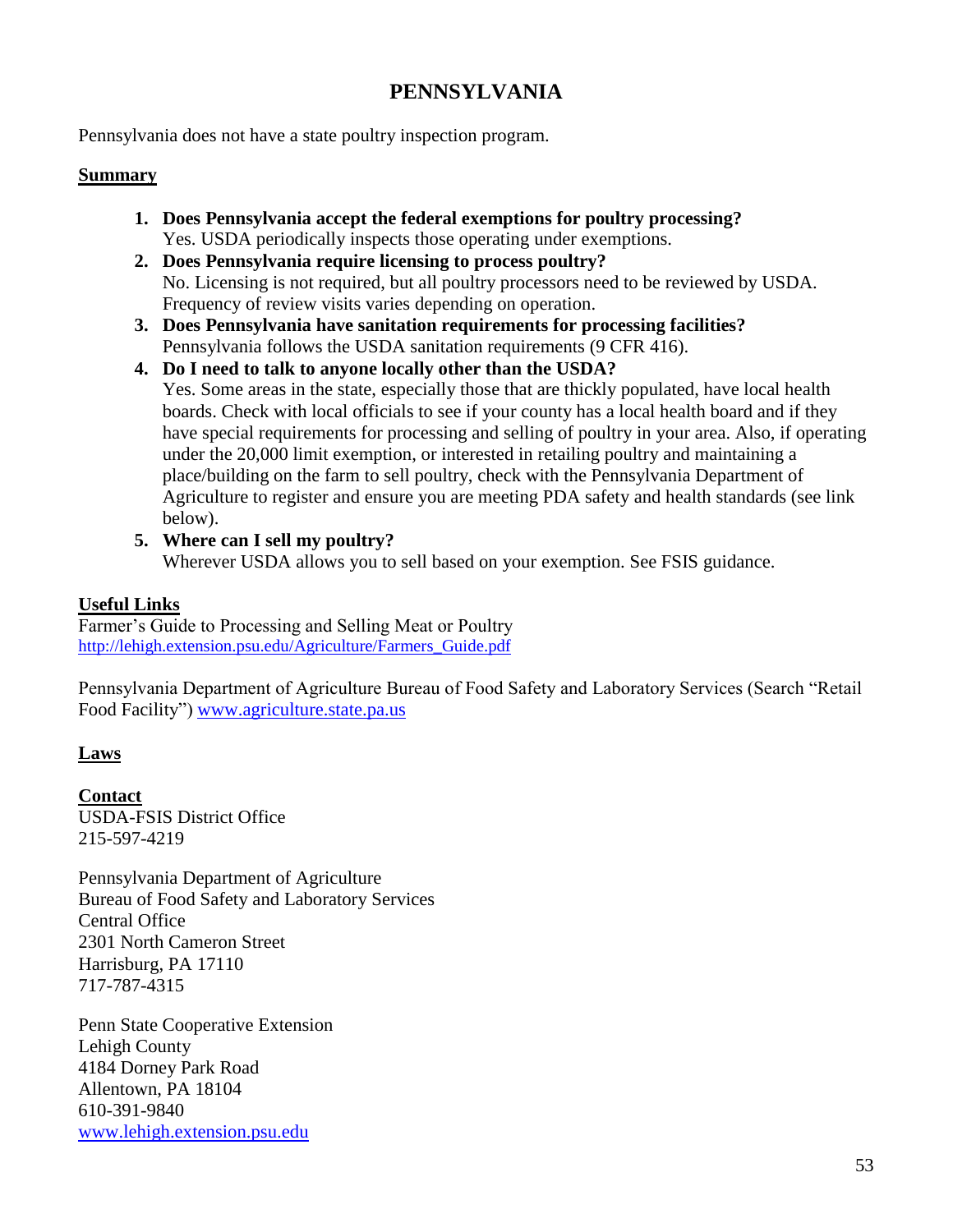# **RHODE ISLAND**

Rhode Island does not have a state poultry inspection program. The Rhode Island Department of Health (HEALTH) has the authority to register and inspect establishments where poultry are slaughtered and eviscerated. HEALTH determines which operations should be inspected by Department of Environmental Management (DEM). DEM inspectors report findings back to HEALTH. HEALTH then decides whether licensing is appropriate or not.

### **Summary**

- **1. Does Rhode Island accept the federal exemptions for poultry processing?** Yes.
- **2. Does Rhode Island require licensing to process poultry?** Yes. The HEALTH department requires a meat processor's license for all processing facilities. Anyone engaged in the slaughter and/or eviscerating of poultry for human consumption must register annually, in January, with the Director of HEALTH. All registrations expire every December 31.
- **3. Does Rhode Island have sanitation requirements for processing facilities?** Yes. To obtain a license from HEALTH, poultry producers/growers must prove they meet adequate sanitation requirements. For mobile slaughter units, a license from HEALTH is required, though HEALTH may delegate inspections to the Department of Environmental Management.
- **4. Do I need to talk to anyone locally other than the HEALTH department?** Yes. Before approaching HEALTH for a license, growers should obtain a zoning permit from his/her city or town. Growers with questions regarding regulations for the operation of their poultry farm should contact DEM.
- **5. Where can I sell my poultry?** Wherever USDA allows you to sell based on your exemption. See FSIS guidance.

# **Useful Links**

Office of Food Protection New Establishment Checklist [http://www.health.ri.gov/environment/food/newest/new\\_est.php](http://www.health.ri.gov/environment/food/newest/new_est.php)

Application and Instructions for Meat and Poultry Retail and Wholesale Processor <http://www.health.ri.gov/applications/MeatPoultryProcessor.pdf>

Rhode Island Raised Livestock Association <http://www.rirla.org/>

### **Laws**

Title 21 CHAPTER 21-13 Rhode Island General Laws [http://www.rilin.state.ri.us/Statutes/TITLE21/21-](http://www.rilin.state.ri.us/Statutes/TITLE21/21-13/INDEX.HTM) [13/INDEX.HTM](http://www.rilin.state.ri.us/Statutes/TITLE21/21-13/INDEX.HTM)

# **Contact**

Rhode Island Department of Health Office of Food Protection 3 Capitol Hill Providence, RI 02908-5097 Phone: (401) 222-2749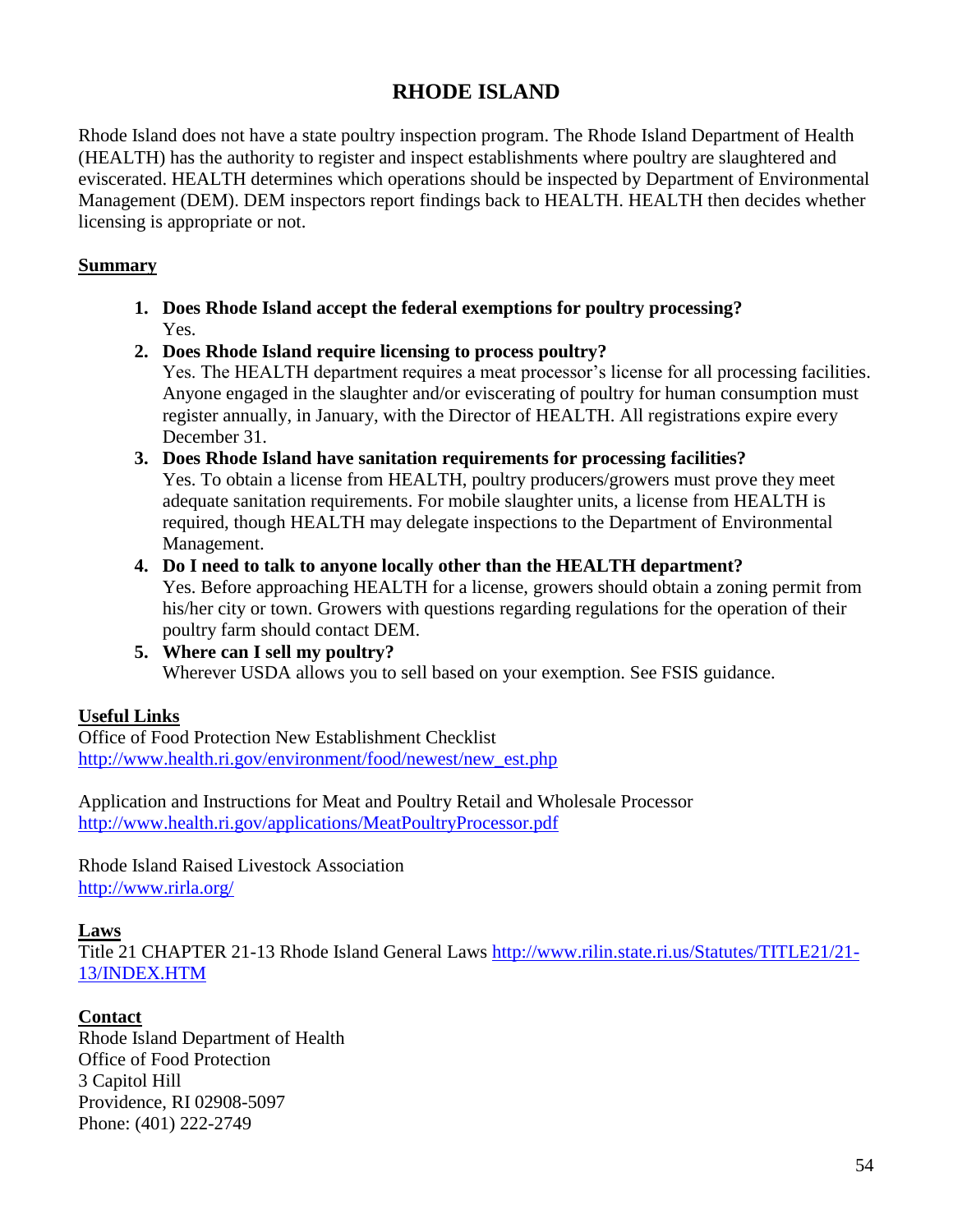FAX: (401) 222-4775 Stephen Dimaio, Supervisor [stephen.dimaio@health.ri.gov](mailto:stephen.dimaio@health.ri.gov)

Rhode Island Dept. of Environmental Management Division of Agriculture/Animal Health 235 Promenade St. Providence, RI 02908-5767 Phone: (401) 222-2781 Fax: (401) 222-6047

Scott Marshall, DVM, State Veterinarian [scott.marshall@dem.ri.gov](mailto:scott.marshall@dem.ri.gov)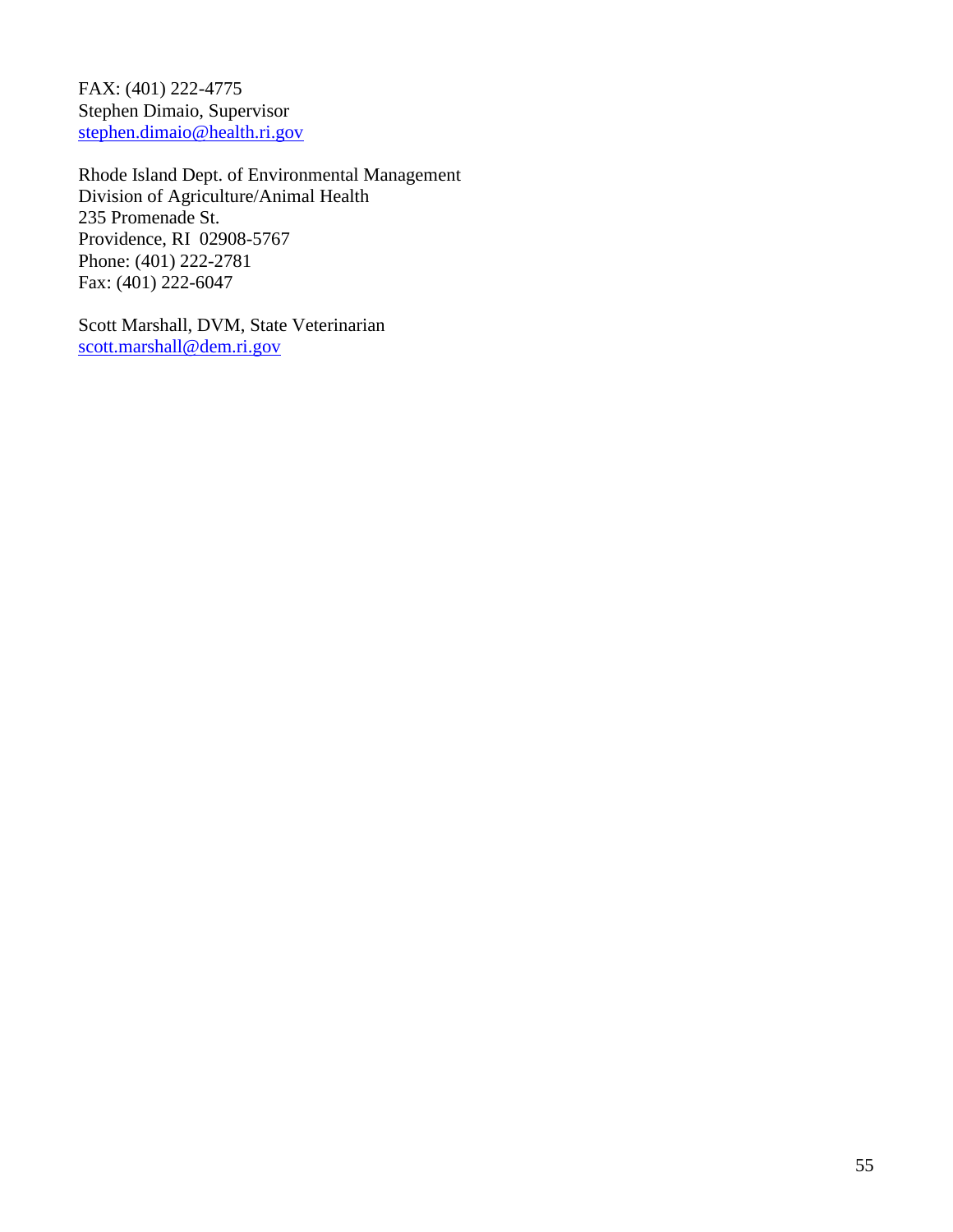# **SOUTH CAROLINA**

South Carolina has a state poultry inspection program, under the South Carolina Poultry Products Inspection Act, administered by the South Carolina Livestock-Poultry Health Commission.

# **Summary**

- **1. Does South Carolina accept the federal exemptions for poultry processing?** Yes.
- **2. Does South Carolina require licensing to process poultry?**

Yes. Those processing poultry for sale under a federal exemption must have a permit from the Livestock-Poultry Health Commission (LPHC). However, a permit is not required if a producer raises poultry on his or her own farm and slaughters no more than 250 turkeys or 1,000 other poultry per calendar year.

- **3. Does South Carolina have sanitation requirements for processing facilities?** Yes, the South Carolina Meat and Poultry Inspection Department (SCMPID) manages that process. Even for "custom" or otherwise exempt processing operations, a "sanitary place" is required. The South Carolina Health Department may require an "approved source" for processing, which might be an FSIS- or state-inspected facility. "Custom exempt slaughter" facilities require a sound water supply and compliance with up to seven basic sanitation requirements.
- **4. Do I need to talk to anyone locally?**

Processors wanting to sell at farmers' markets have to get permission from the market operators. Generally permits are not given to uninspected product or product from unapproved sources. The Department of Health and Environmental Control at the county level controls licenses for retail stores.

# **5. Where can I sell my poultry?**

Those wanting to sell poultry under one of the existing exemptions need to contact SCMPID for specifics regarding their processing operation and how the exemptions may apply.

# **Useful Links**

SC Meat and Poultry Inspection Department:<http://www.clemson.edu/public/lph/scmpid>

### **Law**

South Carolina Poultry Products Inspection Act: Code of Laws of South Carolina, Sections 47-19-10 to 47-10-180. 2 S.C. STAT. ANN. Section 47-19-140.

### **Contacts**

South Carolina Meat & Poultry Inspection Division P.O. Box 102406 Columbia, SC 29224-2406 803-788-8747 803-788-8114 (fax) Clyde Hoskins [choskin@clemson.edu](mailto:choskin@clemson.edu)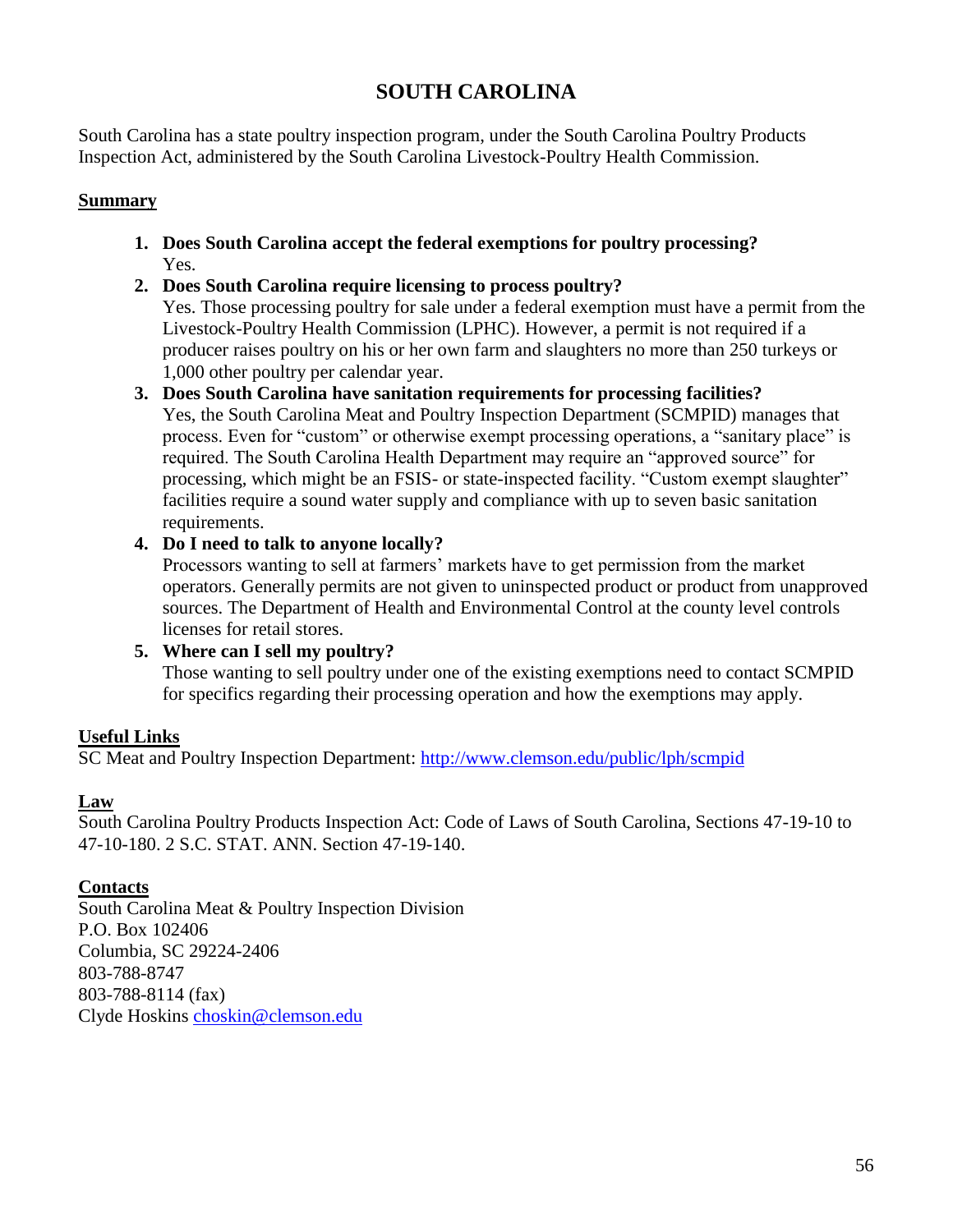# **SOUTH DAKOTA**

South Dakota does not have a poultry inspection program.

#### **Summary**

- **1. Does South Dakota accept the federal exemptions for poultry processing?** Yes. Poultry processing in SD is regulated by FSIS and is subject to all of the federal rules, regulations and corresponding exemptions.
- **2. Does South Dakota require licensing to process poultry?** No. There is no state issued license for poultry processing.
- **3. Does South Dakota have sanitation requirements for processing facilities?** South Dakota follows USDA sanitation requirements (9 CFR 416).
- **4. Do I need to talk to anyone locally other than the USDA regional office?** No.
- **5. Where can I sell my poultry?** Wherever USDA allows you to sell based on your exemption. See FSIS guidance.

#### **Useful Links**

#### **Laws**

South Dakota Legislature, Meat Inspection <http://legis.state.sd.us/rules/DisplayRule.aspx?Rule=12:68:14:01>

#### **Contact**

USDA FSIS District Office Minneapolis, MN, District 20 States: Minnesota, Montana, North Dakota, South Dakota, Wyoming Butler Square West, Suite 989-C 100 N. 6th Street Minneapolis, MN 55403 Phone: (612) 659-7056 FAX: (612) 370-2411 24-Hour Emergency: 1-800-843-1974 [http://www.fsis.usda.gov/contact\\_us/Office\\_Locations\\_&\\_Phone\\_Numbers/index.asp#opeer](http://www.fsis.usda.gov/contact_us/Office_Locations_&_Phone_Numbers/index.asp#opeer)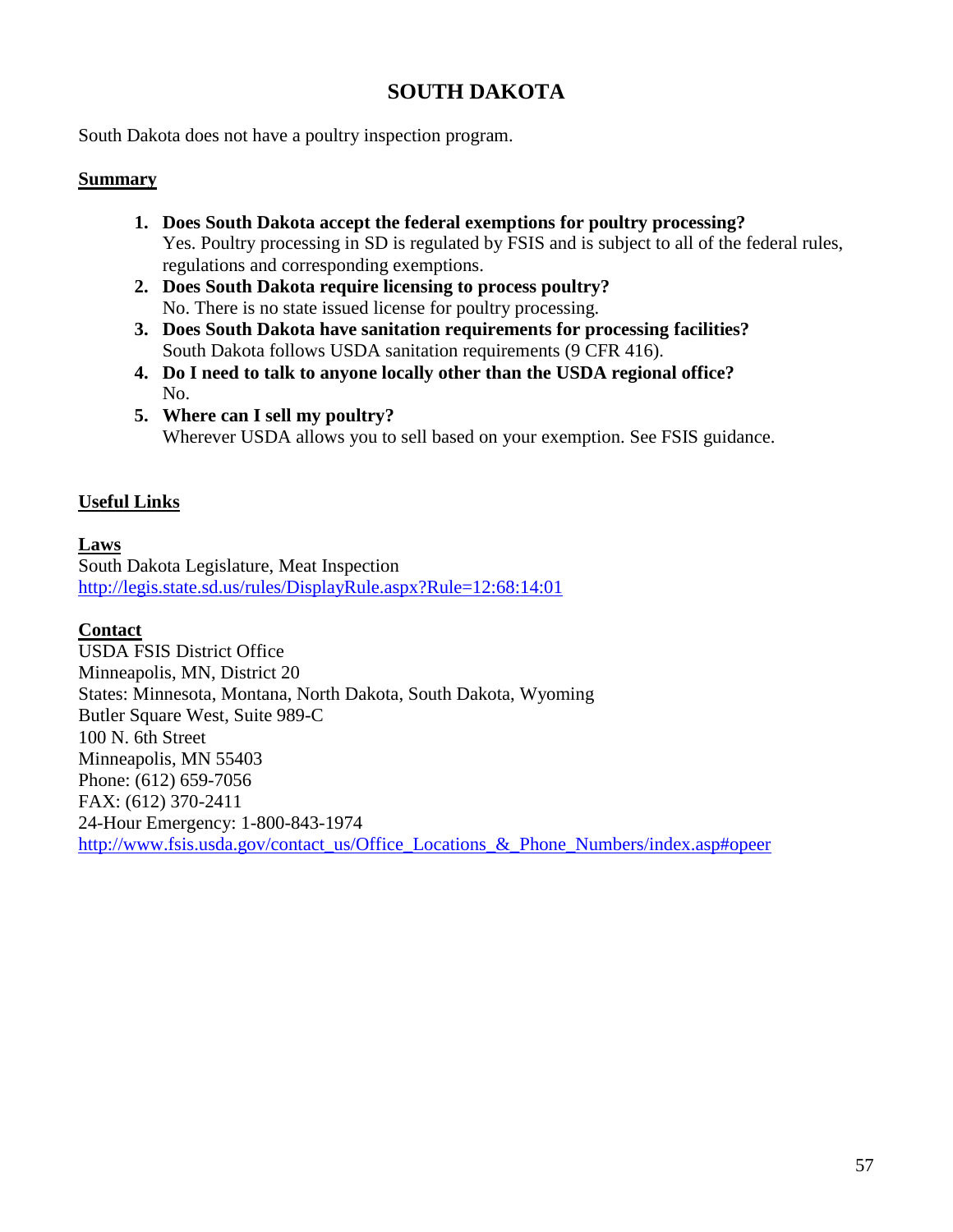# **TENNESSEE**

Tennessee does not have a state poultry inspection program. However, anyone interested in processing and/or selling food must first obtain approval from and be licensed by the Tennessee Department of Agriculture.

### **Summary.**

- **1. Does Tennessee accept the federal exemptions for poultry processing?** Yes.
- **2. Does Tennessee require licensing to process poultry?** Yes. All food for sale or distribution in the state must come from a source that is licensed by the Tennessee Department of Agriculture (TDA).
- **3. Does Tennessee have sanitation requirements for processing facilities?** Yes. TDA enforces Good Manufacturing Practices (GMPs) on facilities they inspect. For those facilities operating under federal exemptions, FSIS ensure**s** producers are meeting requirements (9 CFR 416).
- **4. Do I need to talk to anyone locally other than the Tennessee Department of Agriculture?** No. Contact TDA about license requirements. Then call the USDA-FSIS Jackson District Office for further guidance.
- **5. Where can I sell my poultry?** As long as the poultry is produced according to federal exemption requirements, the individual is licensed by the Tennessee Department of Agriculture, and the product is properly labeled, it can be sold commercially within the State of Tennessee per the federal exemption rules.

### **Useful Links**

Tennessee Department of Agriculture Food and Dairy section <http://www.tn.gov/agriculture/regulatory/foodanddairy.html>

### **Laws**

Rules of the Tennessee Department of Agriculture [http://tennessee.gov/sos/rules/0080/0080-04/0080-](http://tennessee.gov/sos/rules/0080/0080-04/0080-04.htm) [04.htm](http://tennessee.gov/sos/rules/0080/0080-04/0080-04.htm)

### **Contact**

USDA-FSIS Jackson District Office States: Alabama, Mississippi, Tennessee 713 South Pear Orchard Road, Suite 402 Ridgeland, MS 39157 Phone: (601) 965-4312 FAX: (601) 965-5901 24-Hour Emergency: (601) 965-4312

Dr. Kathleen N. McAnally, Front Line Supervisor Food Safety Inspection Service, Chattanooga Circuit [Kathleen.mcanally@fsis.usda.gov](mailto:Kathleen.mcanally@fsis.usda.gov) Phone: (601) 927-9920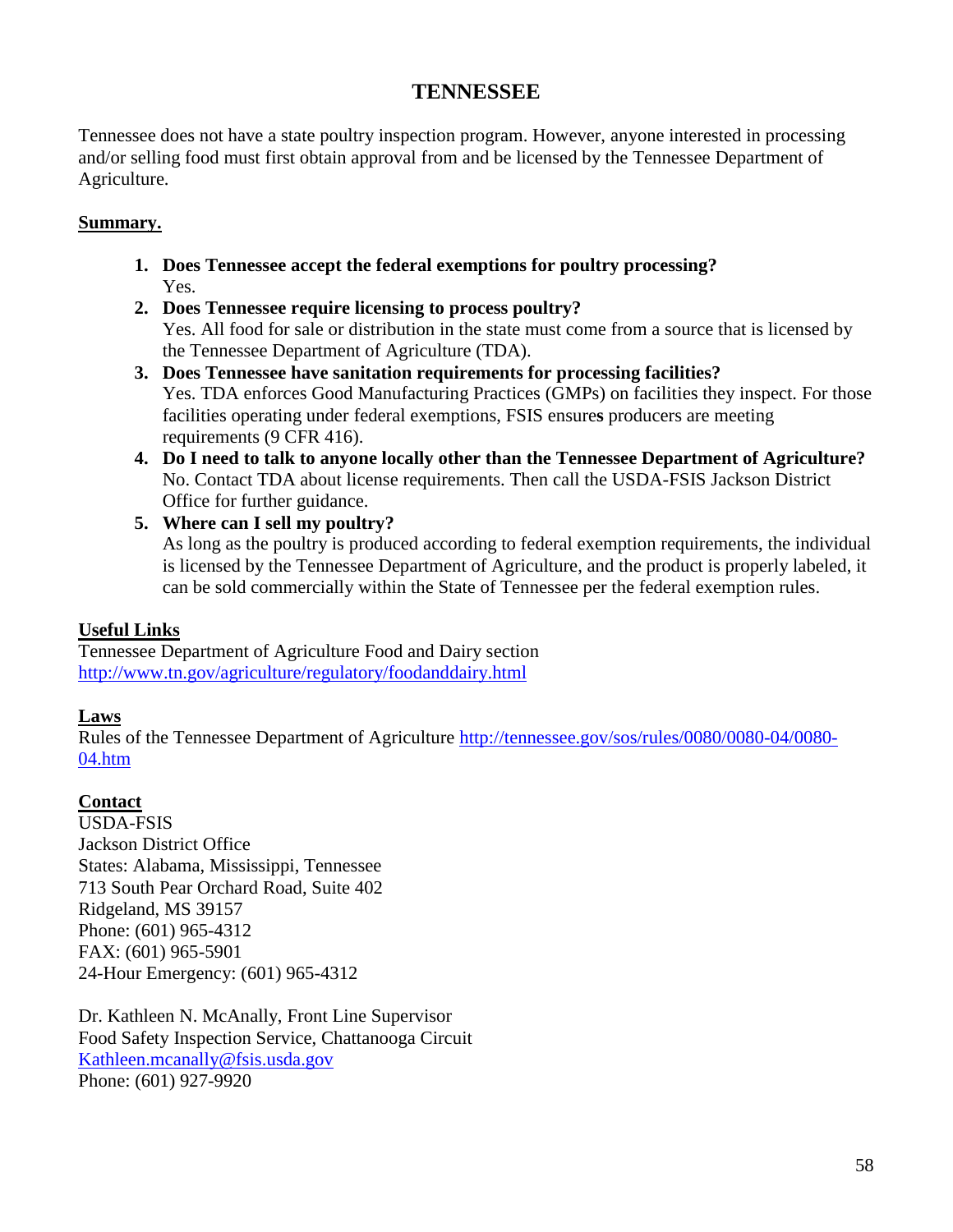Tennessee Department of Agriculture Regulatory Services/Food and Dairy Section Ellington Agricultural Center 440 Hogan Road Nashville, TN 37220 Phone (615) 837-5103

John W. Sanford Food Manufacturing Administrator - Emergency Services Coordinator [john.sanford@tn.gov](mailto:john.sanford@tn.gov) Phone: (615) 837-5534 Fax: (615) 837-5005

Center for Profitable Agriculture, a University of Tennessee – Farm Bureau Partnership <http://cpa.utk.edu/> Contact Hal Pepper Phone: (931) 486-2777 [wpepper@utk.edu](mailto:wpepper@utk.edu)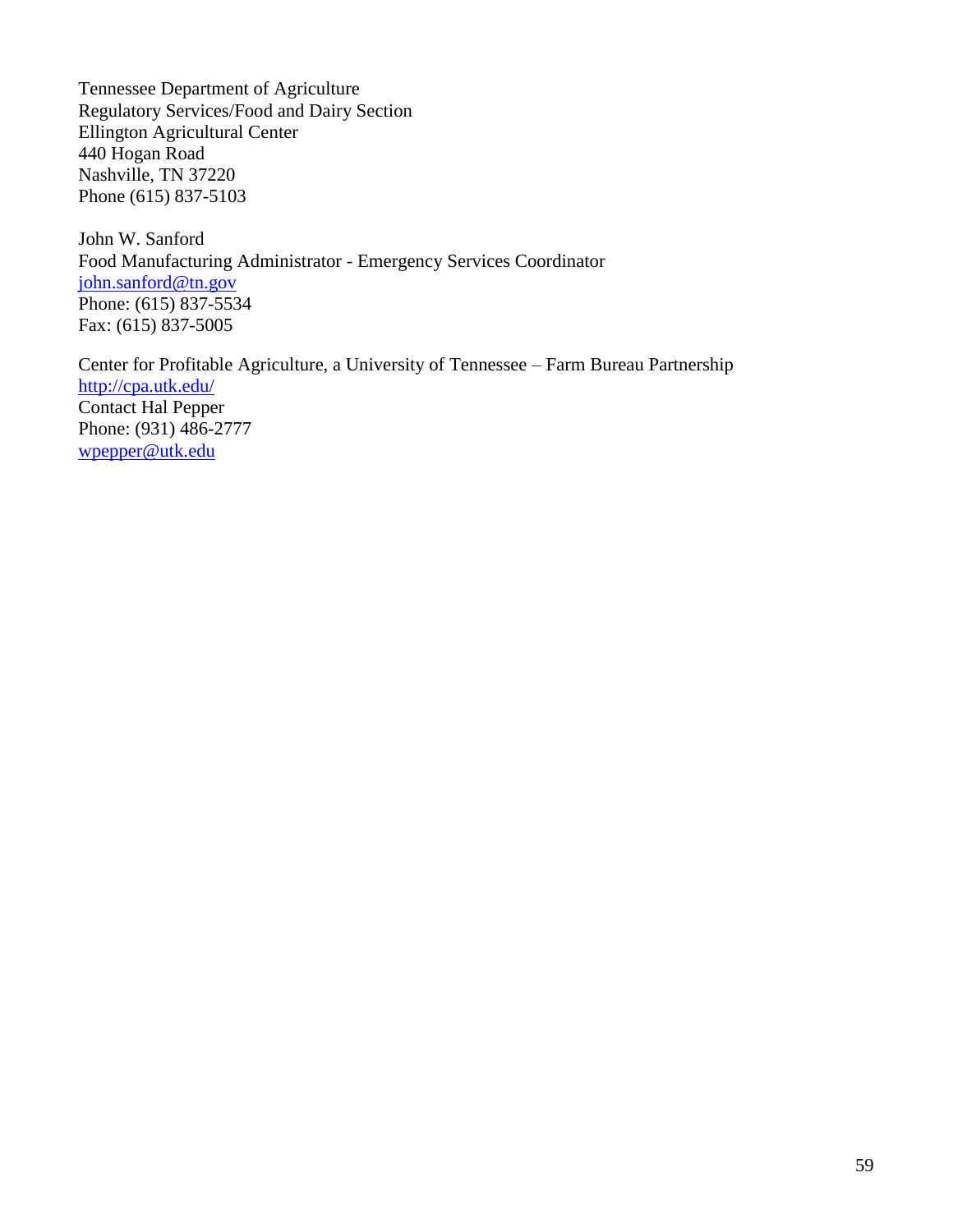# **TEXAS (Draft‡ )**

Texas has a state poultry inspection program.

The Texas Meat and Poultry Inspection Act was revised in 2001 to accept the federal inspection exemptions and labeling requirements, and to specifically exempt those small-scale processors from state inspection requirements. The new law does have the following requirements which apply to small-scale processors:

- A low-volume livestock processing establishment that is exempt from federal inspection shall register with the Texas Department of Health (TDH) in accordance with rules adopted by the TDH commissioner;
- A low-volume livestock processing establishment that is exempt from federal inspection shall develop a Sanitary Operations Procedures Plan. The intent of the TDH is that the plan be simple, on file at the exempt processor's site and available for review if there are any problems (e.g. contaminated meat traced back to an exempt processor);
- If contaminated livestock products can be reasonably traced to a low-volume livestock processing establishment that is exempt from federal inspection, the commissioner may request the attorney general of the district or county attorney in the jurisdiction where the facility is located to institute a civil suit to close the establishment until the commissioner determines that the establishment has been sanitized and is operating safely. (This is the Emergency Shutdown provision required by the TDH.)

# **Summary**

- **1. Does Texas accept the federal exemptions for poultry processing?** Yes, but only for very low volume (see above). Exempt processors must meet TDH requirements.
- **2. Does Texas require licensing to process poultry?** If they process for wholesale markets, then they cannot be uninspected exempt chickens. Low volume operations can apply for voluntary state inspection to sell wholesale. Processors who also sell the birds need voluntary inspection to sell wholesale.
- **3. Does Texas have sanitation requirements for processing facilities?** Yes. Consult with the Department of State Health Services, Environmental and Consumer Safety, Meat Safety Assurance Unit.
- **4. Do I need to talk to anyone locally other than the meat safety assurance unit?**  Some cities and counties require permits for processing and selling any food items. There is a lot of jurisdictional cross over, so processors/producer-marketers should contact their city and county to ensure that they meet all local requirements.
- **5. Where can I sell my poultry?** See information above and links below.

# **Useful Links**

 $\overline{a}$ 

Grant of Poultry/Rabbit Exemption:<http://www.dshs.state.tx.us/msa/grant.shtm#poultry>

Meat Safety Assurance Unit:<http://www.dshs.state.tx.us/msa/about.shtm>

<sup>‡</sup> We collected this information from Texas statutes and regulations available online and sent it to state regulators for review but never received a response.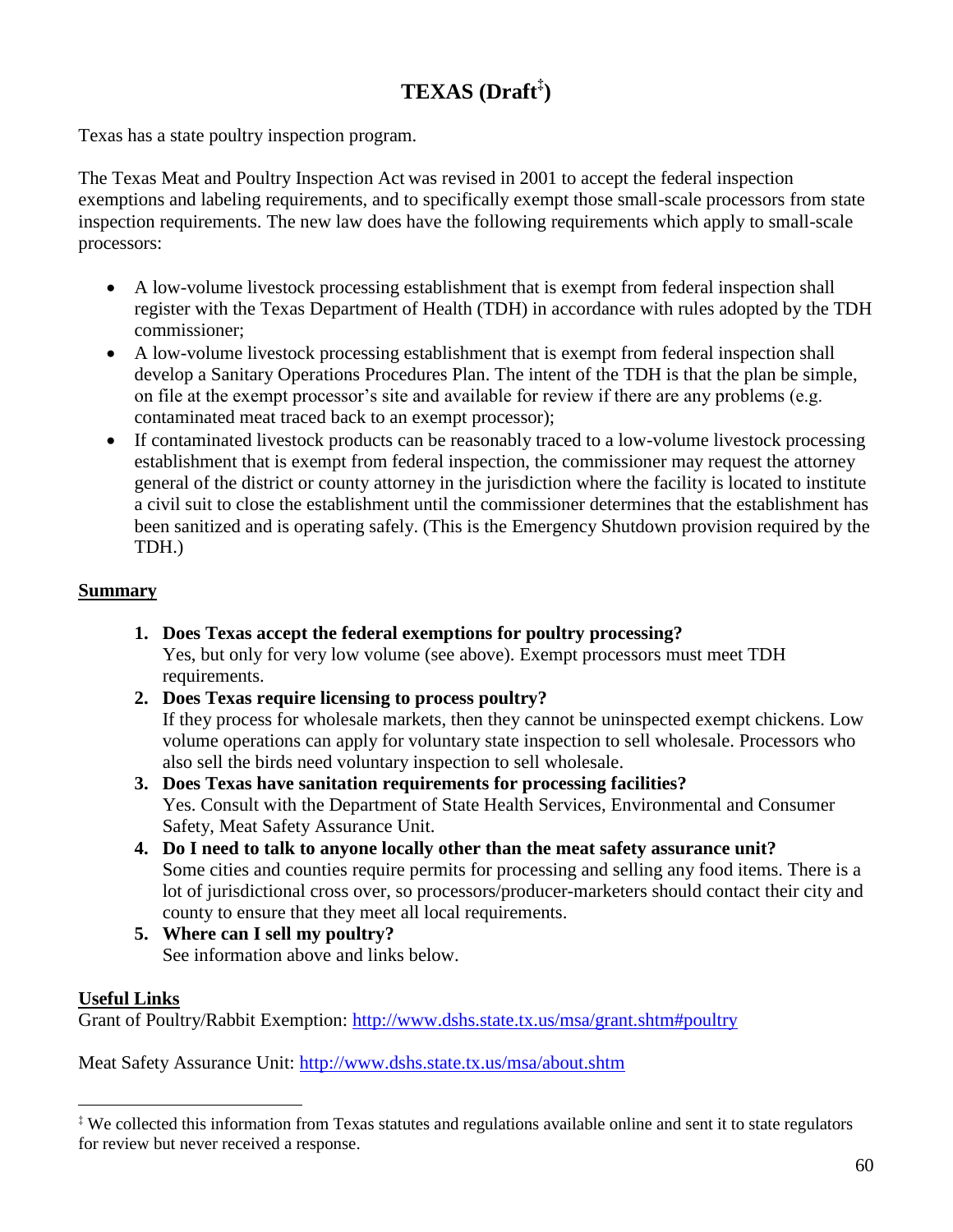**Contact** Texas Department of Agriculture P.O. Box 12847 Capitol Station Austin, TX 78711 (512) 463-7476 (512) 463-1104 (fax)

Meat Safety Assurance Unit Bureau of Food and Drug Safety 1100 West  $49<sup>th</sup>$  Street Austin, TX 78756 (512) 719-0205 (512) 810-0240 (fax)

TX animal inspection: 1 800 550 8242

Department of Health and Human Services (512) 834 6626 Rosemany Seldiva [rosemary.saldiva@dshs.state.tx.us](mailto:rosemary.saldiva@dshs.state.tx.us)

Texas Animal Health Commission Poultry Licensing Division (512) 719 0700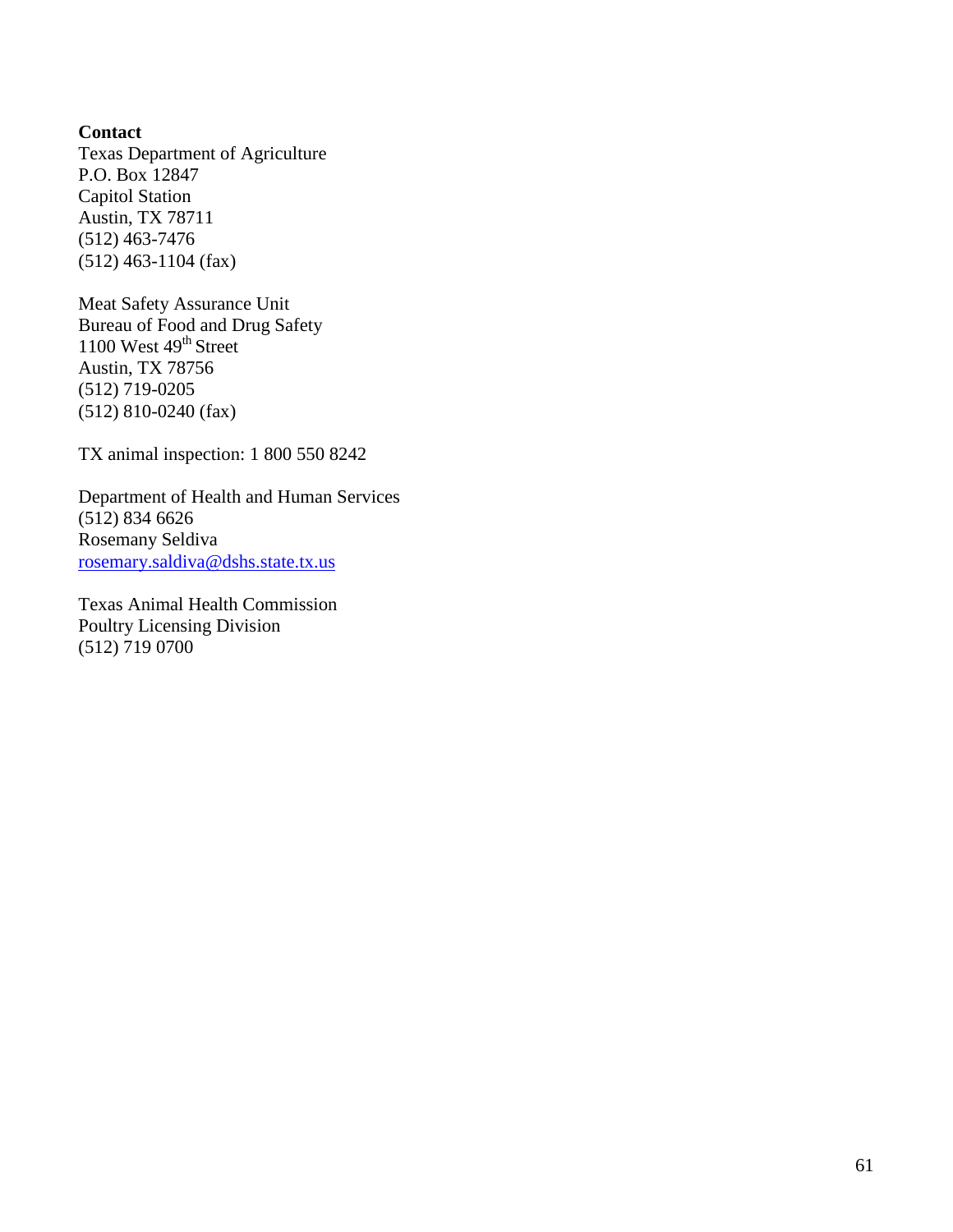# **UTAH**

Utah has a state poultry inspection program, administered by the Department of Agriculture and Food (DAF).

# **Summary**

- **1. Does Utah accept the federal exemptions for poultry processing?** Yes.
- **2. Does Utah require licensing to process poultry?**

Yes. To process poultry to sell, you must obtain a license from DAF; the license must be renewed annually. DAF inspects exempt operations monthly to ensure they meet all safety and sanitation requirements.

- **3. Does Utah have sanitation requirements for processing facilities?** Yes. Utah follows the USDA sanitation requirements (9 CFR 416).
- **4. Do I need to talk to anyone locally other than the Utah Department of Agriculture and Food?**

No. To start your own poultry processing operation, first contact DAF to discuss facility and sanitation requirements. You are not required to submit blueprints to DAF, but showing a draft of the operation layout to inspectors and/or having an inspector visit your facility prior to applying for a license is suggested to ensure site approval.

**5. Where can I sell my poultry?** Wherever USDA allows you to sell based on your exemption. See FSIS guidance.

# **Useful Links**

Utah Department of Agriculture and Food, Meat and Poultry Inspection <http://ag.utah.gov/divisions/animal/meat/index.html>

### **Contact**

Utah Department of Agriculture and Food 350 North Redwood Road P.O. Box 146500 Salt Lake City, UT 84114-6500 Phone: (801) 538-7100 Fax: (801) 538-7126

Noel McSpadden, Manager Phone: 801-538-7117 [nmcspaddenjr@utah.gov](mailto:wholt@utah.gov)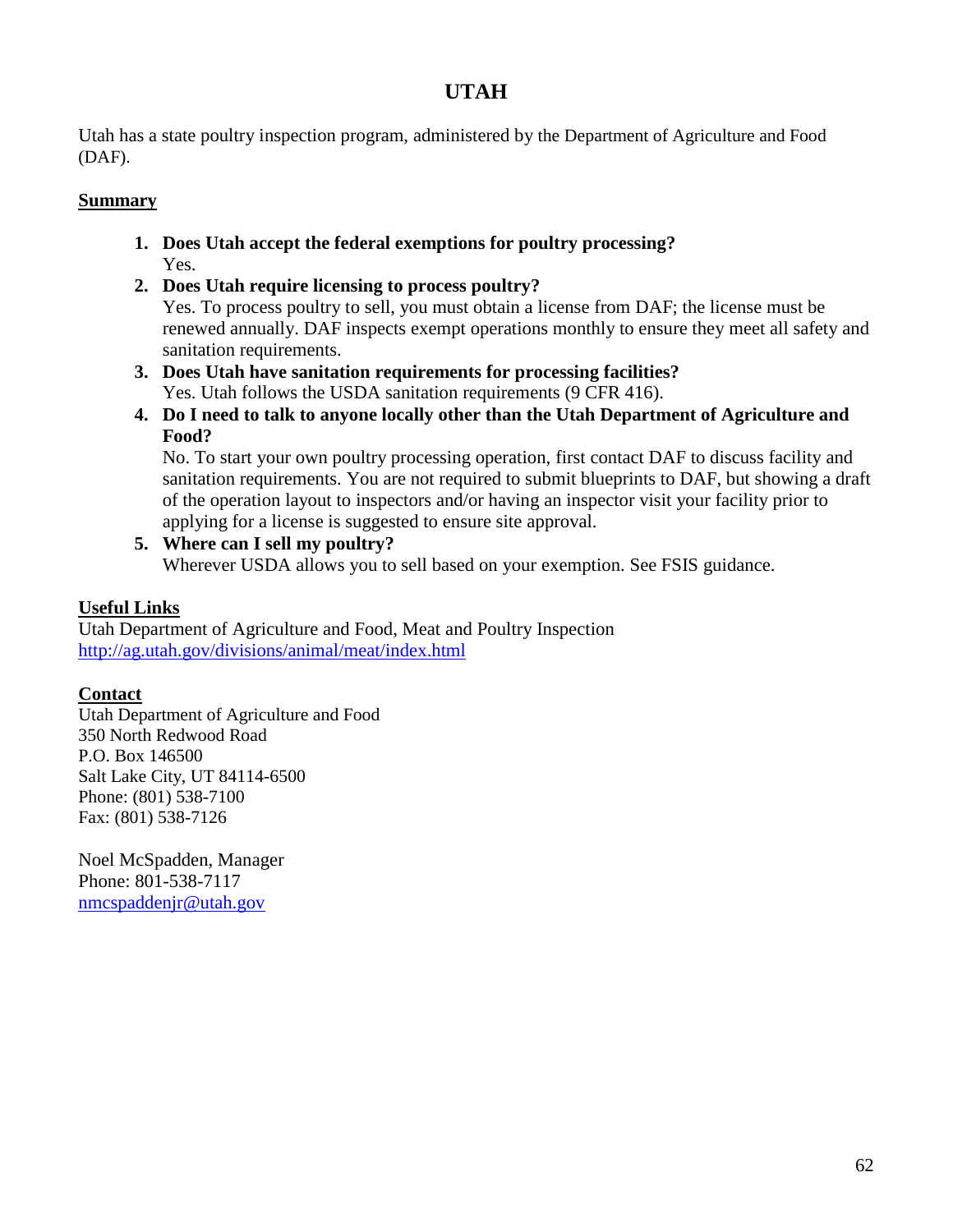# **VERMONT**

Vermont has a state poultry inspection program, administered by the Agency of Agriculture, Food and Markets (AAFM).

# **Summary**

- **1. Does Vermont accept the federal exemptions for poultry processing?**
	- Yes and no. Vermont's meat inspection regulations pertaining to exemptions are slightly more restrictive than the federal ones. A poultry operation that meets the federal requirements for an exemption may qualify for a state exemption except for the following: 1) Vermont does not recognize the "Small Enterprise Exemption", and 2) the "Poultry Producer or other Person's Exemption" is not allowed by the Vermont Department of Health (VDH), which regulates hotels, restaurants, and boarding houses. VDH regulations (5-204 X. Source of Food) require that poultry/poultry products be inspected and approved by USDA FSIS or AAFM.
- **2. Does Vermont require licensing to process poultry?** Poultry processing operations that are inspected by USDA FSIS or AAFM must obtain the appropriate license from AAFM. Poultry operations that operate under the custom slaughter exemption and operations that process poultry under the retail exemption must also obtain the appropriate AAFM license. Poultry processing operations that operate under other exemptions do not require an AAFM license.
- **3. Does Vermont have sanitation requirements for processing facilities?** Yes. Vermont follows the USDA sanitation requirements (9 CFR 416).
- **4. Do I need to talk to anyone locally other than the Agency of Agriculture, Food and Markets?**

Yes. Both AAFM and VDH both have regulations pertaining to the sale of poultry products in the state. Check with both to make sure you are following all established requirements.

**5. Where can I sell my poultry?** Producers processing up to 1,000 poultry can sell from the farm, to restaurants, and at farmers' markets, provided they follow the labeling and notification requirements in "6 V.S.A 3312 Inspection: exceptions" (see Vermont statutes below). Producers processing poultry under the 20,000 bird limit exemption can sell direct to consumers either from the farm or at farmers' markets.

# **Useful Links**

Searchable database for slaughter and processing establishments in Vermont <http://www.vermontagriculture.com/cgi-bin/public/buylocal/meatHandlers.cgi>

Division of Food and Consumer Protection Guides on Meat Inspection Regulations <http://www.vermontagriculture.com/fscp/meatInspection/regulations.html>

Inspection Requirements for Meat and Poultry Businesses in Vermont <http://www.vermontagriculture.com/fscp/meatInspection/inspection.html>

# **Laws**

Vermont Statutes Online (Title 6: Agriculture, Chapter 204: Preparation of Livestock and Poultry Products)<http://www.leg.state.vt.us/statutes/sections.cfm?Title=06&Chapter=204>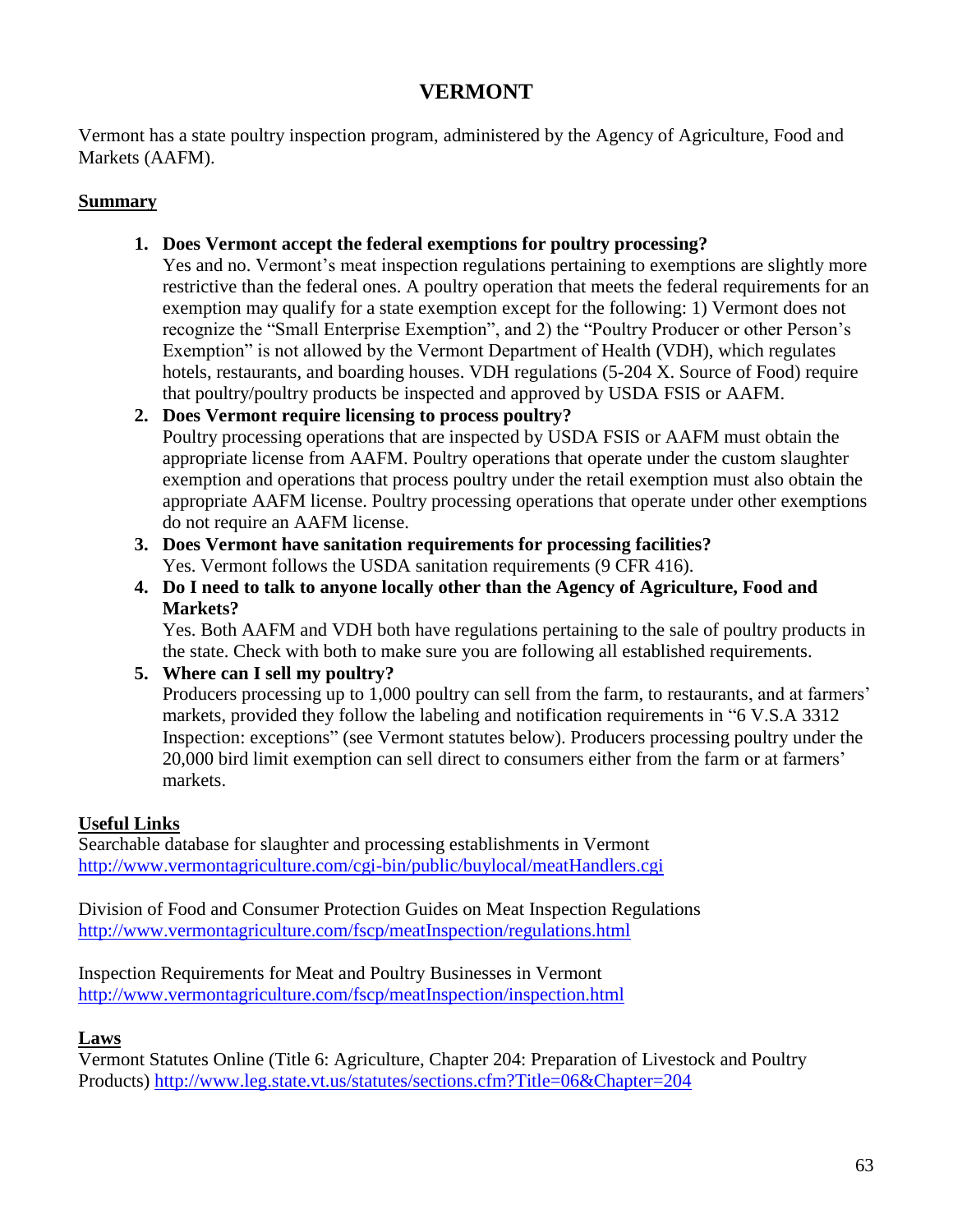### **Contact**

Vermont Agency of Agriculture, Food and Markets 116 State Street Montpelier, VT 05620-2901 Phone: 802-828-2426 Fax: 802-828-5983

The Vermont Department of Health Food and Lodging Program 108 Cherry Street - PO Box 70 Burlington, VT 05402 Phone (802) 951-0109 Fax (802) 863-7483

Londa Vanderwal UVM Extension Food Safety Specialist 617 Comstock Rd. Berlin, VT 05602 802-223-2389 [lvanderw@uvm.edu](mailto:lvanderw@uvm.edu)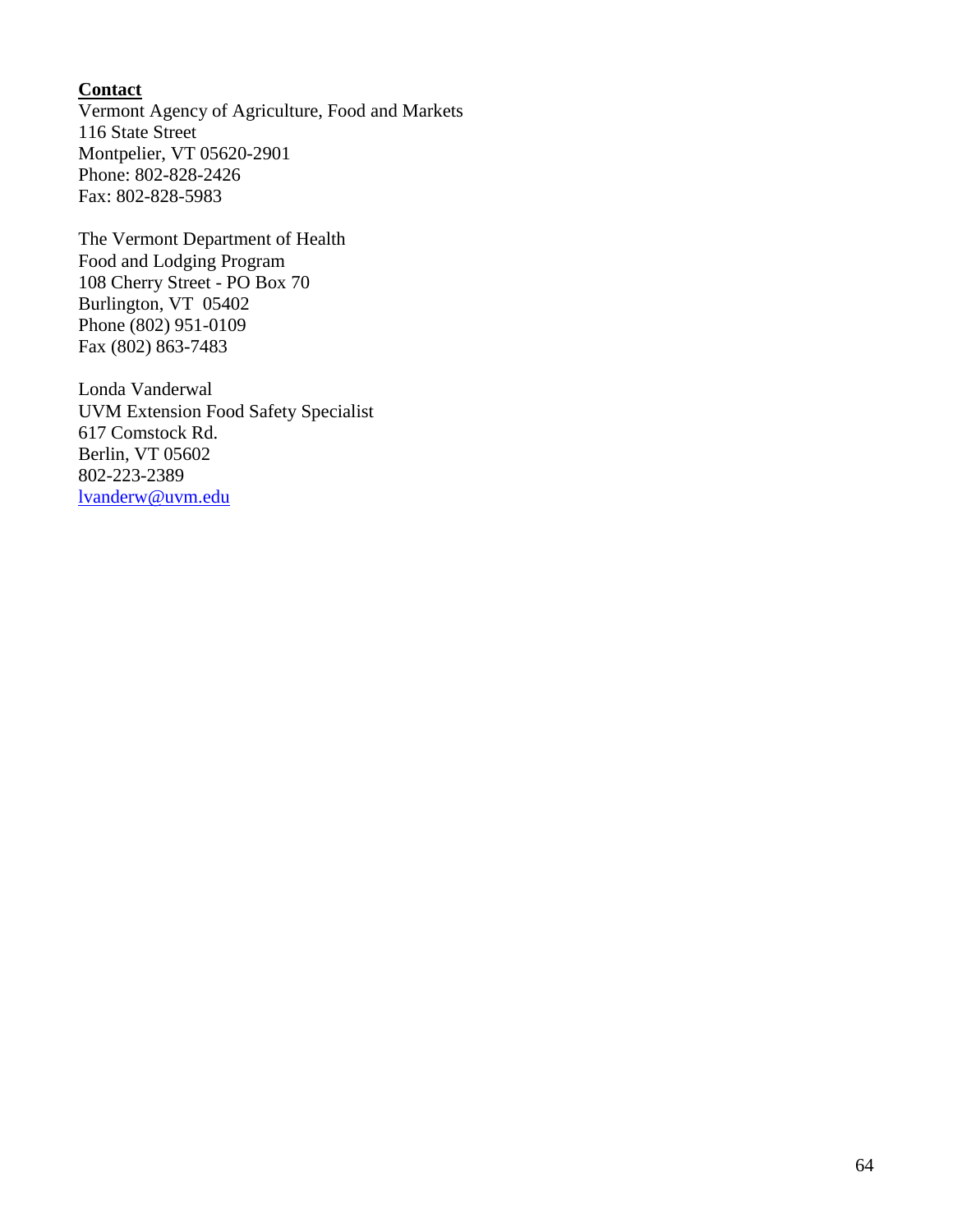# **VIRGINIA**

Virginia has a state poultry inspection program, administered by the Virginia Department of Agriculture and Consumer Services (VDACS) Office of Meat and Poultry Services (OMPS), authorized by the Virginia Meat and Poultry Products Inspection Act. OMPS also participates in a Talmadge/Aiken Cooperative inspection program.

### **Summary**

- **1. Does Virginia accept the federal exemptions for poultry processing?** Yes. VDACS has adopted the Code of Federal Regulations (CFR 9, Parts 301 - 500) by Code of Virginia, §3.2-5406 ( see link below).
- **2. Does Virginia require licensing to process poultry?** Yes. Anyone processing more than 1,000 birds annually must apply for a permit with VDACS. Those operations that fall under the 1,000 bird limit exemption need not apply but must still comply with the requirements of the Federal Poultry Products Inspection Act.
- **3. Does Virginia have sanitation requirements for processing facilities?** Yes. Virginia follows the USDA sanitation requirements (9 CFR 416).
- **4. Do I need to talk to anyone locally other than the Virginia Department of Agriculture and Consumer Services?**

Yes. Contact your city or county zoning offices and local health departments for additional rules and requirements.

**5. Where can I sell my poultry?**

For most products produced under the poultry exemption, product can only be sold within Virginia. Contact the Office of Meat and Poultry Services for more information.

### **Useful Links**

Meat and Poultry Services Regional Office Directory [http://www.vdacs.virginia.gov/about/directory](http://www.vdacs.virginia.gov/about/directory-ais.shtml#omps)[ais.shtml#omps](http://www.vdacs.virginia.gov/about/directory-ais.shtml#omps)

#### **Laws**

The Virginia Meat and Poultry Products Inspection Act, Code of Virginia, Title 3.2, Chapter 54, §§3.2- 5400-5421 <http://leg1.state.va.us/cgi-bin/legp504.exe?000+cod+TOC03020000054000000000000>

The Virginia Administrative Act, §2VAC5-210, §§10-80 <http://leg1.state.va.us/000/reg/TOC02005.HTM#C0210>

### **Contact**

Virginia Department of Agriculture and Consumer Services P.O. Box 1163 Richmond, VA 23218 804-786-4569 804-786-1003 (fax) <http://www.vdacs.virginia.gov/meat&poultry/index.shtml>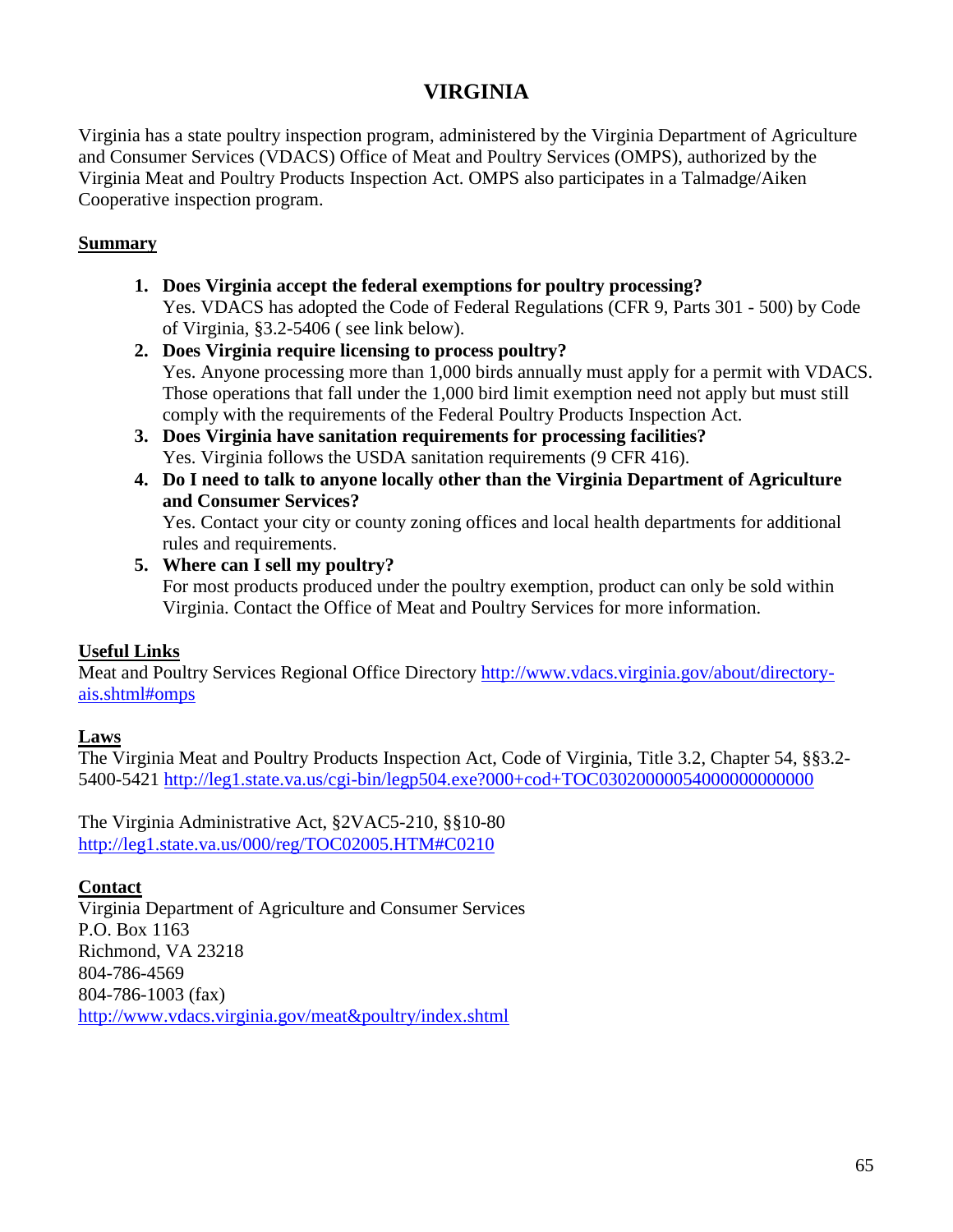# **WASHINGTON**

Washington does not have a state poultry inspection program.

#### **Summary**

**1. Does Washington accept the federal exemptions for poultry processing?**

No. Washington currently has two ways to allow small-scale poultry producers to be exempted from the Federal Poultry Products Inspection Act: by obtaining (1) a WSDA Special Poultry Permit or (2) a WSDA Food Processors License. With both, sales are only allowed within the state of Washington.

#### **2. Does Washington require licensing to process poultry?**

Yes. Those who process up to 1,000 birds in a calendar year, which are whole birds and are provided directly to the end consumer, must obtain a WSDA Special Poultry Permit. Those who process up to 20,000 birds per calendar year, which are whole or processed (into cuts, frozen, etc.) and are provided directly to end consumers or for sale to retail markets such as restaurants, grocery stores or farmers markets, must obtain a WSDA Food Processor License.

#### **3. Does Washington have sanitation requirements for processing facilities?** Yes. The WSDA Special Poultry Permit and the WSDA Food Processor License have the same sanitation requirements. Mobile Poultry Processing Units must meet the regulatory requirements for a WSDA Licensed Food Processing facility. Check with the WSDA Food Safety Program Department for a complete list of requirements.

**4. Do I need to talk to anyone locally other than the Department of Agriculture?** Yes. To obtain a WSDA Special Poultry Permit or WSDA Food Processor License, contact Food Safety to discuss your plans with an inspector (see contact information below).

### **5. Where can I sell my poultry?**

The local health department sets the rules for the retail selling of meat and poultry products at farmers markets and farm stands in their jurisdiction (usually a county). Contact your local health department to determine what is allowed in your area (see contact below).

### **Useful Links**

WSDA's "Handbook for Special Poultry Permit to Slaughter, Prepare and Sell Whole Raw Poultry" <http://www.agr.wa.gov/FoodAnimal/TempChickenSlaughter/Handbook.aspx>

Information on Food Processors: [www.agr.wa.gov/FoodAnimal/FoodProcessors](http://www.agr.wa.gov/FoodAnimal/FoodProcessors)

Information on the Food Safety Program:<http://www.agr.wa.gov/FoodAnimal/FSP/>

Information on the WSDA Organic Food Program: [www.agr.wa.gov/FoodAnimal/Organic](http://www.agr.wa.gov/FoodAnimal/Organic)

#### **Laws**

Washington State Department of Agriculture Laws and Rules<http://agr.wa.gov/Lawsrules/>

### **Contact**

WSDA Food Safety Program (360) 902-1876 [foodsafety@agr.wa.gov](mailto:foodsafety@agr.wa.gov) 

Washington State Department of Health Local Health Departments/Districts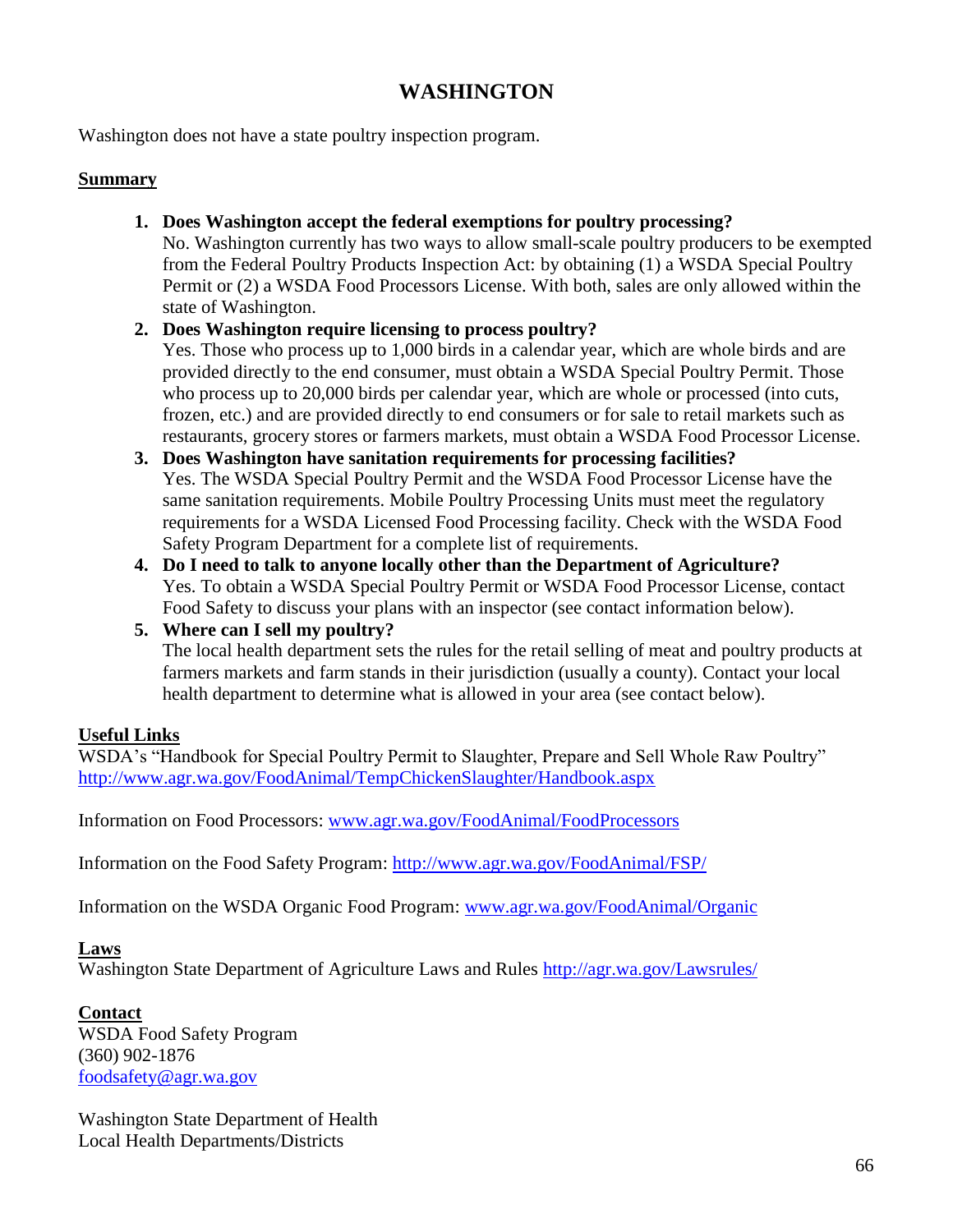<http://www.doh.wa.gov/LHJMap/LHJMap.htm>

USDA Food Safety & Inspection Service District Office Denver District (303) 236-9800 [www.fsis.usda.gov](http://www.fsis.usda.gov/)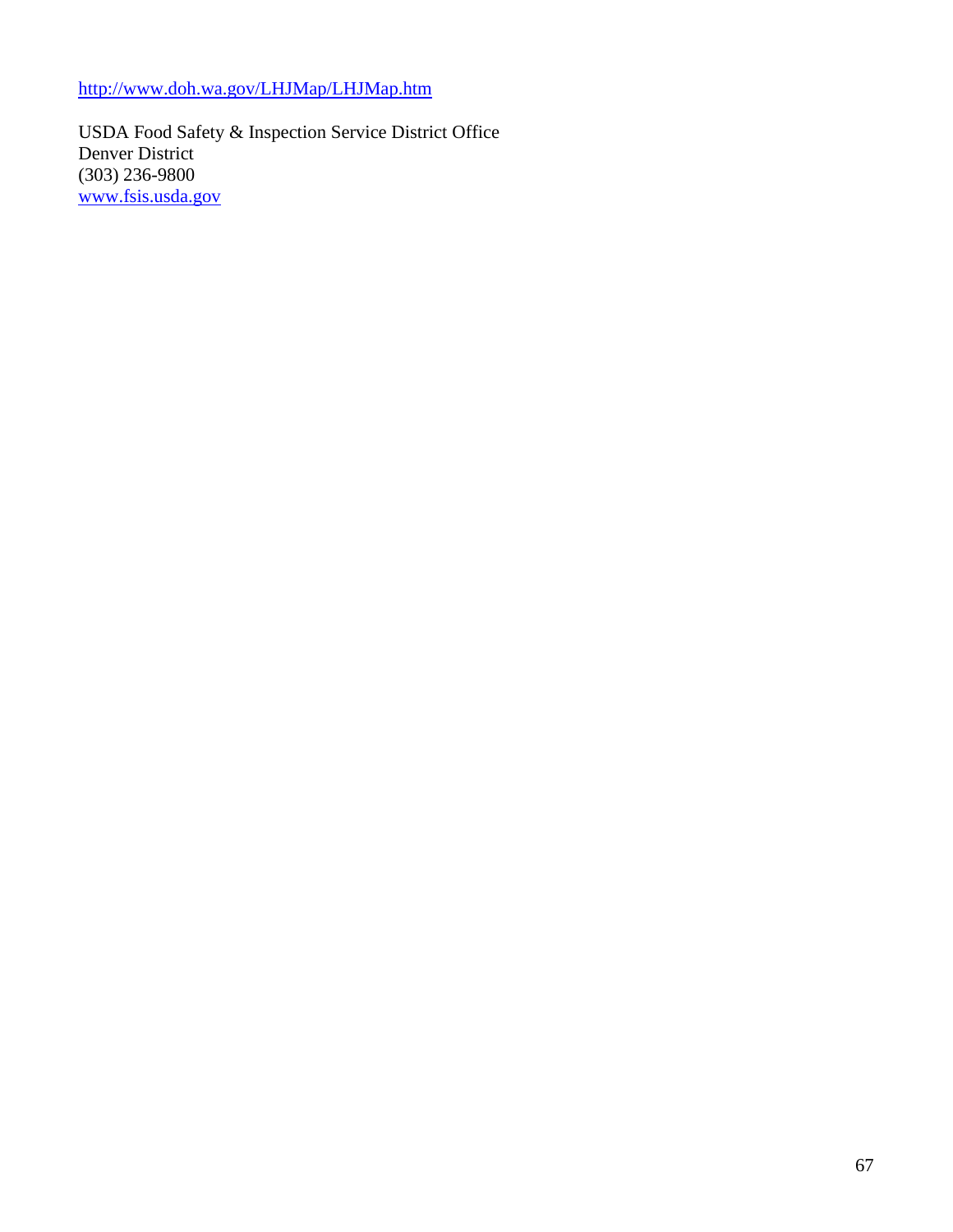# **WEST VIRGINIA**

West Virginia has a state poultry inspection program, administered by the Meat and Poultry Inspection Division of the State Department of Agriculture.

### **Summary**

- **1. Does West Virginia accept the federal exemptions for poultry processing?** Yes, but only one, the Producer/Grower – 1,000 Limit Exemption. There is no application process in order to obtain the exemption, and products must meet the requirements listed in the federal exemption except for putting the poultry exemption number "Exempt - P. L. 90-492" on the package label.
- **2. Does West Virginia require licensing to process poultry?**

Yes. The state poultry inspection program regulates establishments that produce and sell products in the state and are not under USDA inspection. To determine if and what licensing may be required, contact the Meat and Poultry Inspection Division (MPID) office (see below).

- **3. Does West Virginia have sanitation requirements for processing facilities?** Yes. For commercial and custom facilities under inspection by MPID, sanitation requirements are the same as federal (9 CFR 416).
- **4. Do I need to talk to anyone locally other than the Meat and Poultry Inspection Division?** Yes. A farmer/processor should contact the county health department to see if a license/permit is required from them to sell meat products in their area.
- **5. Where can I sell my poultry?** For the Producer/Grower  $-1,000$  Limit Exemption, poultry can be sold at the same places allowed under the federal exemption.

# **Useful Links**

West Virginia Department of Agriculture Employee Directory Meat and Poultry Inspection Division [http://www.wvagriculture.org/WVDA\\_Directory/MPI.html](http://www.wvagriculture.org/WVDA_Directory/MPI.html)

### **Laws**

West Virginia TITLE 61 Legislative Rules Department of Agriculture Series 16 Inspection of Meat and Poultry<http://www.wvagriculture.org/images/Meat-Poultry/Rules-Regs.html>

### **Contact**

Meat and Poultry Inspection Division West Virginia Department of Agriculture State Capitol 1900 Kanawha Boulevard East Charleston WV 25305 Phone: 304-558-2207 Fax: 304-558-1882

Robert E. Pitts, DVM, Director [rpitts@ag.state.wv.us](mailto:rpitts@ag.state.wv.us)  Phone: 304.558.2206 Fax: 304.558.1882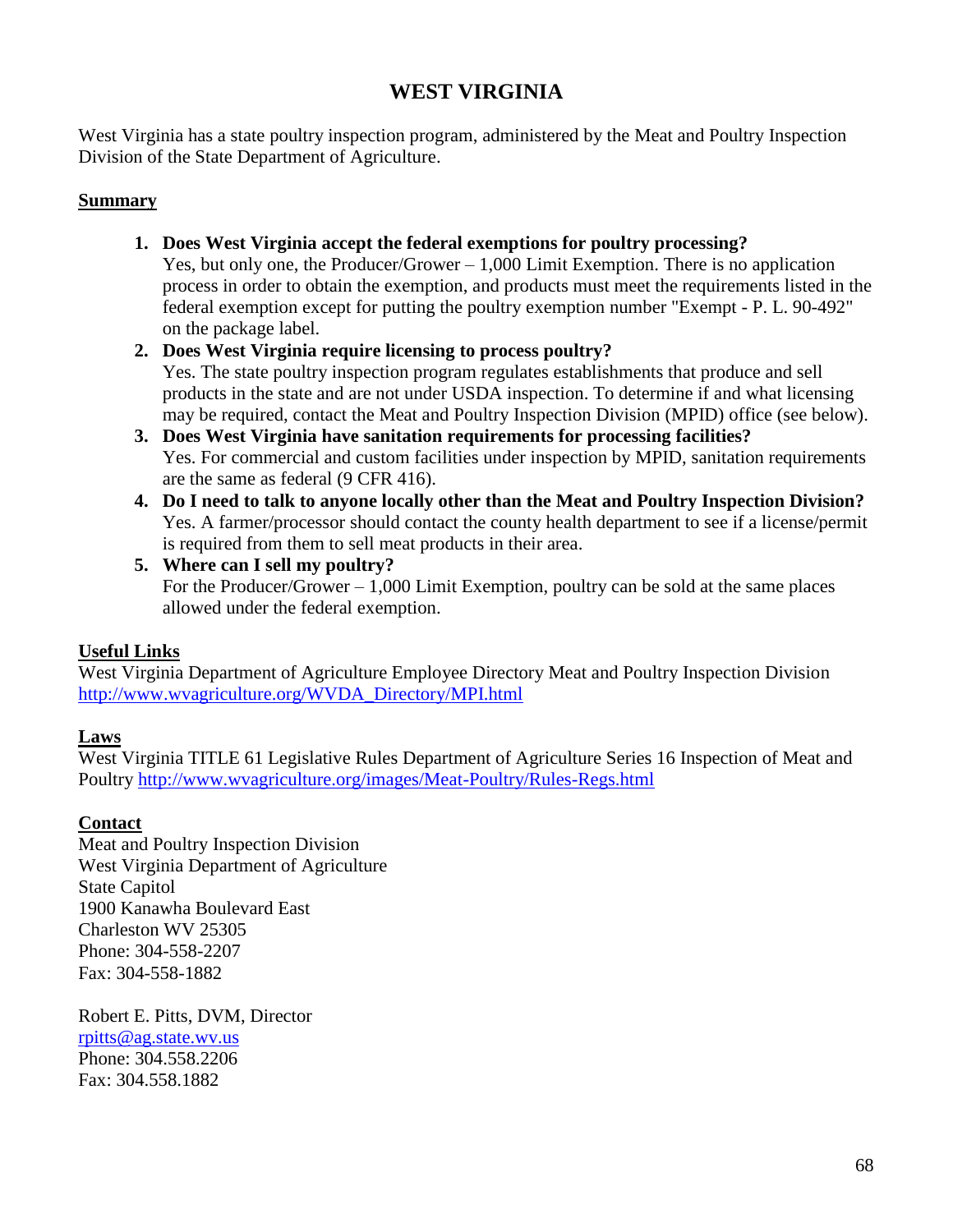# **WISCONSIN**

Wisconsin has a state poultry inspection program, administered by the Department of Agriculture, Trade and Consumer Protection Division of Food Safety.

### **Summary**

- **1. Does Wisconsin accept the federal exemptions for poultry processing?** Only one: the Producer/Grower 1,000 Limit Exemption. Anyone processing more than 1,000 birds per calendar year is required to have bird-by-bird inspection at a state or USDA inspected facility.
- **2. Does Wisconsin require licensing to process poultry?**

No. For those operations that fall under the 1,000 Limit exemption, a license is not required if the poultry is sold from the producer's premises. However, to sell exempt poultry at a farmers' market, a producer must have a mobile retail food license and have the poultry processed at a state licensed facility.

- **3. Does Wisconsin have sanitation requirements for processing facilities?** Yes. Wisconsin follows the USDA sanitation requirements (9 CFR 416).
- **4. Do I need to talk to anyone locally other than the Department of Agriculture, Trade and Consumer Services?**

Yes. Local ordinances might apply at farmers' markets depending on the area. Check with those in charge of the local market where you wish to sell.

**5. Where can I sell my poultry?**

If they obtain the proper license and/or adhere to accurate labeling requirements, those producers under the 1,000 limit exemption can sell poultry directly to the consumer from their premises or at farmers' markets. Anyone who wishes to produce more than 1,000 birds per year or to sell to retail establishments in Wisconsin must process at a facility with bird-by-bird inspection (state or federal).

# **Useful Links**

*Direct Marketing Meat and Poultry* Department of Agriculture, Trade and Consumer Protection Division of Food Safety Guide<http://datcp.wi.gov/uploads/Food/pdf/DirectMktingMeatPoultry.pdf>

### **Laws**

Wisconsin Department of Agriculture, Trade and Consumer Protection WI Food Safety Laws [http://datcp.wi.gov/Food/Wisconsin\\_Food\\_Safety\\_Laws/index.aspx](http://datcp.wi.gov/Food/Wisconsin_Food_Safety_Laws/index.aspx)

# **Contact**

Wisconsin Department of Agriculture, Trade & Consumer Protection Division of Food Safety PO Box 8911 Madison, WI 53708-8911 Phone: (608) 224-4700 <http://datcp.wi.gov/>